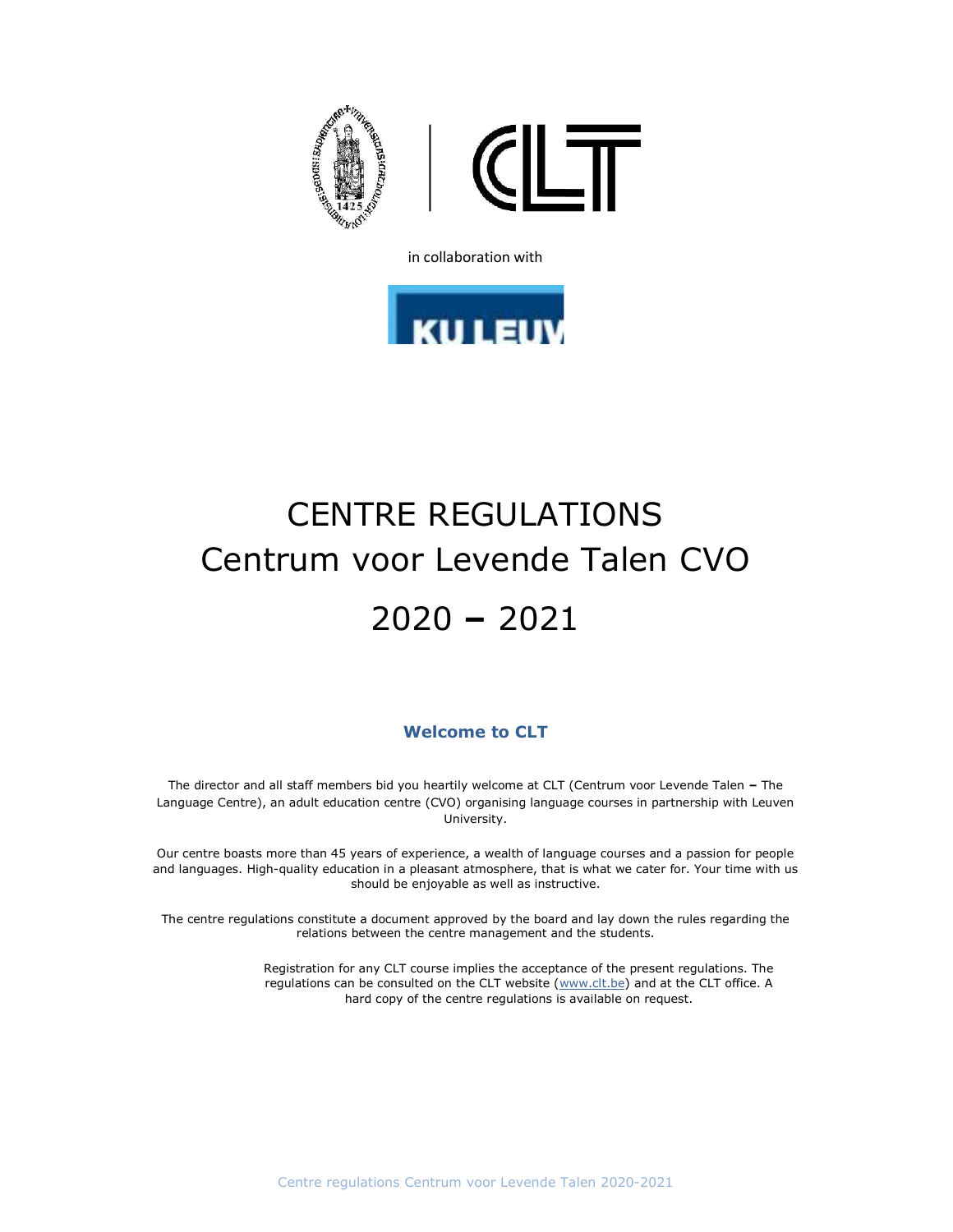# Table of contents

| How, where and when can I take a placement test to determine my level? 5                                                                                                                                                                                                                                                                            |
|-----------------------------------------------------------------------------------------------------------------------------------------------------------------------------------------------------------------------------------------------------------------------------------------------------------------------------------------------------|
| I followed a course at CLT in 2019-2020. When can I register as a priority?  5                                                                                                                                                                                                                                                                      |
| I was not a student at CLT in 2019-2020. How, where and when can I register? 5                                                                                                                                                                                                                                                                      |
| 13. What do I do when I want to cancel my registration? Is there a cancellation policy? 11                                                                                                                                                                                                                                                          |
|                                                                                                                                                                                                                                                                                                                                                     |
| NT2 (Dutch) There are continuous starting points from the beginning of September. You can                                                                                                                                                                                                                                                           |
|                                                                                                                                                                                                                                                                                                                                                     |
| 24. What do I do if I cannot respect the start or finish time of classes? 17<br>26. What do I do if a want to change groups after the course has started?  17<br>28. Are my parents entitled to child allowance while I am following language courses?  18<br>29. Am I entitled to Flemish Training Leave (VOV) or Paid Educational Leave (BEV)? 18 |
|                                                                                                                                                                                                                                                                                                                                                     |
|                                                                                                                                                                                                                                                                                                                                                     |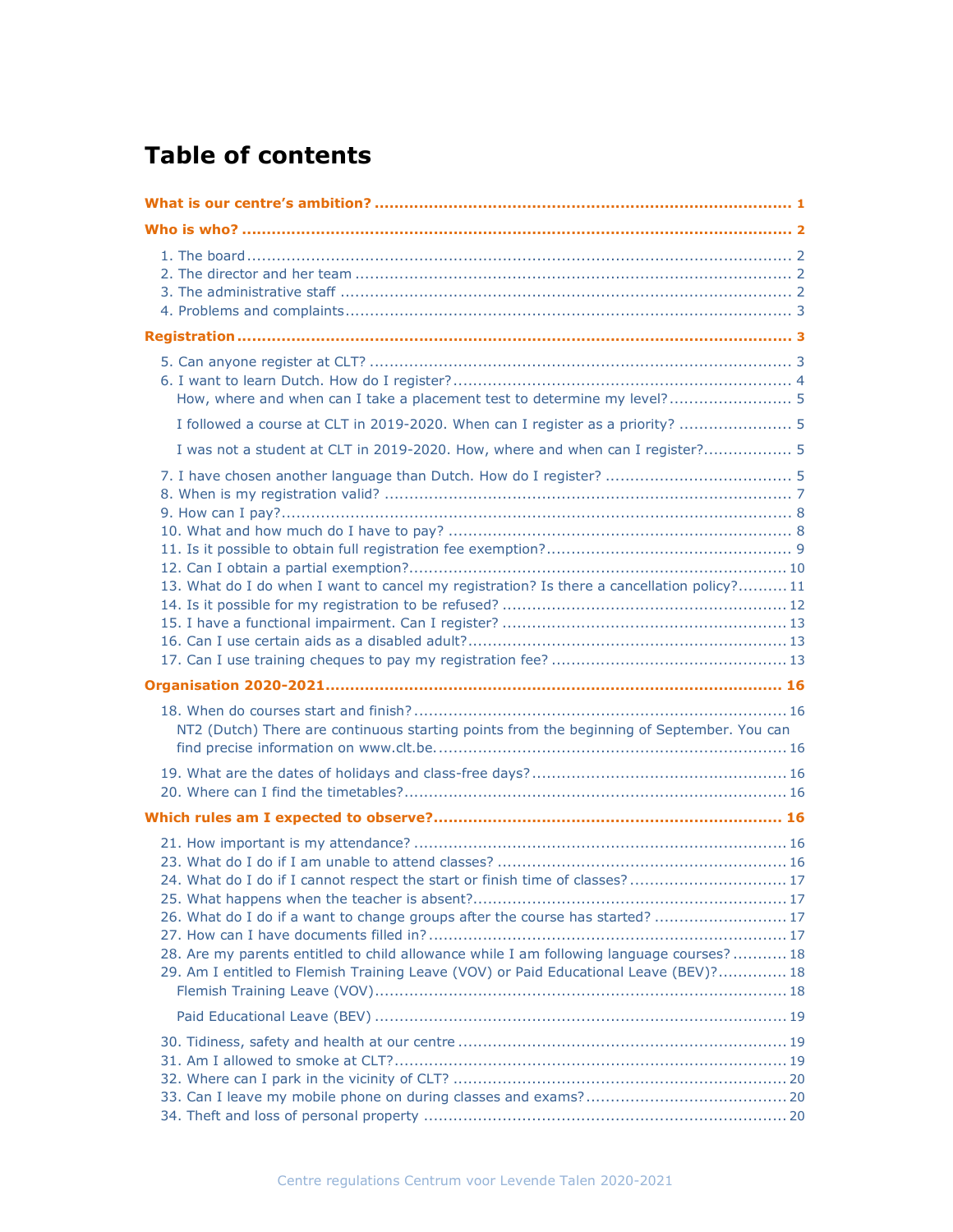| Which measures can CLT take in case of problems with order and discipline?  22                                                                                                                                                                                                                                                                       |
|------------------------------------------------------------------------------------------------------------------------------------------------------------------------------------------------------------------------------------------------------------------------------------------------------------------------------------------------------|
|                                                                                                                                                                                                                                                                                                                                                      |
|                                                                                                                                                                                                                                                                                                                                                      |
|                                                                                                                                                                                                                                                                                                                                                      |
|                                                                                                                                                                                                                                                                                                                                                      |
|                                                                                                                                                                                                                                                                                                                                                      |
|                                                                                                                                                                                                                                                                                                                                                      |
| The assessment criteria are derived from the objectives and the learning content of the curricula,<br>where appropriate the basic competencies, as they are included in the training programme<br>55. What happens if I am absent during exam or evaluation periods? 32<br>61. Can I appeal against a decision made by the evaluation committee?  36 |
| 62. Where do I go for questions and complaints with regard to evaluation? (the ombudsman                                                                                                                                                                                                                                                             |
|                                                                                                                                                                                                                                                                                                                                                      |
|                                                                                                                                                                                                                                                                                                                                                      |
|                                                                                                                                                                                                                                                                                                                                                      |
|                                                                                                                                                                                                                                                                                                                                                      |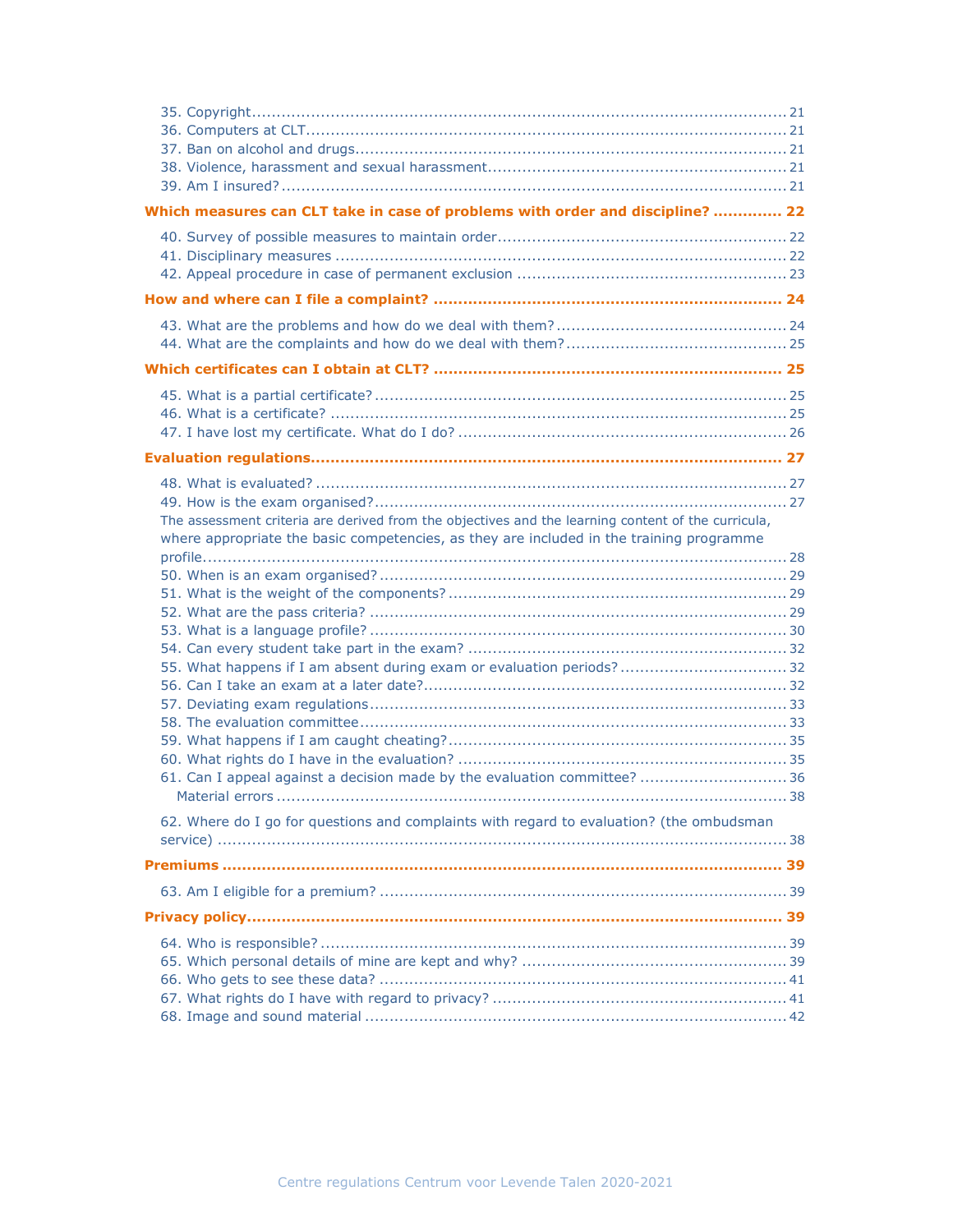# What is our centre's ambition?

CLT aims at providing high-quality language education, focusing expressly on an effective and stimulating didactic approach. Furthermore, we want to respond promptly to innovations answering the students' specific needs. Lastly, we wish to contribute to a cornerstone in education: learning to live together by learning to understand others.

Your communication skills are at the heart of our concerns. Theoretical knowledge is important, but not a goal in itself. It is our purpose that you arrive at communicating successfully in the target language. We use real-life situations as a starting point and thus create an interactive learning environment which helps you develop all your language skills – with fluent speaking at the top of our priority list.

Our centre develops curricula tailored to your needs. Chances are you will combine your language course with a busy professional, academic or social agenda. Besides, your choice may be based on a variety of reasons: you need the language for your job or studies, you would like to fully enjoy your next holiday trip or you simply love learning a new language. Given that diversity, we strive at guiding and assisting you in the most effective way possible.

In order to enhance your self-confidence in the practice of your new language, we invest in contemporary and innovative training methods, such as classes in language labs, interactive online exercises and the use of vivid audio and video material.

Our centre is not only a learning but also a living community, which is reflected in mutual appreciation and respect. Learning a new language is about more than learning new words. It offers you an insight into the underlying society and culture, resulting in a stronger awareness of your own identity and of the richness and diversity of cultural life across the borders. Language is the cement that brings people together and bonds them. Why would you choose our centre? Here are the 7 main reasons:

a team of highly motivated professional teachers result-driven training interactive and varied lessons practice-based professional methods

a student-oriented approach innovative teaching techniques

learning a language and living it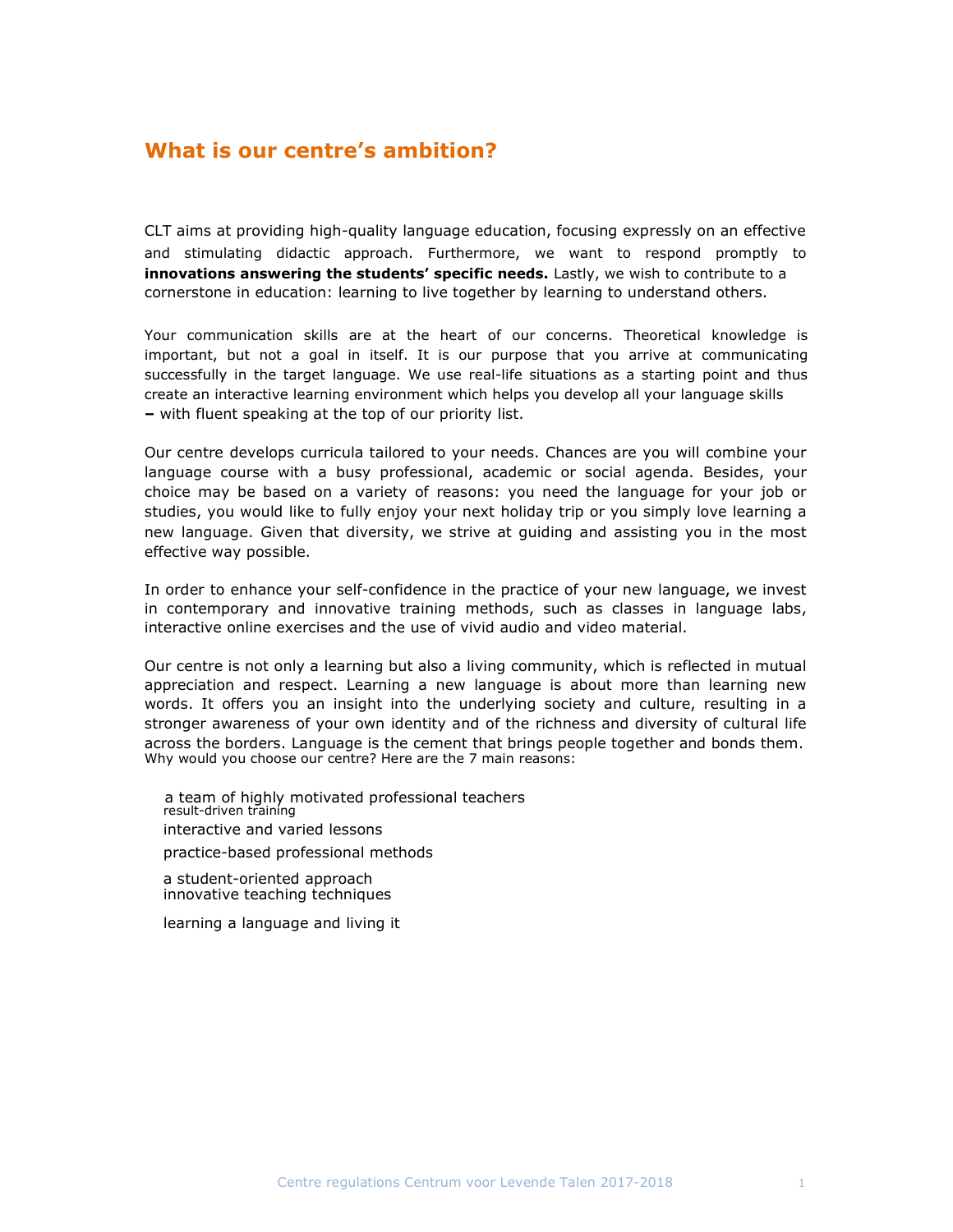# Who is who?

## 1. The board

The board is the actual organiser of the centre and sets out policy. It also ensures the necessary conditions for a good educational organisation are met.

Name of the NON PROFIT ORGANISATION and the address of the registered office:

Centrum voor Levende Talen (KBO 413.538.417) Dekenstraat 4 bus 4014 3000 Leuven

## 2. The director and her team

the director: Maryse Boufflette (room 00.35)

the assistant directors: Lieve Carlier, Katrien Delanghe, Paul Goossens, Ann Van den Bossche,<br>Marleen Vanderheiden

The team is responsible for the centre's day-to-day management and administration.

## 3. The administrative staff

The student administration of the centre is managed by the secretariat. You can go there for forms and certificates, for information about the timetables, the classrooms

and the accessibility of the teachers, etc.

We count on you to submit all required documents, such as justification forms, study certificates and attestation to the office without delay. It will allow us to finalise your registration in the quickest possible way.

### CLT office opening hours (check our website www.clt.be)

The centre is open from 19 August 2020 till 30 June 2021.

The centre is closed from 1 July till 18 August 2021 and during holiday periods (dates: see section 'Organisation 2020-2021')

Opening hours may be subject to change: please always check our website www.clt.be for the latest update.

#### LEUVEN CAMPUS

Dekenstraat 4, 3000 LEUVEN room 00.38 016/32 56 61 The office is open:

- Monday to Friday: from 9 am to 12 noon and from 4 pm to 8 pm

- Saturday: from 9 am to 12 noon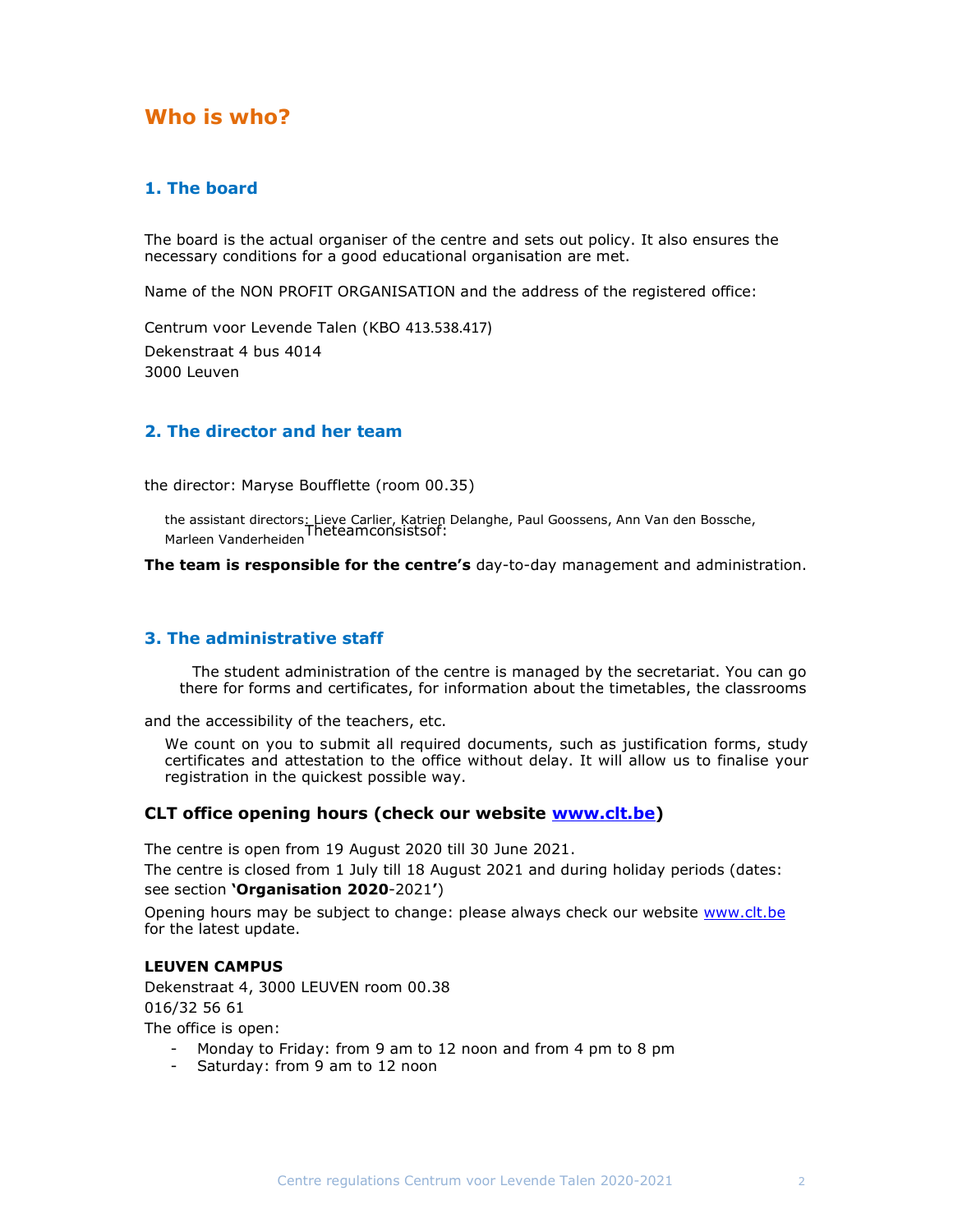#### HEVERLEE CAMPUS

Naamsesteenweg 355, 3001 HEVERLEE: Flos Campi building room H003 016/37 57 92 The office is open: Monday to Thursday: from 9 am to 12 noon and from 4 pm to 8 pm

## 4. Problems and complaints

Should you encounter any problems, you can always call on your teacher or a member of the administrative staff.

Serious complaints concerning members of staff should be taken up with the director (016 32 56 61 or Maryse.Boufflette@clt.kuleuven.be). In such a case it is advisable to first address the staff member concerned.

Communicate potential complaints about the operation, infrastructure and organisation via clt@kuleuven.be.

Confidential problems should be discussed with a confidential counsellor. The director appoints one or more of her staff members as confidential counsellor(s). You can get the contact details via clt@kuleuven.be.

For complaints regarding evaluations: see section 'Evaluation regulations'.

# Registration

## 5. Can anyone register at CLT?

In order to be admitted to a CLT course, you must comply with the regulations concerning full-time compulsory education. This implies that you are, at the moment of your registration, 16 years old or 15 years old having completed the first two years of full-time secondary education.

In addition, you must have Belgian nationality or comply with the regulations concerning legal residence.

If you are a resident of an a EU country, your online registration is only valid once our administrative offices have received a copy of your ID.

If you are a non-EU national, you will have to bring one of the following documents to our administrative offices:

a valid passport with valid visa;

a valid proof of identity from a country exempt from a visa requirement together with the document 'Aankomstverklaring' (Arrival Declaration); an electronic foreigner ID card issued in Belgium; immatriculation certificate(orange card);

another proof of legal residence.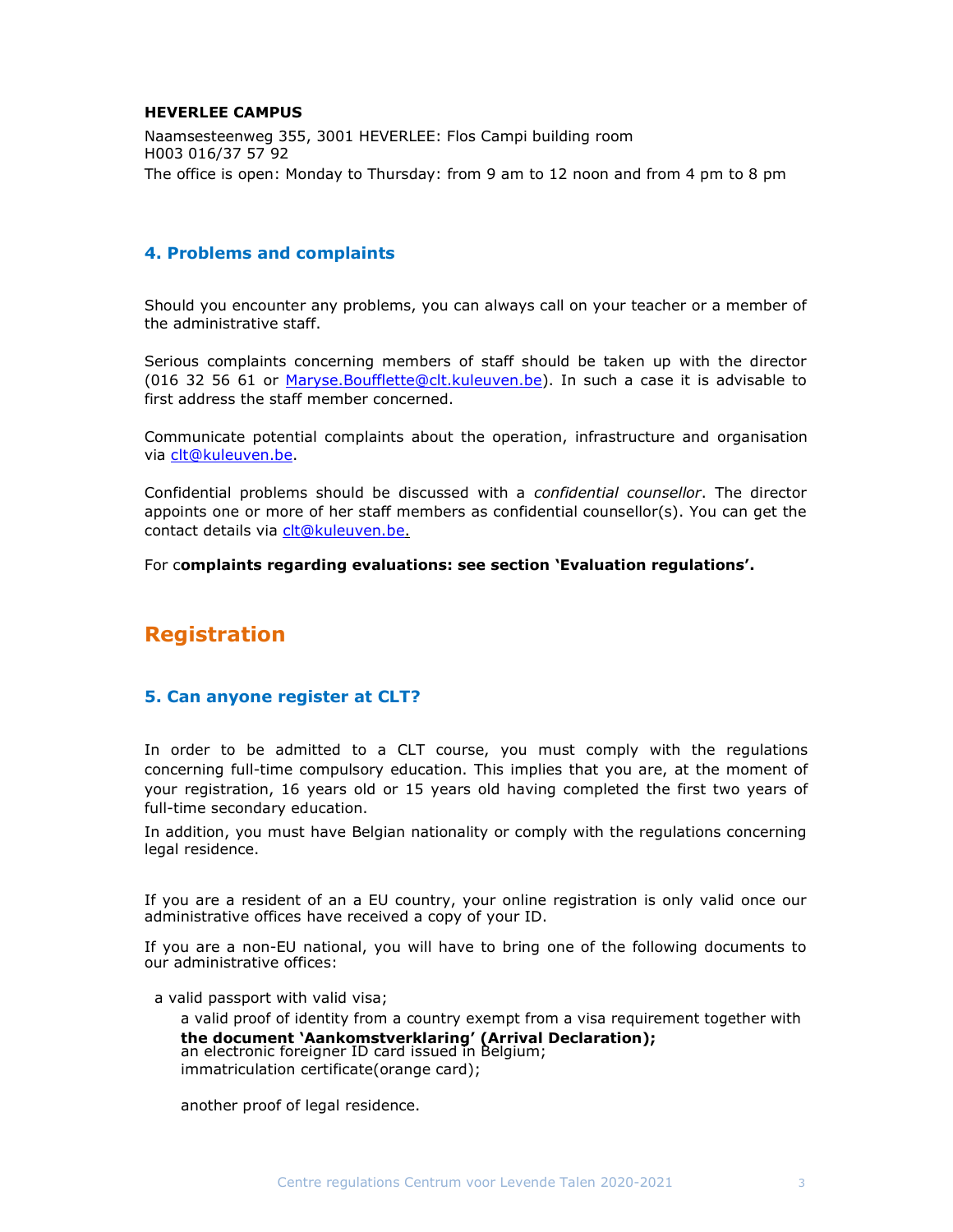When registering, the following documents may also be requested: The certificates, attestations and diplomas that you have previously obtained; attestations for the exemption or the reduction of the registration fee;

a potential request for exemption;

a potential application for Flemish training leave.

Registration is personal and can, therefore, never be passed on to third parties.

Based on this information, we can fully complete the administrative file. In this way, we are assured that we can deliver correct (partial) certificates in the future.

Upon registration, we can retrieve relevant information about previously obtained study certificates from the Learning and Experience Database (LED) of the Flemish government. If you do not wish to give permission for this, you can counter this at any time with a simple notification during registration: in that case, you must submit the required study certificates yourself during registration.

If you are between 12 and 16 years old, and you take lessons as a student in full-time secondary education, you can be admitted to an NT2 course under the following specific you participate in the NT2 course on a voluntary basis;

you take the NT2 course outside the lessons of your secondary education school;

your secondary school provides you with a certificate that includes at least the following elements:

- $\circ$  a description of your language deficit in relation to the training programme that you follow as a student in secondary education;
- $\circ$  the contact details of the person designated by the secondary school for the follow-up of the NT2 course for which you are enrolled as a student at the centre. Conditions:

This attestation is added to your student file upon registration, as prepared by our centre. Our counsellor contacts the contact person of your secondary school if necessary, for example at the start and the completion of the course, in the event of early termination, or in the event of stagnating learning progress.

## 6. I want to learn Dutch. How do I register?

#### I want to learn Dutch. How is my level determined?

Your first registration for an NT2 course at CLT always starts with an intake interview, unless you have already conducted this intake interview at the Agency for Social and Civic Integration. The track in which you can register is determined on the basis of this intake interview and your education degree. You may need to take an additional test of logic at the Agency for Social and Civic Integration.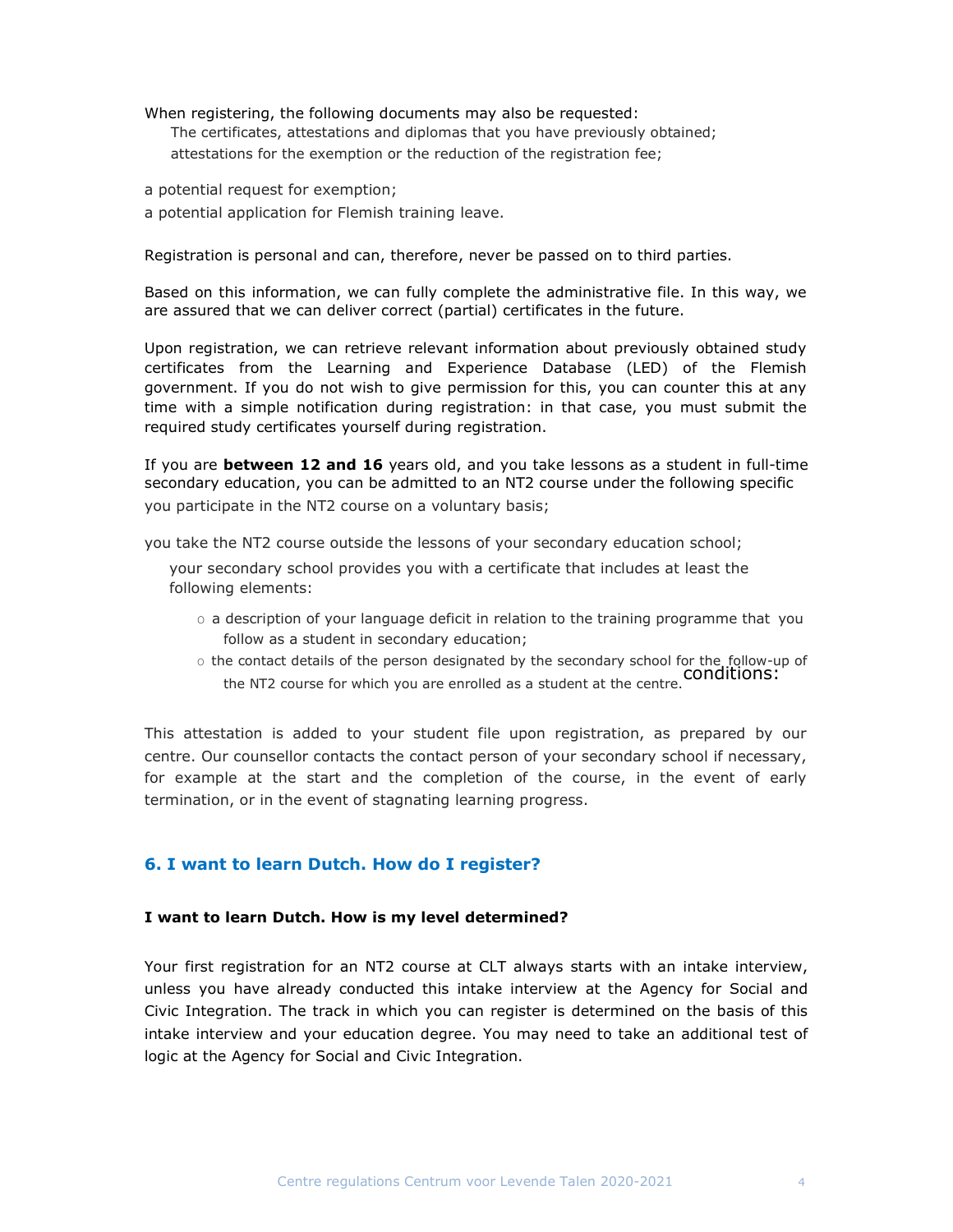If you choose a beginner level, you can register without delay.

If you have already obtained a certificate from another Adult Education Centre, you can

move on to a higher level based on that study certificate. If you have some prior knowledge and you do not have a study certificate, you first have to take a placement test. The result indicates which level is suitable for you.

#### How, where and when can I take a placement test to determine my level?

The entry test consists of an oral and a written part. The purpose of the entry test is to place you on the right track and at the right level as a student. Via clt@kuleuven.be you can make an appointment for an entry test.

The entry tests take place at the Heverlee Campus, Flos Campi building, Naamsesteenweg 355 in Heverlee.

## I followed a course at CLT in 2019-2020. When can I register as a priority?

The re-registrations start during the week of 15 June 2020. After the proclamation and the discussion of your results, you can register for the next level course every weekday, except on Friday. The current opening hours can be found on our website www.clt.be.

#### I was not a student at CLT in 2019-2020. How, where and when can I register?

You can register for courses starting in September or October 2020 as of 19 August 2020. For courses as of November 2019, registrations always start one week before the start of the lessons.

You can register at the Heverlee Campus, room H003 of the Flos Campi building, at Naamsesteenweg 355 in Heverlee.

Openings hours: openings hours may be subject to change; please check our website www.clt.be for the latest update.

## 7. I have chosen another language than Dutch. How do I register?

#### I have chosen a language. How will my level be determined?

- If you opt for a starter level, you can register without any further formalities.

- If you already hold a certificate of a certain level, issued by an officially recognised centre for adult education, you can register for the next level at CLT.

- If you have prior knowledge of the language but do not hold a study certificate, you will have to take a placement test, the result of which will determine your level.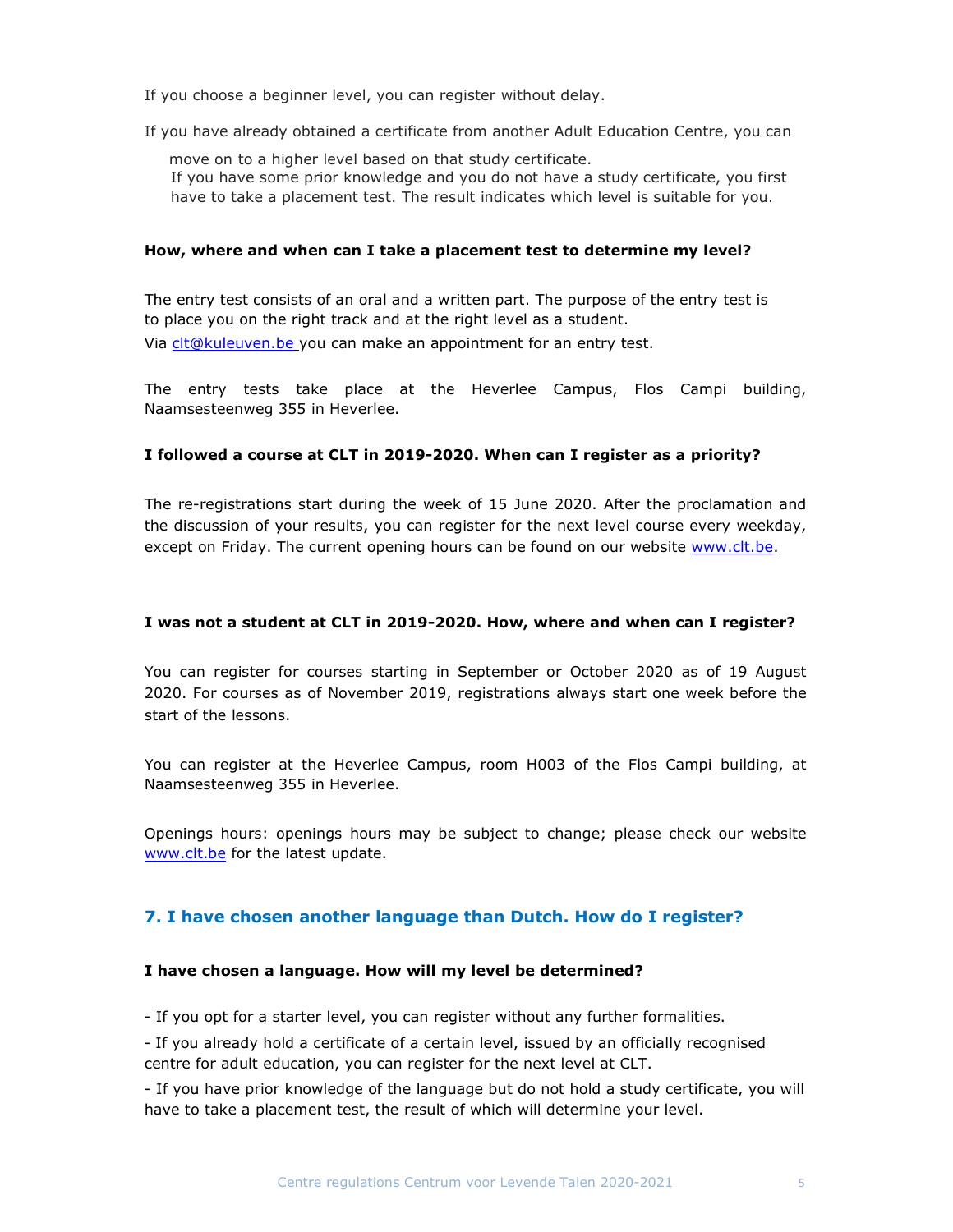You can take the test only once. The result of a placement test is valid for two school years: the year in which the test was taken and the next year.

#### How, where and when can I take a placement test to determine my level?

In order to be admitted to take the placement test, you are required to create an account with a unique user name and password, both to be chosen freely. Make sure you carefully preserve the data of you myCLT account, as you will need them at a later point to register and to use as a student.

You can take the test only once, either online from home or in our centre after prior appointment. The duration depends on your level (between 15 and 60 minutes).

#### $\triangleright$  Online

- What do you need? A computer with internet connection, headphones or speakers.
- At the end of the online test, you will learn the level for which you can register.

#### $\triangleright$  At CLT

- Make an appointment by telephone or e-mail.

- At the end of the online test, you will learn the level for which you can register. The result of the placement test remains valid for two school years: the school year in which the test was taken and the next school year.

If the outcome of the test leads to doubts with regard to the designated level, the teacher may impose an additional oral test and/or writing assignment.

Students disputing the level obtained from the placement test will be referred to a test coordinator who can decide to impose an additional oral test and/or writing assignment.

If a level is changed subsequent to an additional test, an official report with the final decision will be drawn up. On the basis of the latter document, the CLT office will register the final level.

Placement tests can be taken online or at CLT.

#### I took a CLT course in 2019-2020. When do priority registrations start?

Priority registration for the next module of the same language is possible after the end-of-year exams. When registering for another language, the student may be required to take a placement test. You will find the registration link in e-CLT.

Priority registration is possible:

- online at any time from 15 June 9 a.m. till 18 August;
- at the CLT office from 15 till 30 June; the placement test is available online.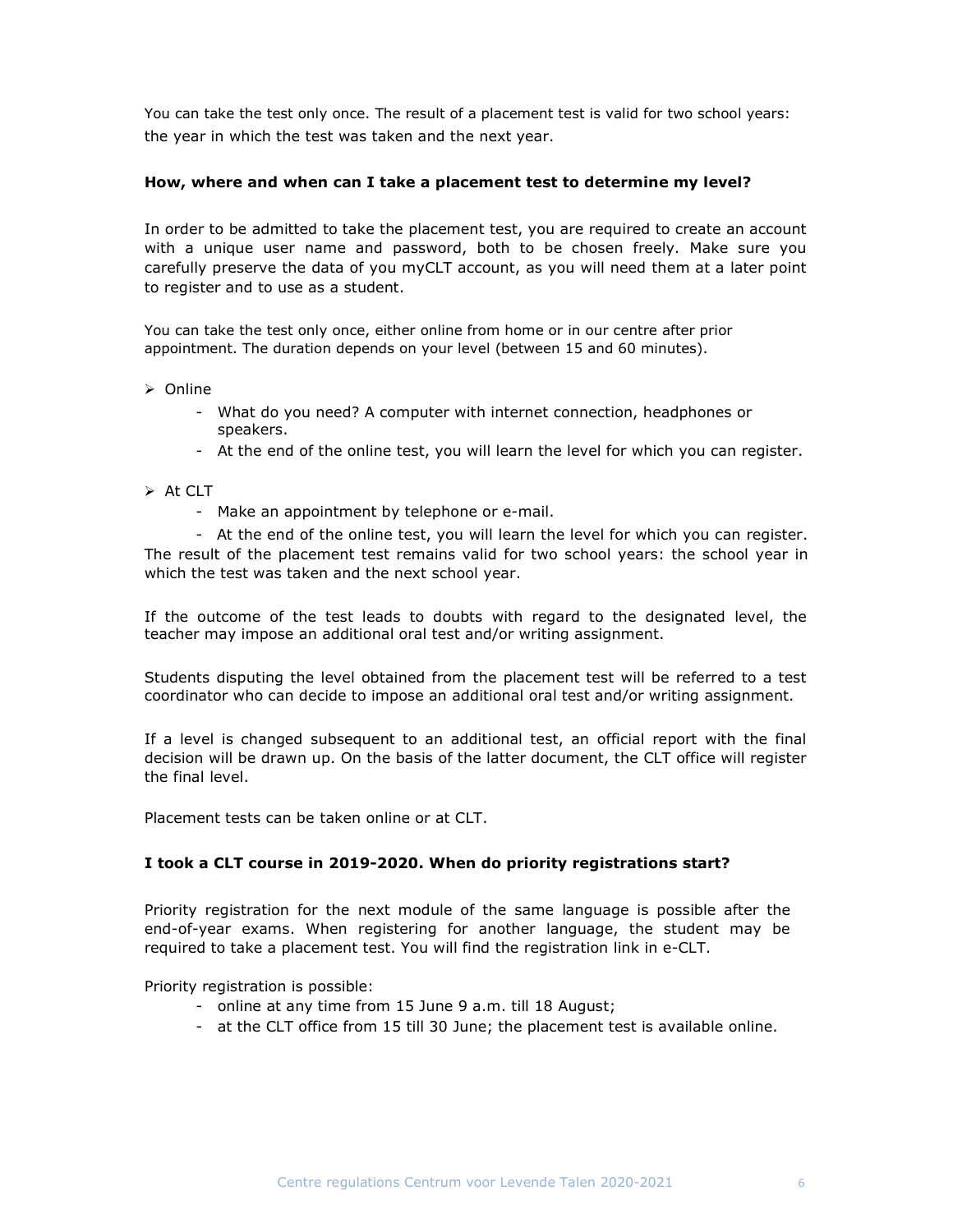#### I did not study at CLT in 2019-2020. How, where and when can I register?

Registration is possible via www.clt.be:

**→** for a a crash course

- from 15 June for courses starting at the beginning of September and from 19 August for other crash courses starting at a later date. Registration closes when one third of the course time has elapsed.
- $\triangleright$  for courses starting from 21 September 2020 onwards
	- for first semester courses from 19 August 2020 9:00 till 17 October 2019 12:00
	- for year courses from 19 August till 28 November 2020
- $\triangleright$  for courses starting from 25 January 2021
	- online and at the CLT office from 19 August 2020 9:00 till 27 February 2021 12:00

#### PLEASE NOTE:

you cannot register online for a higher level on the basis of a certificate issued by another centre; this is only possible at the CLT office upon submission of a copy of the certificate in question.

#### When you register, the centre can consult the 'Leer-en Ervaringsdatabank (LED)' of the

Flemish government for information on previous study certificates. Should you prefer not to give permission, please inform us prior to registration via info@clt.kuleuven.be. In the latter case, you will have to provide the required study certificates obtained at another institution yourself.

## 8. When is my registration valid?

you have registered in time (before one third of the courses have been given),

you have paid the registration fee or submitted the required documents for exemption, the identification data you have supplied us with are complete and correct (no certificates are issued to a fictitious person, which is what you would be if your

identification data were forged),

#### you have accepted our centre's regulations when registering either at the CLT office or online,

you fulfil the conditions for admission and have submitted the required certificates and

#### proofs of study,

you have the Belgian nationality and comply with the stipulations of legal residence. Yourregistrationisonlyvalidif

If you do not have the Belgian nationality, the centre is required to add a copy of the proof of legal residence to you student file, such as the identity card for EU countries, a national passport with valid visa, an electronic foreigner card or an immatriculation certificate model A.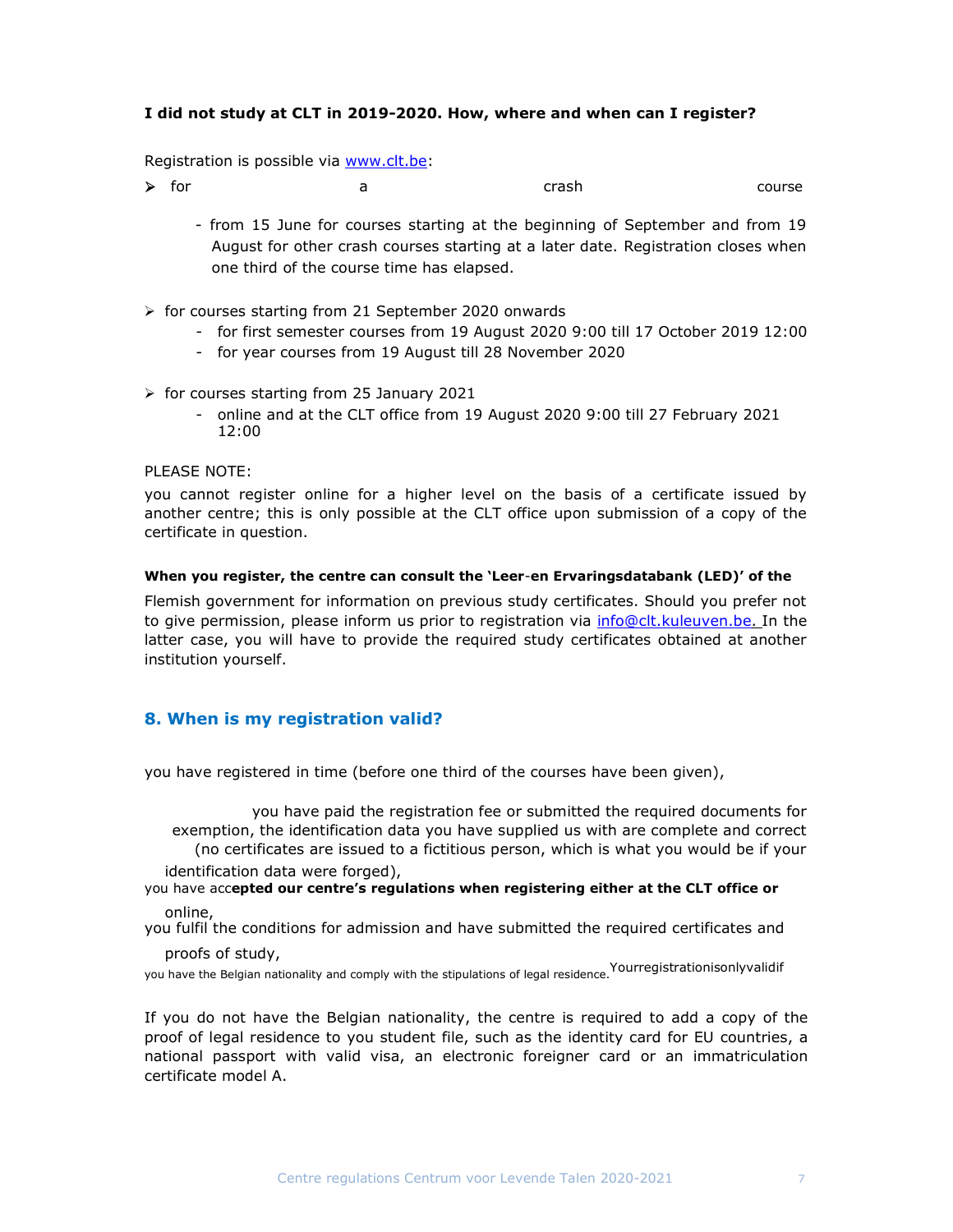Students are registered in the order they present themselves and pay. Waiting lists may be started up if necessary.

Registration is personal and can never be passed on to third persons.

Upon registration every student is given a receipt that is also electronically available. It states the official CLT logo and mentions the student's first and last name, the department they have registered for and the amount paid (registration fee, course materials and possibly parking card). The student must be prepared to present the receipt at any time.

#### 9. How can I pay?

Your registration is only valid after the registration fee has been paid. You can either present yourself at the CLT office or register electronically and pay online. We accept payment in cash or with Bancontact, Visa and Mastercard.

If paying the full amount of the registration fee all at once is problematic, a request for staggered payments can be filed with the director. Discretion is guaranteed.

For practical reasons it is not possible to register via telephone or e-mail.

## 10. What and how much do I have to

#### pay? Registration fee

You can find the registration fee on our website, www.clt.be.

The Adult Education Decree foresees a standard rate of  $C1.5$  for the registration fee in adult education per hour. This applies to all courses except for the Dutch as a second language course (NT2). The standard rate for those courses is  $\epsilon$ 0.60 per hour. When you register for 180 hours, you pay the same registration fee as for 120 hours.

In the case of blended learning the student will pay for the classroom learning as well as the distance learning part.

The registration fee you have to pay is limited to  $\epsilon$  300 per 'richtgraad' per semester. De starting date of the course determines which semester the course is part of.

#### maximum €300 registration fee for all courses that officially start between 1 September

to and including 31 December; Maximum  $\epsilon$ 300 registration fee for all courses that officially start between 1 January to and including 31 August; Youpay:

This maximum amount applies to each 'richtgraad' separately and to each centre separately. You cannot charge this to another CVO.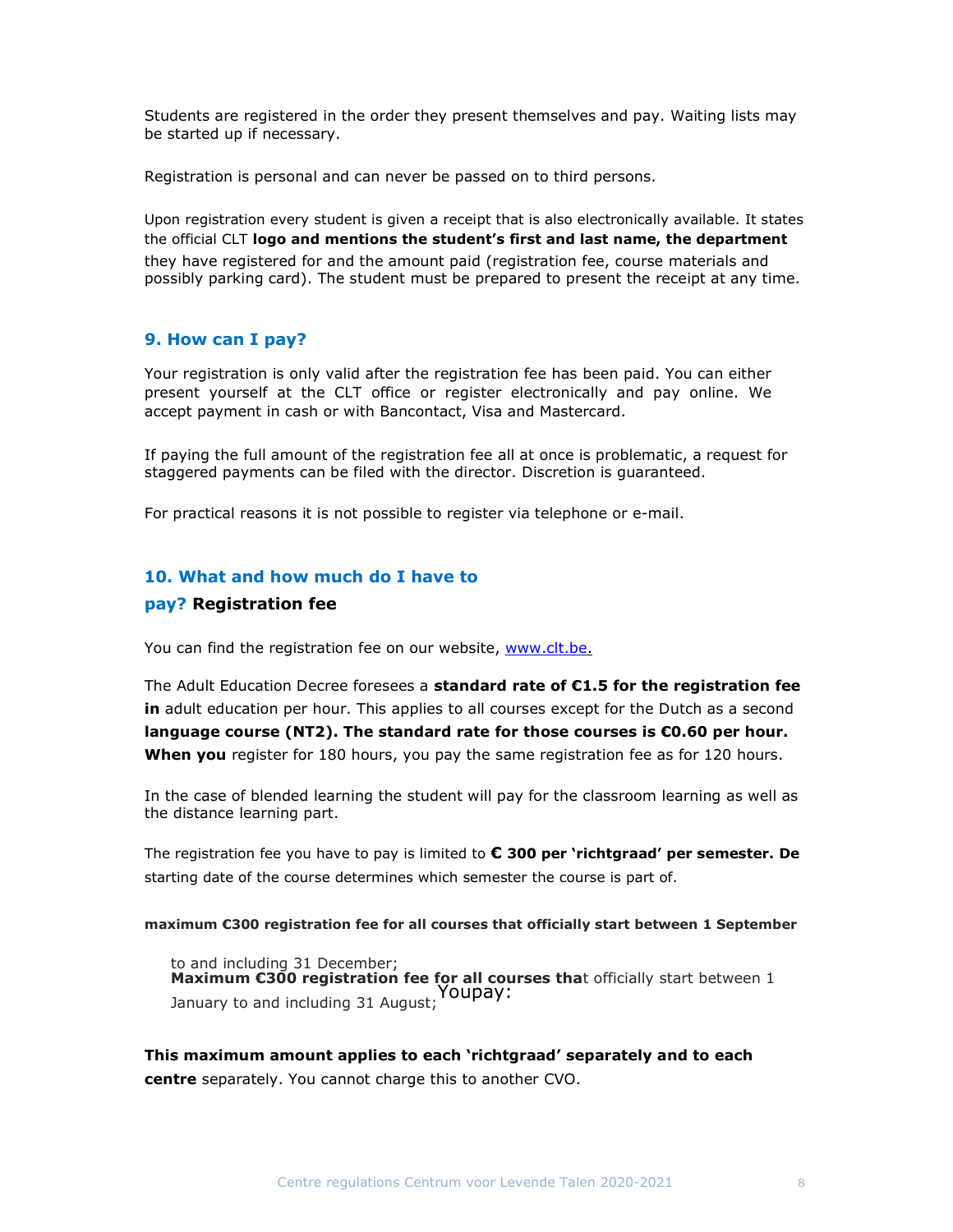You must be able to prove that you have reached the ceiling for the school year and the 'richtgraad'. We will therefore always provide you with a proof of payment when you register so that you can prove that you have reached the ceiling.

For non-subsidized courses courses different fees apply. For more information, do chek www.clt.be.

#### Course materials

The amount increases with the cost of course materials such as textbooks, syllabi and photocopies. You will be informed of the estimated price of course materials upon registration. You can find an overview of the prices on www.clt.be. Syllabi developed by the teachers are paid to the centre upon registration. Course books purchased through ACCO are not invoiced at the time of registration. In case you wish to pay for the course materials by means of training cheques, kindly contact the CLT office via clt@kuleuven.be.

## Possible parking space rental

CLT does not have its own parking space for students. Leuven University puts parking space at your disposal in the underground car park of the Social Sciences Faculty, 53 Parkstraat. At the time of registration students can apply for a parking card at the price of €68 for an entire school year or €34 for a semester, not including a €30 deposit. The deposit will be refunded when you return the undamaged card to our office by 30 June 2020 at the latest. If you only rent the card for the first semester, the deadline for handing in the card is 23 January 2021.

Students must observe the Leuven University car park regulations, which can be found here: huisreglement parking KU Leuven.

PLEASE NOTE: the car park is open to CLT students from 17:30 p.m. to 22.30. on weekdays and from 8:30 to 13:30 on Saturdays. Students whose class starts at 17:00 however, have access from 16:45 onwards. The parking card only gives access to the car park during the class hours of the chosen course.

## 11. Is it possible to obtain full registration fee exemption?

Yes, it is possible to obtain exemption from the registration fee, but not from course materials (CLT or commercial course books). Caution! Private courses are not eligible for a full exemption.

Total exemption is granted on the basis of the following attestations:

you are enrolled in a course in the study area of General Education;

you are enrolled in the Experience Expertise in poverty and social exclusion training; you receive material assistance at the time of registration in accordance with the law

of 12 January 2007 on the reception of asylum seekers and certain other categories of foreigners;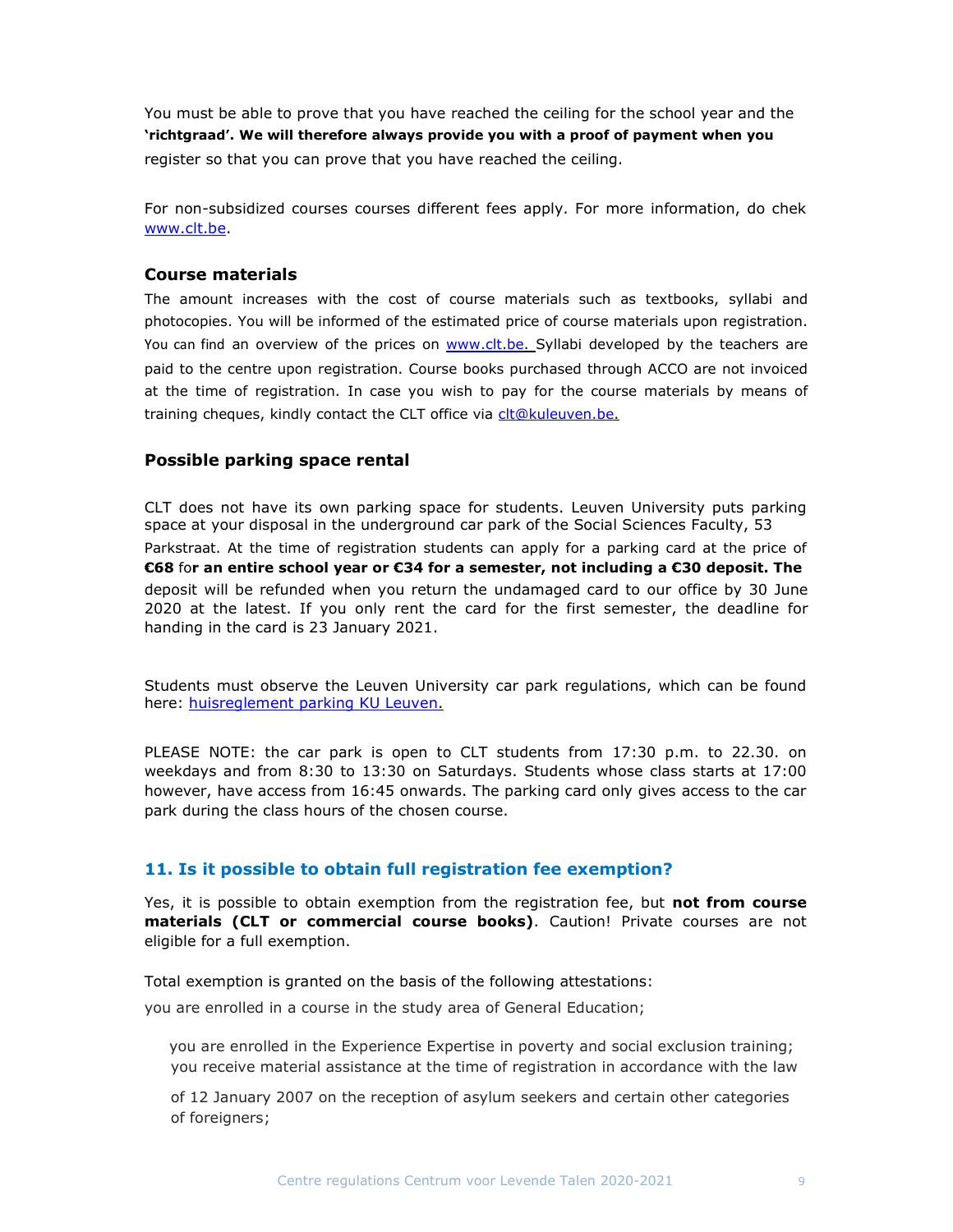you acquire an income through social services or a living wage at the time of

registration, or you are dependent on someone in these categories; at the moment of registration, you are residing as a prisoner in one of the Belgian penal

institutions; you are residing as an intern in a psychiatric institution at the time of registration; you are residing as a juvenile delinquent in a youth institution;

you are residing as a refugee without legal residence in a closed federal centre;

you have signed an integration contract (and are therefore following an integration process), or you have already obtained an integration certificate or EVC certificate (Recognition of Competencies), and you want to follow a course in Dutch as a second language orientation grade 1, Dutch as a second language orientation grade 2 and Latin script;

at the time of registration you receive an income via a provisional allowance or unemployment benefit for a course that is followed within the framework of a pathway to work recognized by the VDAB, including a system of unemployment with a company

allowance with compulsory registration at the VDAB; you are registered as a job seeker, and at the time of registration you are not yet

entitled to a provisional allowance; you are enrolled in Dutch as a second language, target grade 1, basic education course.

Caution! To be legally valid as evidence, a certificate from the OCMW may not be older than one month at the time of registration.

If you are dependent on someone, we expect both a certificate proving that that person belongs to one of the categories concerned and a declaration of honour that you both sign.

For more information go to

https://onderwijs.vlaanderen.be/nl/vrijstelling-van-inschrijvingsgeld-in-hetvolwassenenonderwijs

#### 12. Can I obtain a partial exemption?

Yes, you can get a partial exemption from the registration fee but not for the course material (course materials compiled by the teacher and manual). Caution! Private courses are not eligible for a partial exemption.

The registration fee is  $\epsilon$  0,60 per lesson period: for a student taking **'richtgraad' 1, 2, 3, 4 of D**utch as a second language (NT2).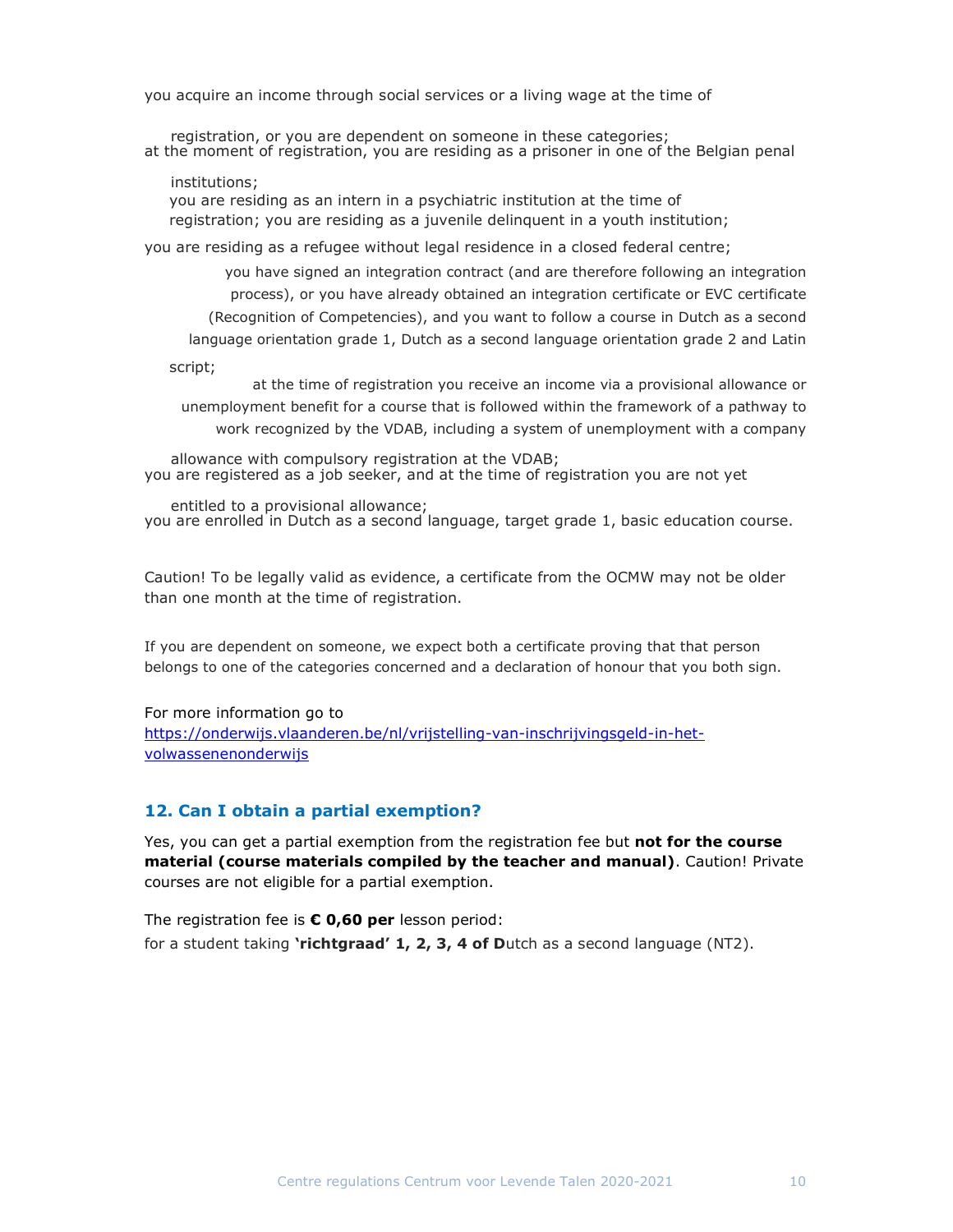#### The rate of €0.30 per hour applies in the following situations:

you earn an income through a provisional allowance or unemployment benefit for training programmes other than those from the General Education training areas, the Poverty Experience and Social Exclusion training programme, NT2 training NT2 target grade 1 and 2 as a civic integration student, NT2 as secondary education student; or

you are dependent on someone in these categories; you are in early retirement, and you are in a system of unemployment with a company

allowance with compulsory registration with the VDAB; you are in early retirement without compulsory registration at the VDAB, and you

receive unemployment benefits.

you are a holder of one of the following certificates, or you are dependent on someone in these categories:

- $\circ$  a certificate issued by the competent authority, showing an incapacity for work of at least 66%;
- $\circ$  a certificate proving the right to an integration allowance for the disabled;
- $\circ$  a certificate proving registration with the Flemish Agency for Persons with Disabilities;
- $\circ$  a certificate issued by the competent authority, showing a reduction in the earning capacity to a third or less of what a healthy person can earn by practising on the general labour market;
- O a certificate issued by the competent authority, showing a reduction of self-reliance of at least seven points;

If you are dependent on someone, we expect both a certificate proving that that person belongs to one of the categories concerned and a declaration of honour that you both sign.

#### For more information go to

https://onderwijs.vlaanderen.be/nl/vrijstelling-van-inschrijvingsgeld-in-hetvolwassenenonderwijs

## 13. What do I do when I want to cancel my registration? Is there a cancellation policy?

Should you realise at the start of the course that you will not be able to follow the lessons, it is possible to obtain a refund of your registration fee. Costs for course materials and the parking card are not refunded. Refund claims are to be addressed, in a letter or e-mail, to the director (Maryse.Boufflette@clt.kuleuven.be). Please mention your bank account and registration number.

and sign out before the actual start of the lessons, you can re-claim in full the registration fee and the amount you paid for the course materials purchased through

#### the centre;

and sign out after the start of your studies at the latest on the day of your second lesson<sup>Ifyouregisterbeforethestartofthelessons:</sup>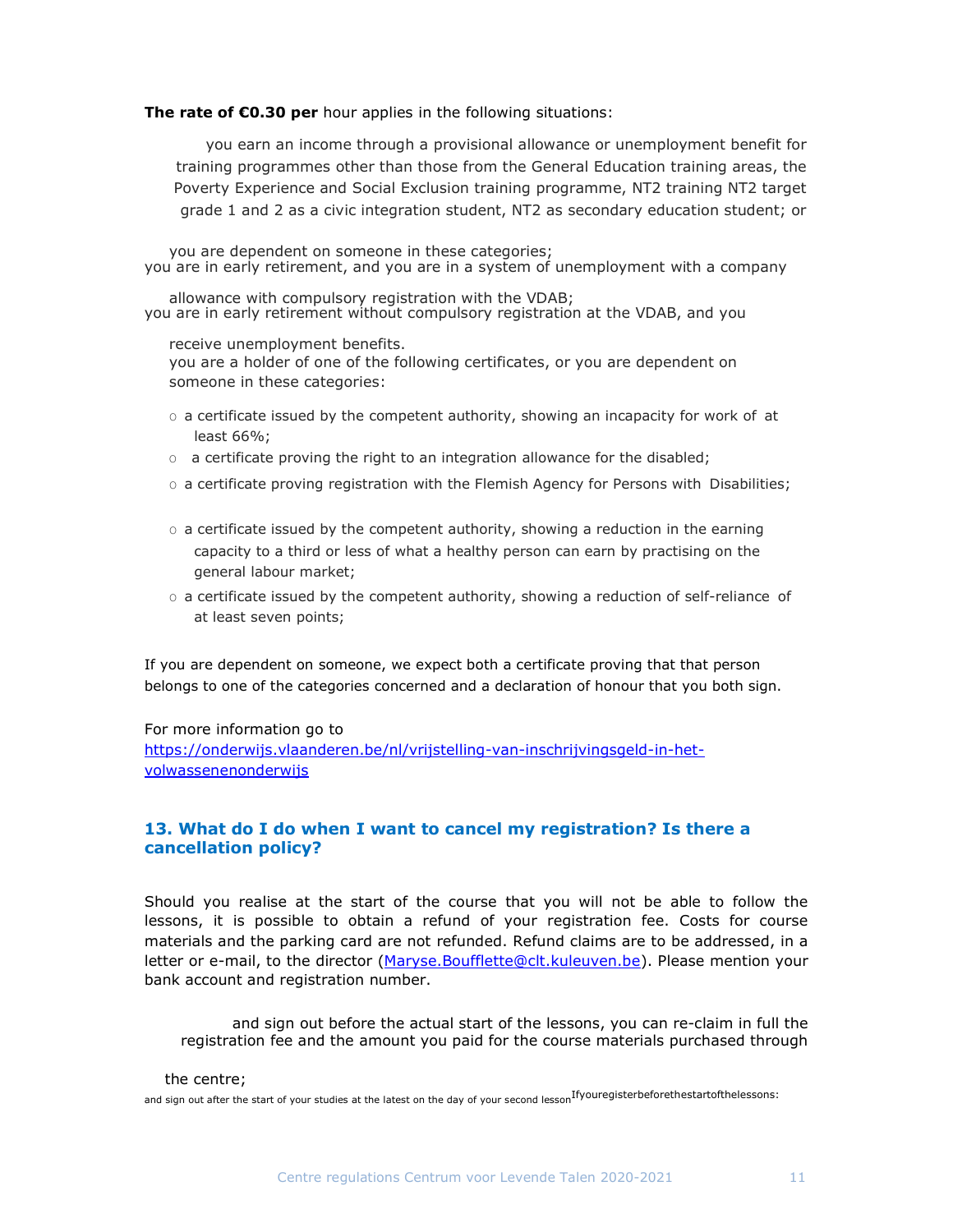you can only re-claim the registration fee, from which a 10% processing fee will be withheld nothing will be reimbursed after the 2<sup>nd</sup> lesson of your training.

If you register after the start of the training, you can re-claim the registration fee at the latest on the day of the second lesson. A 10% processing fee will be withheld from all refunds. You cannot reclaim the amount you paid for the course materials.

Only parking cards that are returned prior to the start of the lessons, will be reimbursed in full. After the start of the lessons only the deposit on the (undamaged) card can be reclaimed.

In case a course is temporarily suspended due to force majeure, it is not possible to fully or partially re-claim the registration fee.

Should the centre decide to cancel the course, the full amount will be refunded, including the registration fee, the costs for course materials and the parking card if applicable.

If you do not actively participate in the lessons for a long time and do not inform your teacher(s), they or the track counsellors will contact you to find out whether you are temporarily not actively participating or have permanently quit the course. If the latter is the case, we ask you to confirm the cancellation in writing so that we can unsubscribe you. You can find the financial consequences of the deregistration described above.

#### 14. Is it possible for my registration to be refused?

if the groups are full; if security is at risk;

if an outstanding balance from previous registrations remains unpaid;

if the student was permanently expelled from the same centre in the previous school year or the year before; such a severe measure is highly exceptional and is subject to a well-defined procedure, which is described below in the section 'Disciplinary rules'.<sup>Ifthestudentmeetsalladmissioncriteria,thedirectorcanonlyrefuseregistration:</sup>

If the capacity of the courses on offer is insufficient to enrol all students, the centre can create waiting lists. The centre respects the order of registration. An exception is made for registrations for courses of Dutch as a second language. In these courses, the following target groups have priority when registering if a capacity shortage occurs:

students who have signed an integration contract with EVA ('Extern

Verzelfstandigd Agentschap');

students who are covered by the introduction policy ('inwerkingsbeleid'), as

regulated in the decree of 4 June 2003 regarding introduction policy; students who have to demonstrate the willingness to learn Dutch as referred to in the decree of 15 July 1997 concerning the Flemish Housing Code.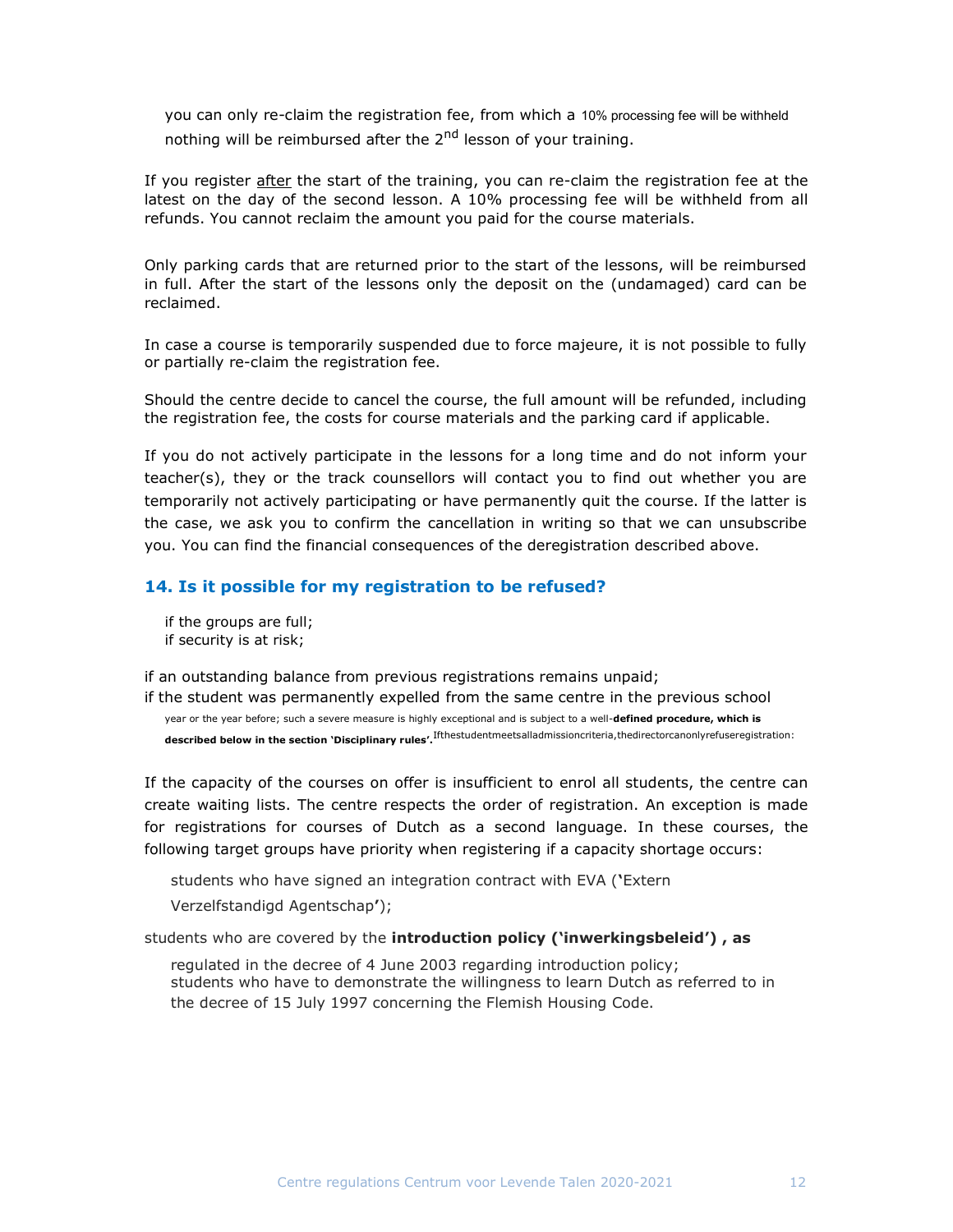## 15. I have a functional impairment. Can I register?

Our centre welcomes all students suffering from a functional impairment, chronic disease or learning disability. By offering tailor-made education we strive to create equal opportunities.

The basic requirements to start a course are assessed individually, as learning targets must be achieved. Special arrangements can only be granted after justification (medical certificate or attestations/reports issued by official bodies) and in consultation with the teacher.

## 16. Can I use certain aids as a disabled adult?

Special educational aids enable disabled adults to follow a course at a centre for adult education.

the services of an interpreter of Flemish sign language and/or a speech-to-text reporter;

#### reimbursement of photocopies of fellow students' notes;

adaptation of course materials, such as transcription into braille, enlarged photocopies, digital conversions or large-print.Thefollowingeducationalaidsmaybe assigned in the framework of adult education:

Please contact the principal if you would like to use special educational aids.

## 17. Can I use training cheques to pay my registration fee?

## Training cheques for employees working in Flanders and the Brussels-Capital Region

CLT is a recognised centre within the system of Flemish training cheques. As an employee in Flanders or the Brussels-Capital Region you pay only half of the registration fee. The other half is paid by the Flemish government. Training cheques can be purchased via the VDAB (http://www.vdab.be/opleidingscheques/werknemers.shtml), for a maximum value

of €250 per calendar year.

Caution: training cheques can only be used for the following languages: English, German, French and this up to level 2.4 (B1) and for Dutch up to and including level 3.1. Also, see the *training database for Flemish training incentives*.

An exception is made if you have also used training vouchers for the same study program in the 2018-2019 school year and have applied for paid educational leave for that study program and do not hold a diploma of higher education. In this case, you can still apply for training vouchers until the end of 2020. You will have to sign an attestation for this when you bring in your training cheques at the secretariat.

Since 1 March 2015 access to training cheques has been restricted for highly skilled people: only highly skilled people following a labour market-oriented training set out in their personal development plan (POP) drawn up after career guidance, can still apply for training cheques. Highly skilled are all the people who graduated from tertiary education,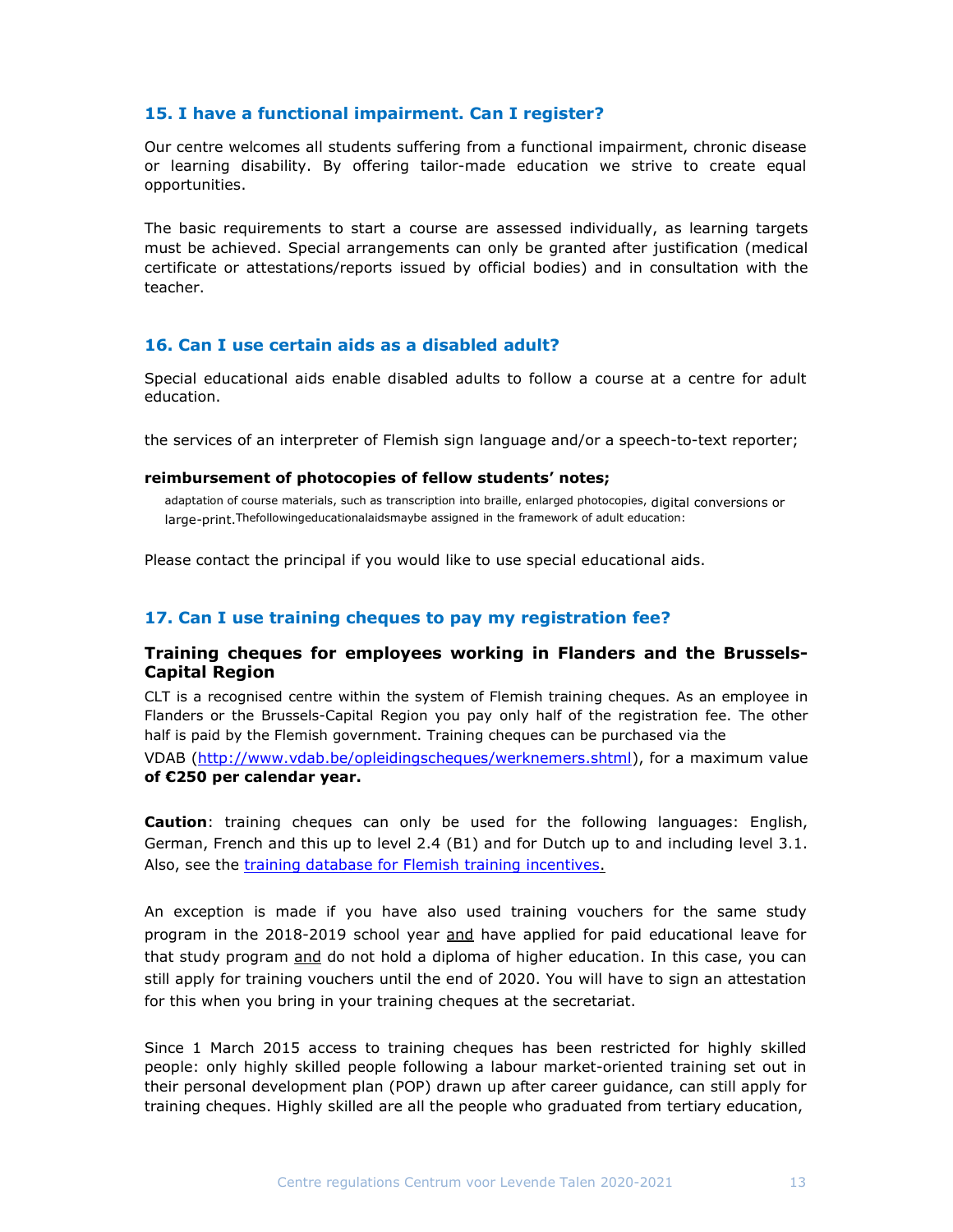like studies leading to a bachelor of higher education, a teacher training, a certificate of pedagogical professional competency and studies in higher education organised by education for social promotion.

Highly skilled people can only apply for training cheques

for labour market-oriented trainings that are explicitly set out in their personal development plan (POP) drawn up during career guidance.

with an attestation issued by a career counsellor testifying that the training is required in the career context.

The training provider must keep this attestation. VDAB will monitor this in the context of quality monitoring of career guidance.

Regulations regarding training cheques for low and medium skilled people remain unchanged. They can still apply for training cheques for English, German, French and this up to level 2.4 (B1) and for Dutch up to and including level 3.1.

Employees who live in Flanders but do not have a job also qualify for training and career cheques under the new regulations.

A similar arrangement applies to European employees who work in Flanders or Brussels capital region but live elsewhere. They too, are entitled to training and career cheques.

#### Additional information can be found at

http://www.vdab.be/opleidingscheques/werknemers.hstml. For unanswered questions mail opl.cheque@vdab.be or call the free number 0800 30 700 (every workday from 8am till 7pm).

#### Please note:

- the use of training cheques must be mentioned in the course of the registration procedure;

- both the registration fee and course materials can be paid fully or partially with training cheques;

- the value of the training cheques used must not exceed the price of the course;

- if you wish to pay course materials with training cheques, books must be bought and paid for at the centre;

- training cheques must be handed in at the CLT office before the end of the course;

- students who do not yet hold a secondary education diploma can file an application with the VDAB for a refund of the half they have paid.

When registering at the CLT office, you can use training cheques as a means of payment. If you register online or do not yet have the cheques in your possession, you will pay the full price of the course. As soon as you hand in the cheques at the CLT office, the corresponding amount will be refunded as soon as possible.

Training cheques for employees have to be ordered at the VDAB within two weeks after the start of the course. They are only valid for 14 months from the date of issue. Only valid cheques are accepted. Since our administrative services should be able to process the cheques in time, they must be handed in at the CLT office 10 working days prior to their expiry date at the latest.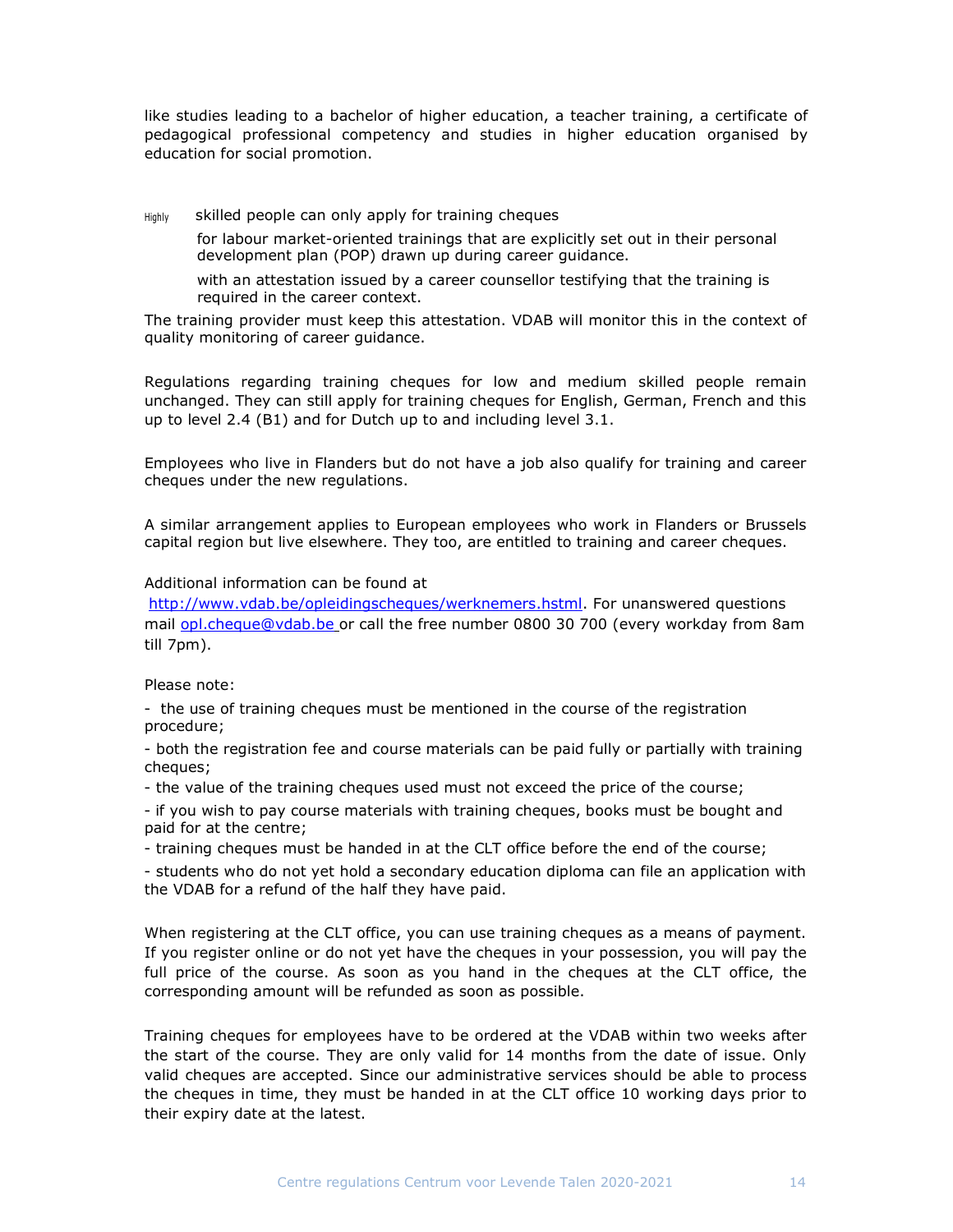## Training cheques for employers in the Flemish Region

CLT courses are eligible for refund through the SME portfolio. For his employees' training projects, an employer can apply for a subsidy via the SME portfolio. Projects have to be submitted 14 calendar days before the official start of the lessons at the latest. Caution! The training cheques cannot be used for private courses.

These training cheques may only be used to pay the registration fee, including the course material. Therefore, they cannot be used to rent a parking space.

http://www.vdab.be/opleidingscheques/bedrijven.shtml The authorisation number of our CVO is DV.O101202.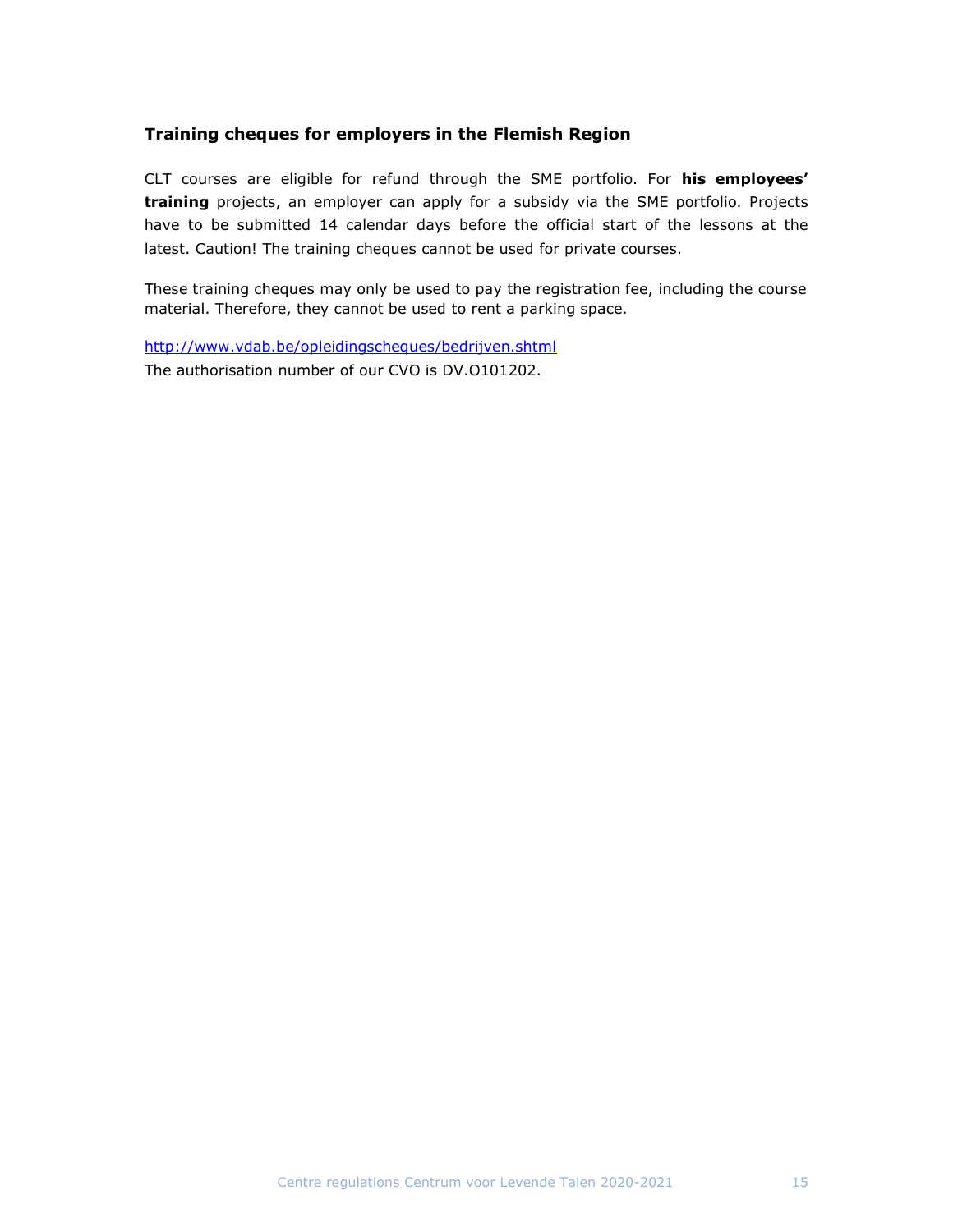# Organisation 2020-2021

## 18. When do courses start and finish?

## NT2 (Dutch)

There are continuous starting points from the beginning of September. You can find precise information on www.clt.be.

#### Other languages

- September courses: crash courses from 31 August to 12 September 2020
- first semester: from 21 September 2020 till 23 January 2021
- second semester: from 25 January 2021 till 29 May 2021
- special dates for some crash courses (ask information via clt@kuleuven.be)

## 19. What are the dates of holidays and class-free days?

- Autumn half-term: from Monday 2 to Sunday 8 November 2020
- Monday 11 November 2020
- Christmas holiday: from Monday 21 December 2020 to Sunday 3 January 2021
- Spring half-term: from Monday 15 to Sunday 21 February 2021
- Easter holiday: from Monday 5 to Sunday 18 April 2021
- Monday 1 May 2021
- Thursday 13 and Friday 14 May 2021
- Monday 24 May 2021

### 20. Where can I find the timetables?

Timetables can be found on www.clt.be.

# Which rules am I expected to observe?

#### 21. How important is my attendance?

We expect that after registration, you will attend a maximum number of lessons and take the tests and carry out the tasks that qualify for timely evaluation. Not only because it increases your chances of success, but also because in that way, the teacher can assess your progress.

## 23. What do I do if I am unable to attend classes?

If you are unable to attend, inform your teacher if possible.

For NT2 courses and in the context of paid educational leave, it is important to justify absences on the basis of certificates from a doctor or employer.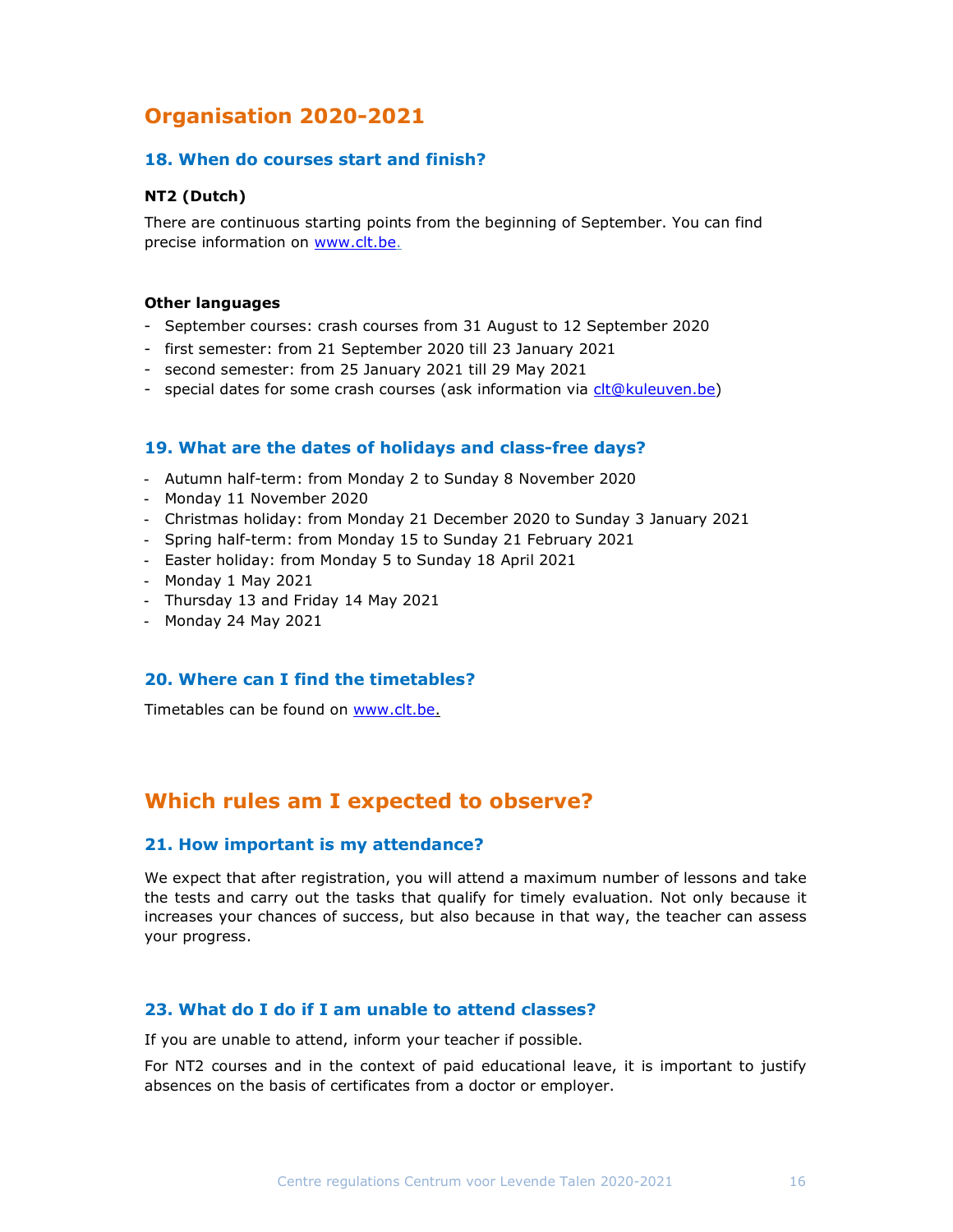when you come back to class;

by immediately delivering the certificate to the CLT office if it concerns a period of more than 10 consecutive days of teaching.Absencesformedicalreasonsmustbejustified:

to go to work;

in the context of a course (exams, internship, etc.); due to a strike;

due to exceptional weather conditions; to attend a family council;

to attend a funeral or marriage ceremony of a blood relative or a relative of a person

living under the same roof as yourself; if the centre is unreachable or inaccessible due to force majeure; to appear before the court after a summons or a subpoena;

as a result of measures in the context of special youth care and youth protection;

to experience holidays that are inherent to your religious belief.Othercircumstancesthatqualifyaslegitimateabsenceonthebasis of an attestation are:

#### 24. What do I do if I cannot respect the start or finish time of classes?

You are expected to respect the start and finish time of classes. Only in exceptional circumstances can you arrive late. Kindly inform your teacher in advance if possible.

If you wish to leave the centre earlier, you should expressly inform your teacher (for insurance and fire alarm reasons). The management does not assume any responsibility if you leave your class prematurely.

#### 25. What happens when the teacher is absent?

Should a teacher be absent, e.g. because of illness, our administrative staff will do their utmost to inform you. It is therefore important that you mention you mobile phone number as well as your e-mail address at the time of registration, so that you can be easily contacted. Please report any changes to the CLT office or make the necessary modifications via your myCLT account. Kindly inform the office t if your teacher has not shown up after 15 minutes.

## 26. What do I do if a want to change groups after the course has started?

If you wish to change class times or groups, you should notify the CLT office. The teacher will ultimately decide whether or not this is possible.

## 27. How can I have documents filled in?

Documents to be filled in by the centre can be handed in at the CLT office. If possible, we will fill them in immediately; if not, they can be picked up at a later time.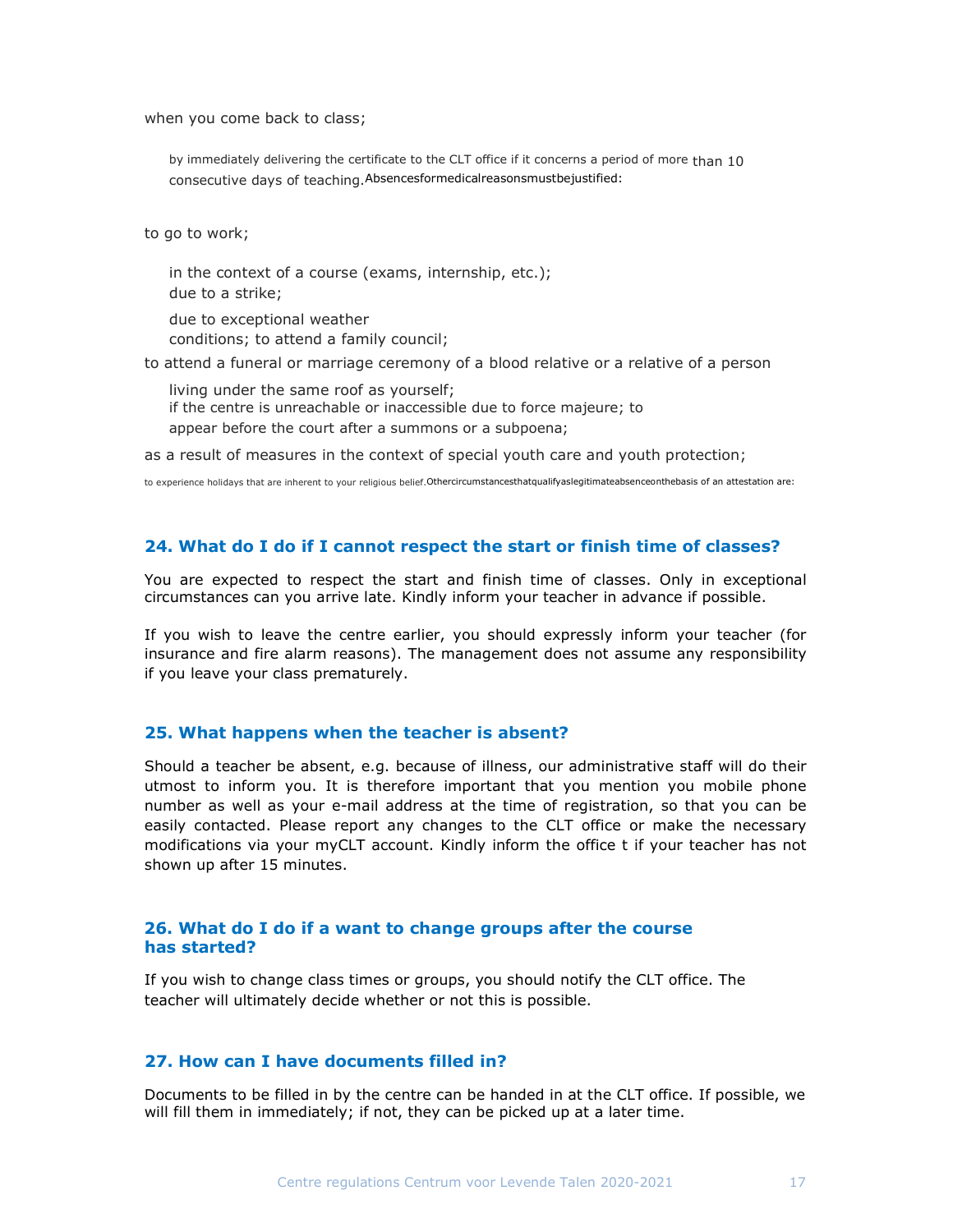## 28. Are my parents entitled to child allowance while I am following language courses?

If you are under 25 and still legally dependent on either of your parents, the latter may still benefit from child allowance on certain conditions. In order to receive the allowance, kindly complete form P7. This form can be obtained from the Child Allowance Fund.

If you are eligible for child allowance, you will commit yourself, at the time of your registration, to register for several modules for a certain time. This is necessary to comply with legal regulations with regard to child allowance. For language courses in our centre, this comes down to an average of 17 hours of classes per week.

More information about child benefits can be found on https://www.vlaanderen.be/hetgroeipakket-nieuwe-kinderbijslag and www.fons.be Caution! No child benefit can be requested for private courses.

## 29. Am I entitled to Flemish Training Leave (VOV) or Paid Educational Leave (BEV)?

#### Flemish Training Leave (VOV)

When you follow a course in an adult education centre, you sometimes have the opportunity to get extra leave without wage loss. You can use these additional holidays, for example, to follow the lessons or to study at home. Your employer does not experience any financial disadvantage because these days are reimbursed by the government to your employer.

Flemish training leave is a guaranteed right that must be granted to the employee. Your employer cannot, in principle, invoke a reason to refuse or limit the duration of Flemish training leave, provided that the training followed meets the legal conditions and that the organisation of the work is not compromised.

A full-time employee is entitled to a maximum of 125 hours of VOV per school year. For a part-time employee (at least 50%), this maximum is limited in proportion to his or her employment percentage.

More information about Flemish training leave (VOV) can be found at https://www.werk.be/online-diensten/vlaams-opleidingsverlof.

## Caution:

- VOV can only be requested for the following languages: English, German, French and this up to level 2.4 (B1) and for Dutch up to and including level 3.1. Also, see the training database for Flemish training incentives.
- Participation in all evaluation components is required.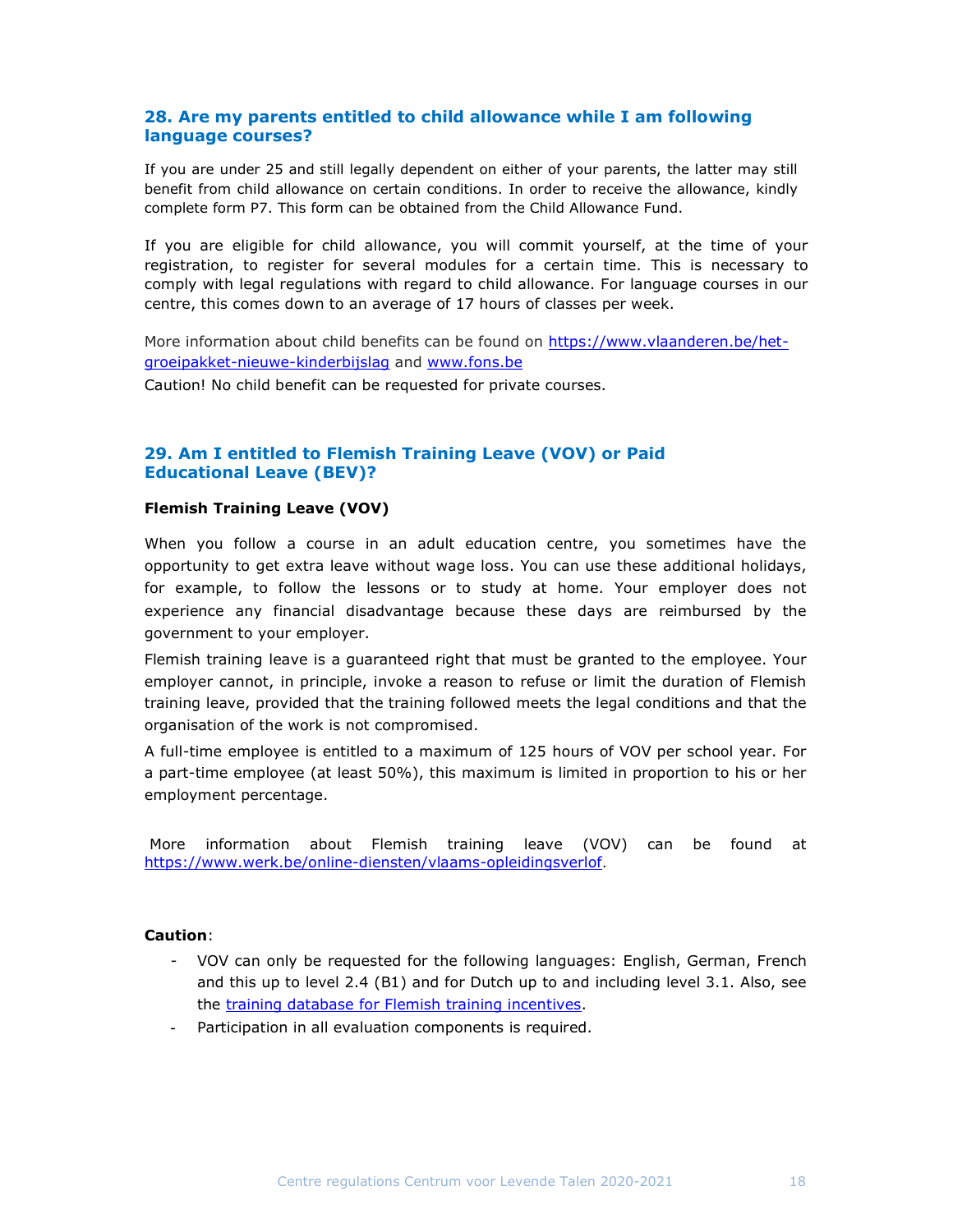### Paid Educational Leave (BEV)

Anyone who started a course with BEV in 2018-2019 can continue it in 2019-2020 under the same conditions. A training course comprises the courses of the same target degree. If you want to use this right, it is advisable to mention it at the time of registration. Hand in a completed CLT application form at the office. The document can be found on the CLT-website Practical Info paid educational leave. The administrative staff will in their turn draw up an application form, which you then submit to your employer without delay. These documents will be sent by post. Regulations concerning educational leave stipulate that certificates of attendance shall be delivered per period of three months. Per period, anything exceeding 10% of unjustified absence will result in the loss of your right to Paid Educational Leave for 6 months.

More information on educational leave is available on the government website http://www.werk.belgie.be/defaultTab.aspx?id=536.

## 30. Tidiness, safety and health at our centre

The centre takes care of the safety and health of both students and staff.

We would like to explicitly ask for your cooperation to keep the classrooms and buildings in a tidy state:

- $\triangleright$  food and drinks are not allowed in the language labs;
- $\triangleright$  do not leave any waste lying around (food, empty bottles, papers, ...)
- $\triangleright$  make sure the classrooms are tidy when you leave them: blackboard wiped off, chairs under the tables, no litter on the floor, …;
- $\triangleright$  empty cans belong in the bin.

With a view to safety, the centre takes measures concerning fire prevention, evacuation, fire fighting and first-aid facilities. It goes without saying that you are expected to observe

these measures and to contribute to the **centre'**s safety. Defects, damages and malfunctions should be reported to the teacher or the CLT office.

In case of fire or any other emergency, it is of paramount importance that the rooms are evacuated as quickly as possible. In case of a fire alarm it is mandatory that you leave

#### the room immediately and proceed to the meeting point. Follow the staff's

instructions carefully.

Safety instructions are displayed in all rooms. They are briefly elaborated on at the start

of the course.

The centre is allowed to use camera surveillance. Places under camera surveillance are clearly indicated by means of a pictogram. If you are filmed, you have a right to view the footage. No cameras are being used as yet.

## 31. Am I allowed to smoke at CLT?

No. As a student, you are expected to comply with the Leuven University smoking policy. The latter is based on legal regulations concerning the smoking ban in public buildings: smoking is always prohibited in closed-off places such as classrooms, the teachers' room, offices, hallways, corridors, waiting rooms, sanitary rooms, …

Infringements on the smoking policy will be sanctioned as follows: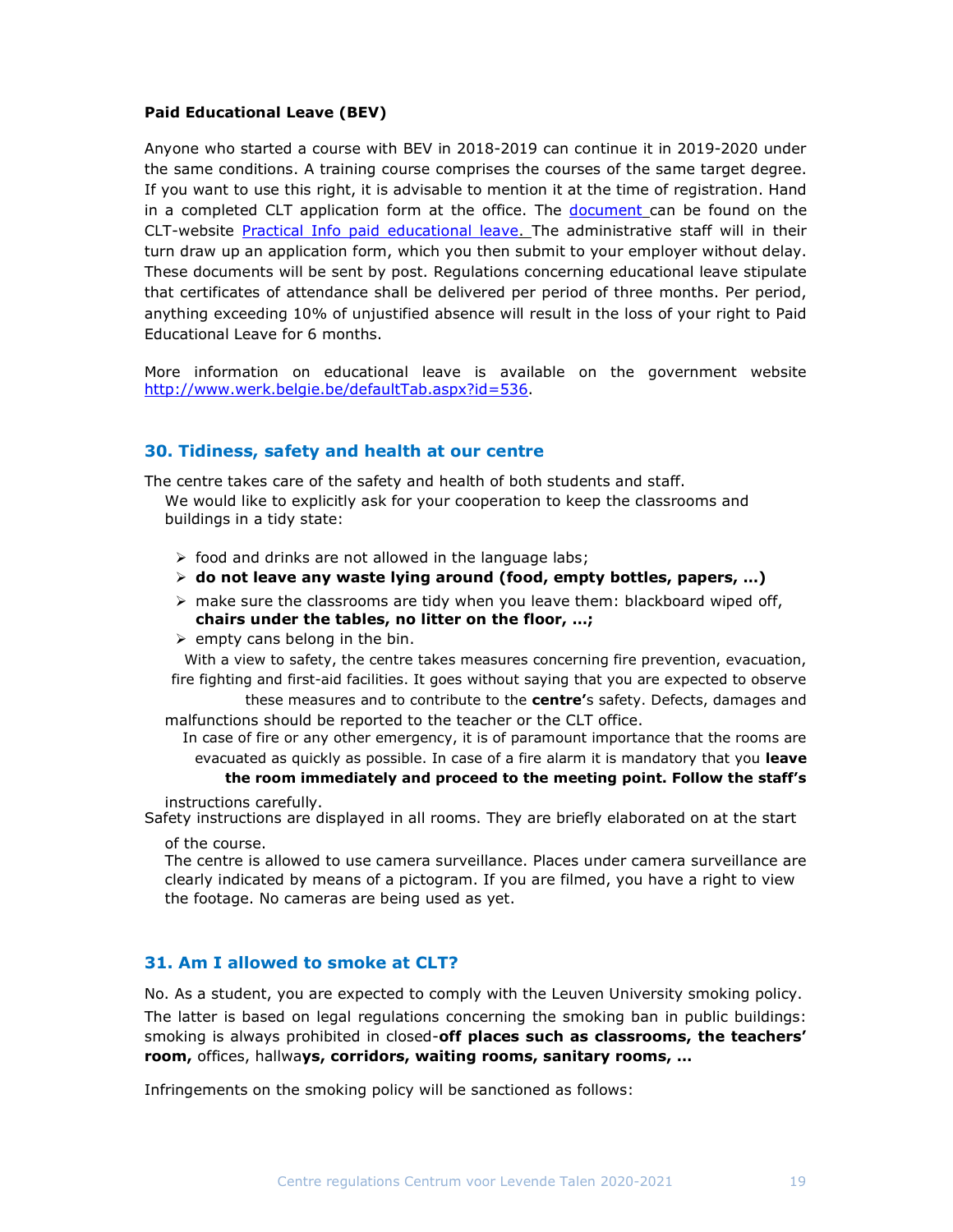Upon the first infringement: an oral warning by the director.

Upon the second infringement: a written warning by the director.

If a written warning has already been given, another infringement in the course of the same school year may lead to a disciplinary sanction as referred to in section 2 of the 'Disciplinary Regulations', possibly preceded by an ultimate written warning by the director.

If an ultimate written warning has already been given, the next infringement in the course of the same school year will lead to a disciplinary sanction as referred to in section 2 of the 'Disciplinary Regulations'.

The sanctions and the ultimate written warning must be initialled by the student concerned. Should he or she refuse to do so, the director will draw up an official report of refusal.

In the event of permanent exclusion, the student can file a complaint, by means of a registered letter, with the president of the internal appeals commission. The appeal shall be handled in accordance with the proceedings described in section 3 of the Disciplinary Regulations. The sanctions will be crossed off at the end of the school year.

#### 32. Where can I park in the vicinity of CLT?

CLT does not have a car park for students. For the students of Campus Leuven, KU Leuven makes parking available in the Parking Servotte, Parkstraat 53, situated within walking distance of our centre (see  $map$ ). At the time of registration students can apply for a **parking** card at the price of  $\epsilon$ 68 for an entire school year or  $\epsilon$ 34 for a semester, not including a €30 deposit. You must observe the Leuven University car park regulations (see link above). The parking card has to be returned in perfect condition to the secretary's office by 30 June at the latest. The deposit will be refunded. If you only rent the card for the first semester, the deadline for submission is January 23, 2021.

PLEASE NOTE: the car park is open to CLT students from 17:30 to 22:30 on weekdays and for 8:30 to 13:30 on Saturdays. Students whose class starts at 17:00, however, have access from 16:45 onwards. The parking card only gives access to the car park during the class hours of the chosen course.

Other car parks: Ladeuze in the town centre or Philips on the outskirts.

#### 33. Can I leave my mobile phone on during classes and exams?

The use of mobile phones during classes is strictly limited to emergency calls and exceptional situations. Kindly notify your teacher before the start of the lesson. It is prohibited to use mobile phones during exams.

## 34. Theft and loss of personal property

In order to prevent theft and damage to property you must never leave your personal belongings and other valuable items unattended in hallways or rooms. If you (un)intentionally damage or steal materials, you will be held responsible. The centre accepts no liability whatsoever for theft of personal property.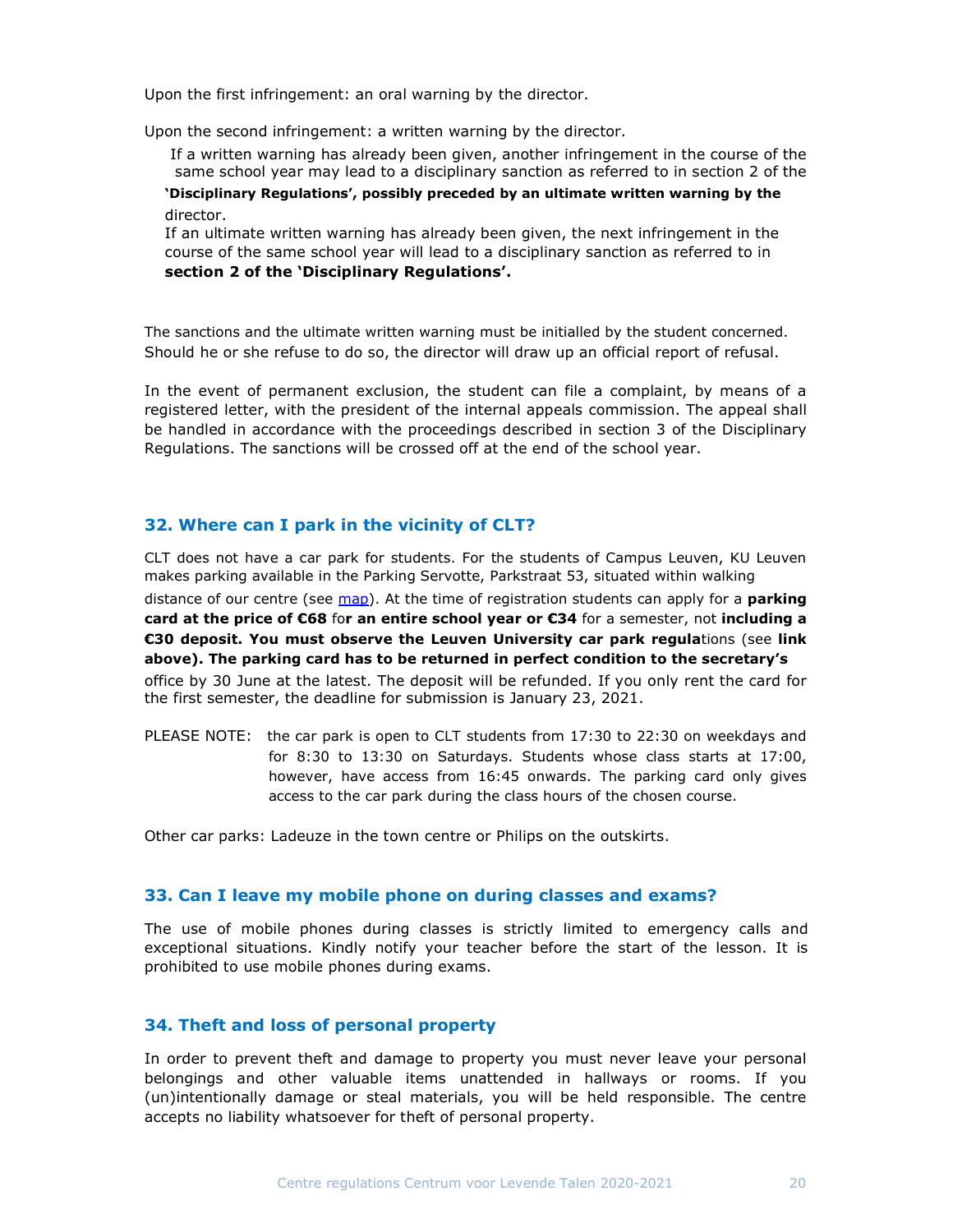## 35. Copyright

Copying or modifying CLT course materials or CLT software is prohibited. Copyright on books must be strictly observed. Photocopying for personal gain is not allowed.

## 36. Computers at CLT

After prior consultation with the CLT office, you can be given the opportunity to do the online exercises of the electronic learning platform (e-CLT) at the centre. We expect you to behave responsibly and to use the equipment and learning tools provided in an appropriate manner. The centre reserves the right to register your internet use and to impose restrictions in the event of improper use.

## 37. Ban on alcohol and drugs

Alcoholic beverages are not allowed during classes, except when they are part of the lesson. Drugs are banned altogether.

## 38. Violence, harassment and sexual harassment

Systematic hostile behaviour towards one specific person who is being isolated and cannot offer resistance, is not tolerated. Whenever staff members notice harassment, they will immediately take action and the disciplinary regulations will be applied.

If you are a victim of harassment, violence or sexual harassment, you can turn to the director of the centre. She will help you find a solution and if necessary appoint a confidential counsellor.

#### 39. Am I insured?

All teachers and students are insured against bodily harm in case of an accident at the centre or on their way to or from the centre. The insurance covers accidents occurring in the building where classes are given, during excursions organised by our centre and if necessary on the way from home to the centre and vice versa, on condition that the shortest way is taken within the normal time frame, in accordance with regulations on the matter. The shortest way to and from the centre is defined as follows: the normal route the insured person has to take to proceed from his residence to the aforementioned institution or to any other place where various activities connected with school life are taking place, and vice versa.

Any accident must be reported to the CLT office without delay and at the latest the next working day, preferably with the names of witnesses and persons responsible for the accident.

The necessary forms are available at the CLT office.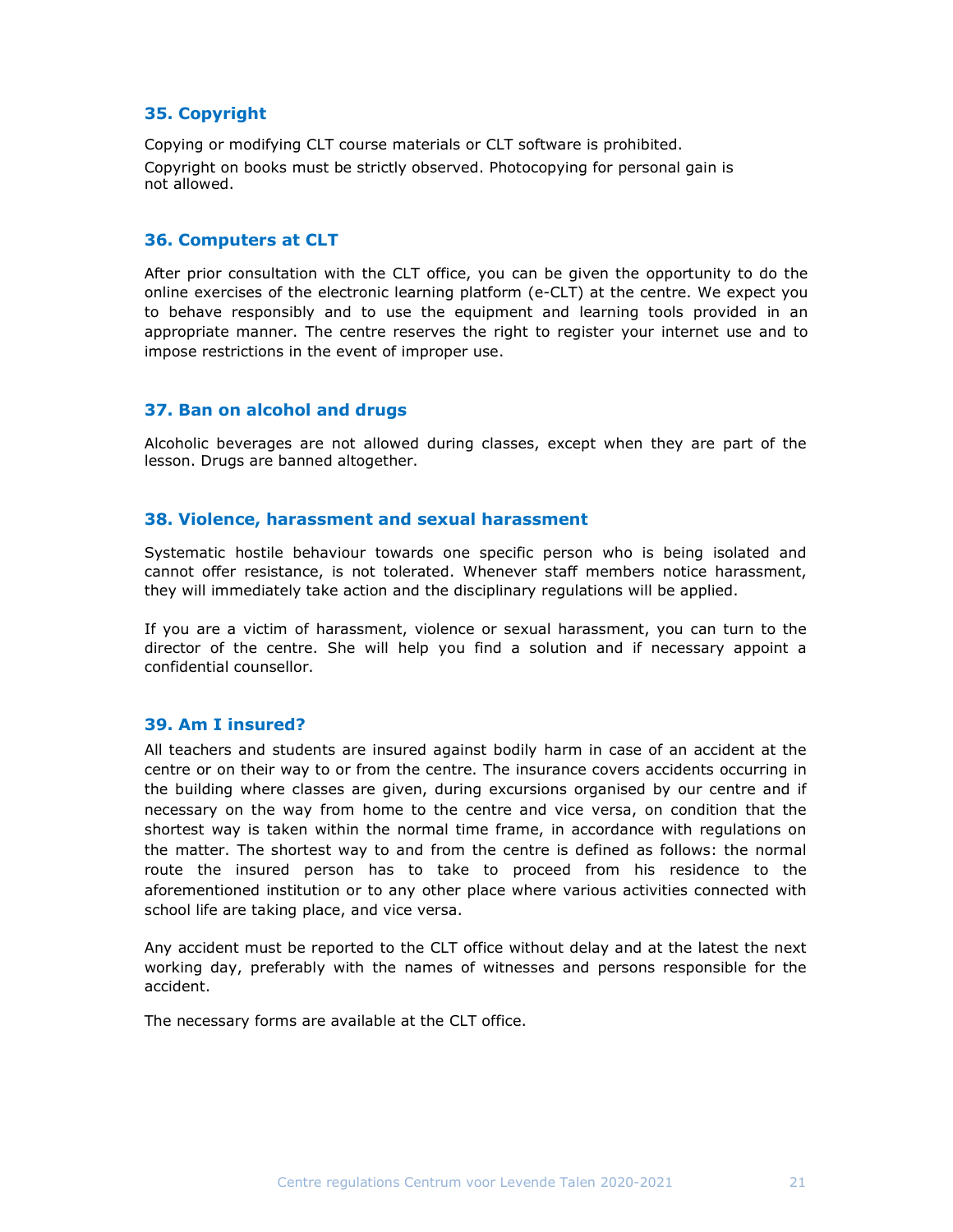# Which measures can CLT take in case of problems with order and discipline?

Good cooperation between CLT students and staff is a precondition for the centre's smooth operation. Should this cooperation fall short of expectations, the centre may take appropriate measures. Whenever proper education is impeded, CLT will urge students to adapt and rectify their conduct.

## 40. Survey of possible measures to maintain order

measures that can be taken:

- 1. a warning (oral),
- 2. an admonition (written, by letter)
- 3. a temporary exclusion from the classroom, until the end of the lesson.
- 4. a counselling contract: students guilty of repeated misconduct may be given a

contract which expressly stipulates what is expected of them and what the consequences are if they do not comply. This written contract is sent to the student or the parents of the underage student, has a limited duration, is regularly assessed and may or may not lead to the start of disciplinary measures.

No appeal can be made against an order measure.

## 41. Disciplinary measures

The director of the centre can decide to impose a disciplinary measure on you if you violate the living rules of the centre to such an extent that your behaviour is a danger or a serious obstacle to the proper functioning of the centre or to the physical or psychological safety

if after guidance and measures, you do not comply with the agreements made at the

centre;

if you commit serious or legally punishable offences;

if you endanger the project of our centre.andintegrityoffellowstudents, stafforothers. That will be the case, for example:

#### temporary exclusion from classes for a maximum duration of 3 classes; absences due

to temporary exclusion as a disciplinary measure are considered justified by law; permanent exclusion from CLT: the director decides upon this measure after preliminary advice from the teacher(s) concerned; permanent exclusion starts during the school

year and ends not later than on 31 August; a student expelled from the centre may be refused at CLT the next school year as well as the following school year. Therearetwopossibledisciplinarymeasures:<br>Therearetwopossibledisciplinarymeasures:

the disciplinary measure has to be socially and pedagogically justified and in proportion

#### to the gravity of the facts;

the disciplinary procedure is started at the latest three days after the facts leading toWhenadisciplinarymeasureistaken,inanyeventthefollowingrulesarealwaysobserved: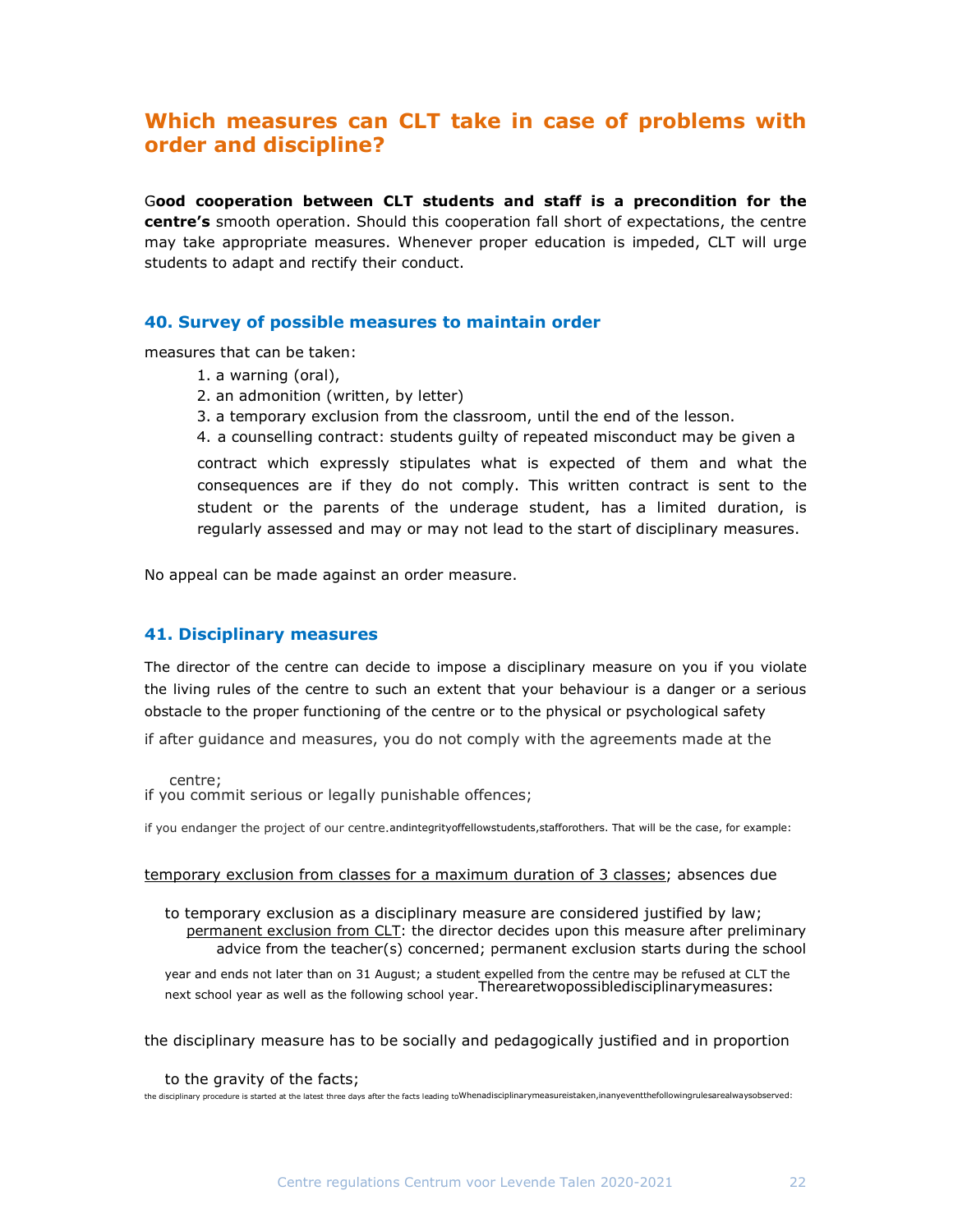the student concerned or the parents of the underage student, possibly assisted by an

adviser, are invited beforehand to discuss the problems; the student or the parents of the underage student and their adviser are granted access

to the disciplinary file;

the decision is motivated; it is indicated why the student's conduct effectively poses a

threat to proper educational activities and/or endangers the realisation of the CVO's social and pedagogical project;

before the disciplinary measures take effect, the student or the parents of the underage

student are informed in writing of the decision taken and its date of commencement;

collective exclusions are not possible.thisdisciplinaryprocedurehavebeen reported;

The disciplinary procedure can be linked to a **preventive suspension.** 

A preventive suspension means that the student is not admitted to the lessons or to the centre pending a possible disciplinary measure. This can only happen at the start of a disciplinary procedure and in very exceptional circumstances: in the case of serious behavioural difficulties, it can lead to definitive exclusion;

when your presence in the CVO is a danger or a serious obstacle to yourself, your fellow students or for the staff of the centre.

Only the director or his representative can proceed with a preventive suspension. He communicates that decision in writing and briefly with the reasons. He confirms this in the letter initiating disciplinary proceedings. The preventive suspension starts immediately and lasts for the duration of the disciplinary proceedings.

## 42. Appeal procedure in case of permanent exclusion

You (or your parents if you are not yet 18 years old) can only appeal against a definitive exclusion as a disciplinary measure. The disciplinary measure also remains in force during the appeal procedure.

The appeal procedure proceeds as follows:

The appeal must be submitted by registered letter to the centre administration: Centrum voor Levende Talen vzw

attn the chairman, Dimitri Vanoverbeke Dekenstraat 4 4014 3000 LEUVEN

The registered letter must be sent at the latest on the fifth day after the decision of your definitive exclusion has been received. There is, therefore, a period of five days (excluding Saturday, Sunday and statutory and regulatory holidays). The registered letter with the message of the definitive exclusion is deemed to have been received the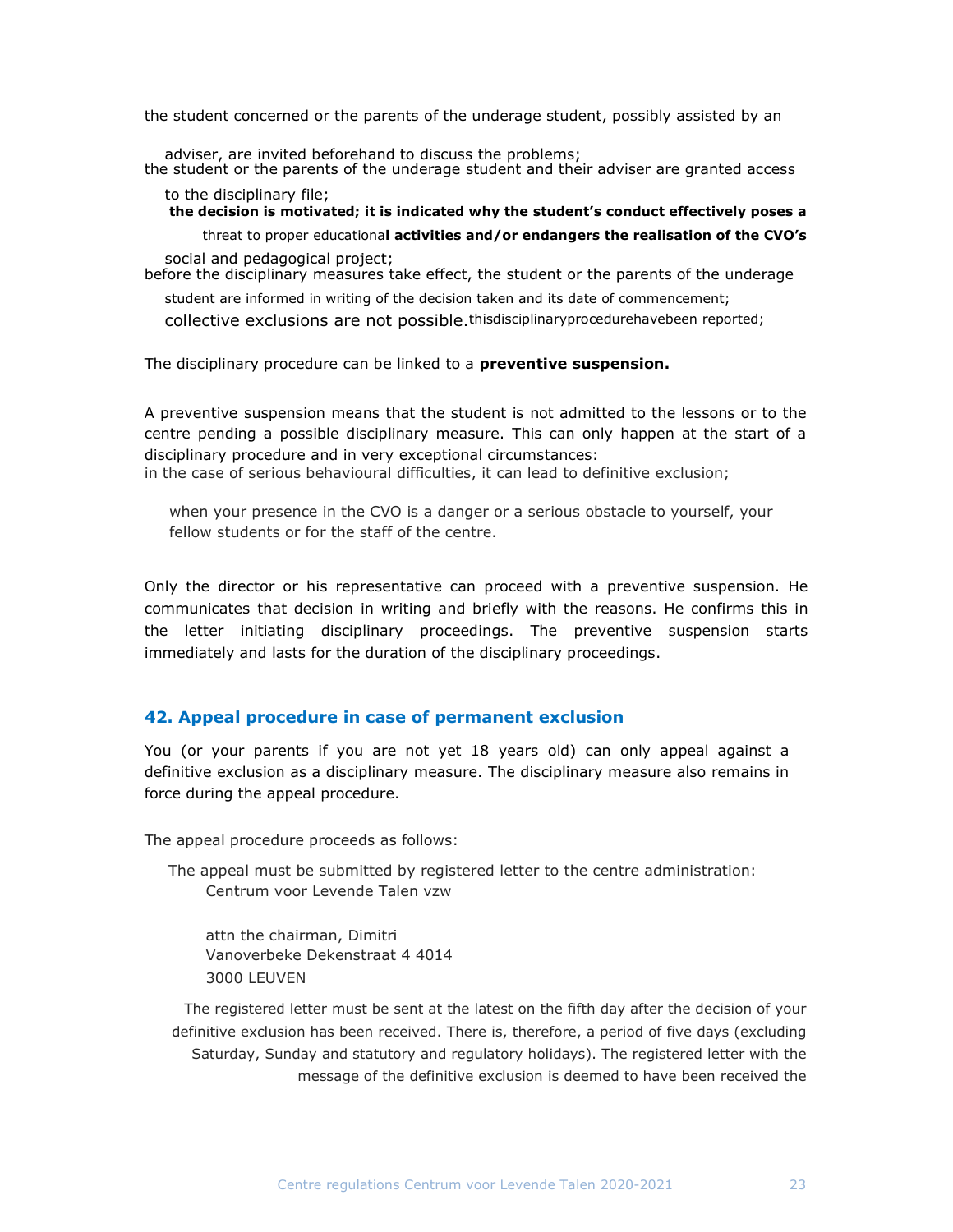third day after its dispatch. The postmark serves as proof, both for the dispatch and for the receipt.

When the centre is open, you can also personally hand over the appeal to the centre management there. You will then receive a receipt that shows the date on which the appeal was submitted. We then pass on the appeal to the chairman of the centre administration.

Please note: if the appeal is sent or handed out too late, the appeals' committee will have to reject the appeal as inadmissible. This means that it will not be able to handle the content of the appeal. We also expect the appeal to state the reasons why you dispute the definitive exclusion.

When the centre management receives an appeal, it will put together an appeals' committee. The appeals' committee includes both people who are connected to the centre and people who are not. It is an independent committee that will thoroughly

investigate your complaint. The person who has pronounced the definitive exclusion will never be part of the appeals' committee but will be heard. The appeals' committee will also always invite you and, if you are a minor, your parents to that interview. You

can be assisted by a confidential adviser. The letter with the invitation will state who the members of the appeals' committee are. This composition remains **unchanged** during the further procedure unless due to illness, force majeure or incompatibility, it would be necessary to appoint a substitute. You can review the disciplinary file before the hearing.

The interview takes place at the latest ten days (excluding Saturday, Sunday, legal and regulatory holidays) after the centre management has received the appeal. It is only possible to reschedule a conversation for legitimate reasons or force majeure. The ten-day period is suspended during school holidays. That only means that school holidays

are not included in the calculation of the period. The session of the appeal committee can take place during a school holiday. The appeals' committee seeks for a consensus.

If it comes to a vote and there are as many votes in favour as against, then the vote of the chairman is decisive. The appeals' committee will either confirm or annul the definitive exclusion. The chairman of the appeals' committee will **inform you of the** motivated decision within a reasonable period by registered letter. The decision is binding for all parties.

## How and where can I file a complaint?

#### 43. What are the problems and how do we deal with them?

A student or prospective student may disagree with the way matters are dealt with in various fields, such as:

course timetables; admission requirements; infrastructure; didactic materials and the centre's equipment; the distribution of information concerning the educational project and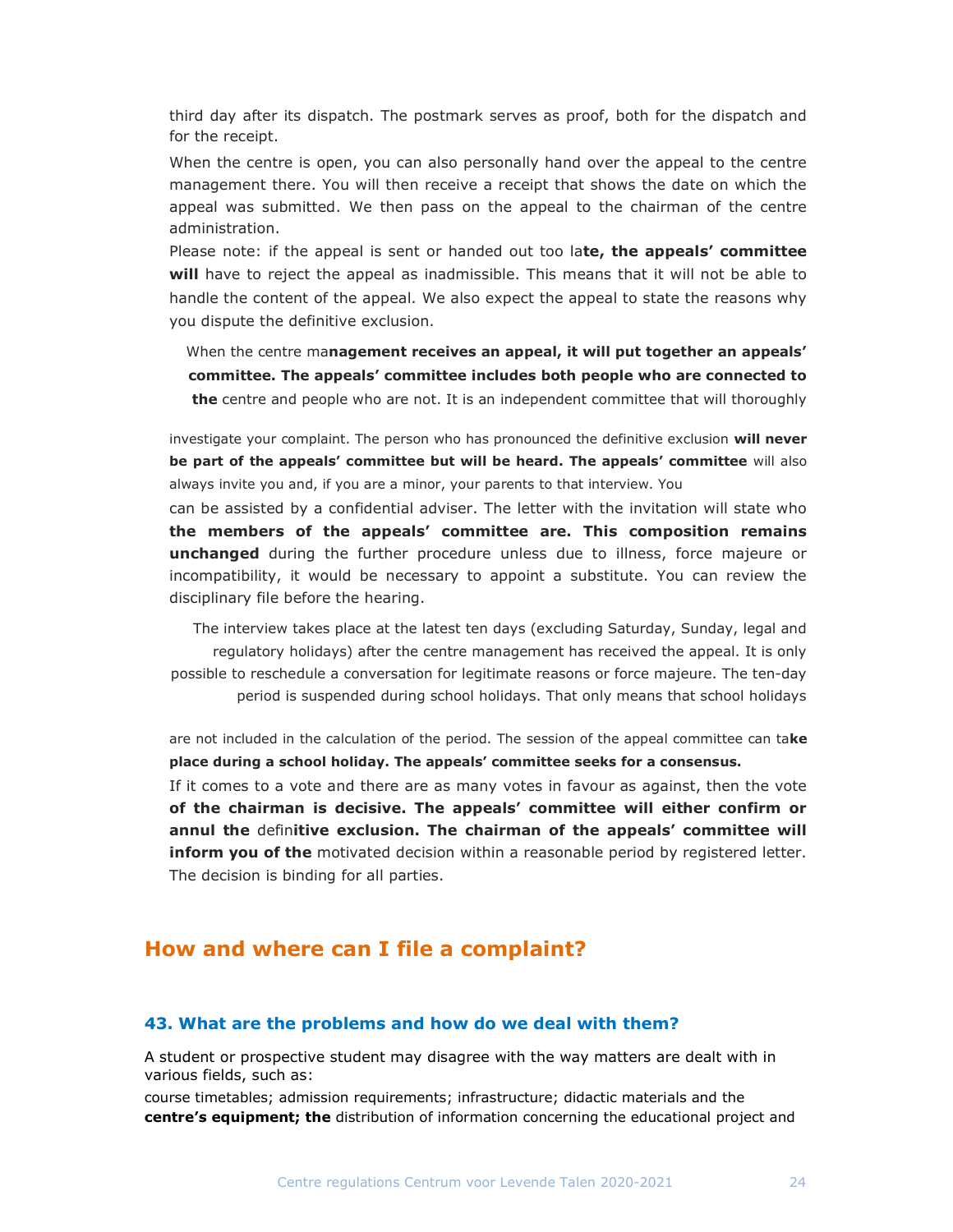the courses available; the correct application of the regulations regarding final attainment levels, education profiles and curricula; the calculation of the registration fees and the

possibility to obtain a full or partial exemption; the estimated and actual cost of course materials; the availability and clearness of the centre's regulations; the courtesy of administrative and teaching staff; the way of teaching; …

There are several ways to formulate your comments on the above subjects. We suggest you discuss problems directly with the persons in question. If you consider that impossible, you can take them up with the director.

Ideas, requests and suggestions can also be voiced through the satisfaction inquiries that are held regularly.

#### 44. What are the complaints and how do we deal with them?

If no satisfactory solution is reached through the aforementioned channels and you still find steps need to be taken in order to bring about a change, you can send your com-plaint to the director via email to the following email address: maryse.boufflette@clt.kuleuven.be.

If necessary the director will appoint one or more staff members as confidential counsellor(s) who will deal with the complaint.

Within 7 days the confidential counsellor will contact you to confirm that your complaint had been received. He/she will furthermore inform you of the date by which you may expect an answer as to the settlement of the complaint.

A complaint is dealt with in several phases: we allot the complaint to the person in authority, investigate and analyse the complaint, develop corrective measures if necessary and formulate an answer.

# Which certificates can I obtain at CLT?

The centre awards the degrees to the students at the latest at the end of the second month after the conclusion of the evaluation. You will be notified as to how and where you can collect our certificate. You have to collect your certificate personally, as you have to sign for receipt.

#### 45. What is a partial certificate?

A partial certificate confirms the completion of a course module in adult education.

## 46. What is a certificate?

A certificate confirms the completion of a course. It is awarded at the end of a certain level.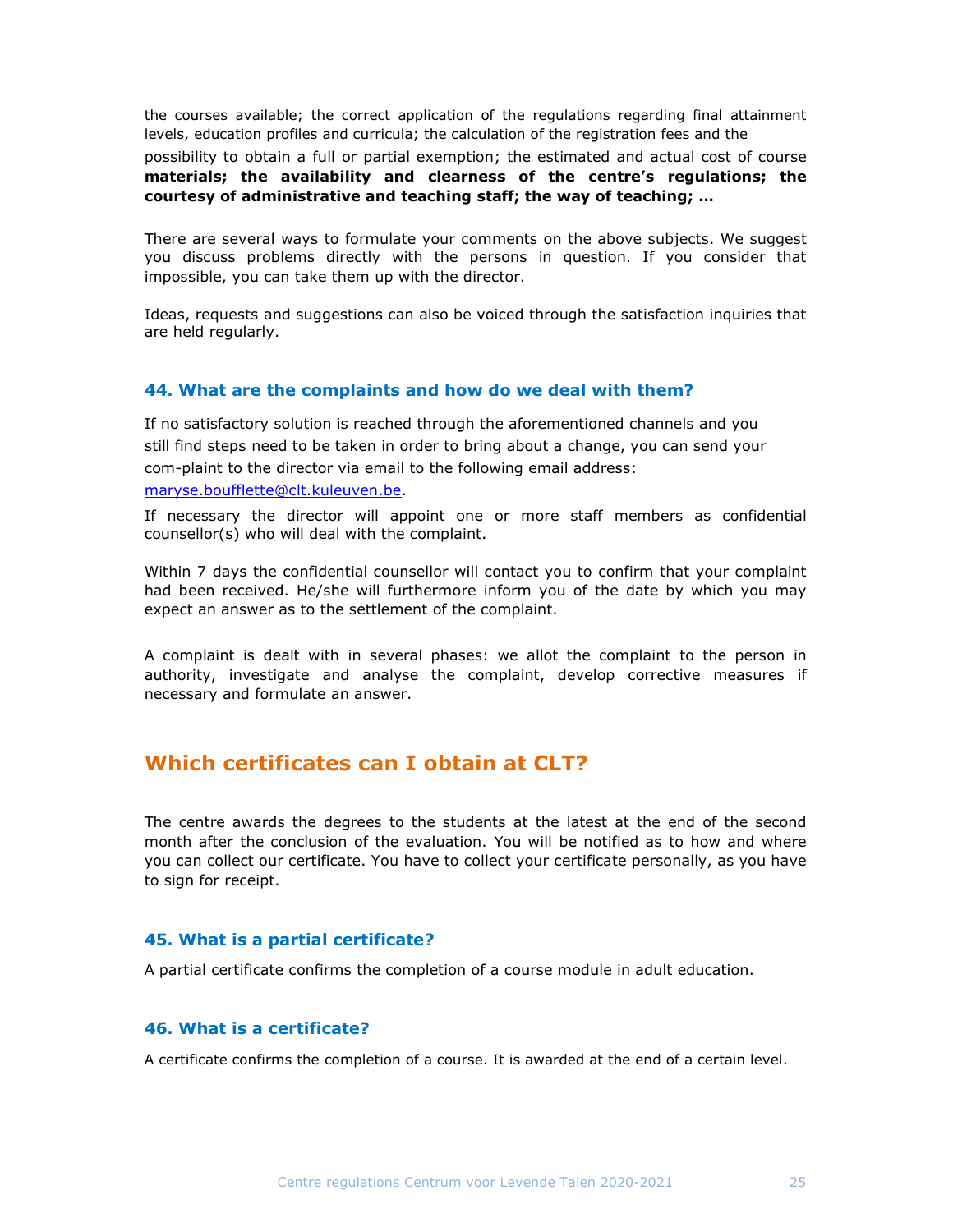## 47. I have lost my certificate. What do I do?

Contact the centre in the event you have lost your certificate.

## If the certificate was awarded before 01/09/1999:

The centre draws up a replacement certificate, which is submitted to the Flemish Ministry of Education, along with the official exam reports. After authentication, the Ministry returns the certificate to CLT, so that we can forward it to you.

## If the certificate was awarded after 01/09/1999:

The centre draws up a certificate itself and sends it to you.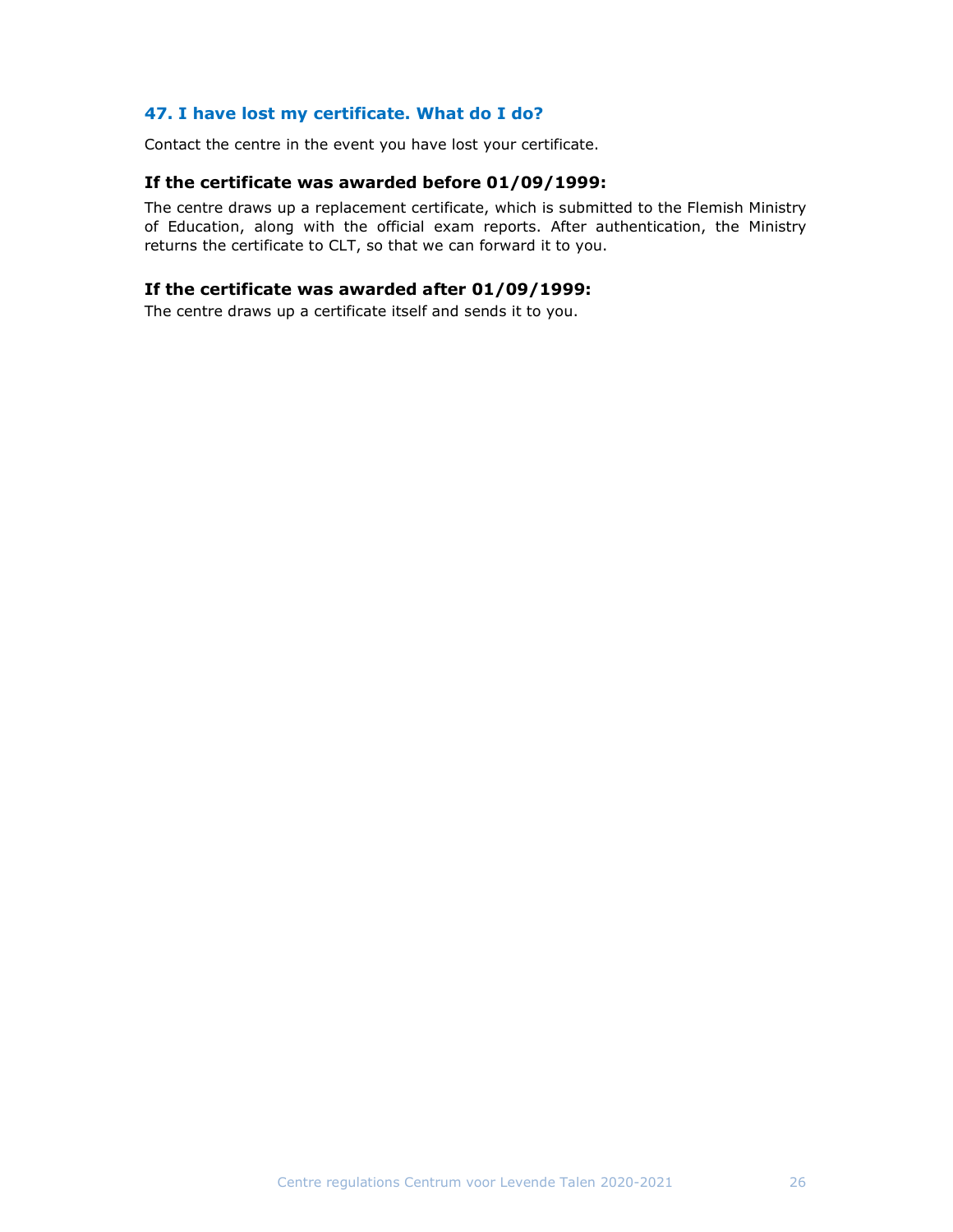# Evaluation regulations

The evaluation regulations of our centre cover not only the rules, agreements and obligations which you should respect, but also your rights. This evaluation regulation has been put together to ensure that both student life and study are carried out in the best conditions possible.

## 48. What is evaluated?

The subject of the evaluations are the curriculum objectives that appear in the approved curricula. Communication skills are central to communicative foreign language education. Knowledge components, strategies and attitudes are also important but have a supporting function.

You can consult the general description of the objectives in the CLT brochure and at www.clt.be. For your own training, you will find the intended objectives of the skills (reading, listening, writing and speaking) and the supporting knowledge also in the ECTS sheet on the website, in your syllabus and/or on the electronic agenda of your teacher.

For NT2 (Dutch) you can find the curriculum objectives via the following links: http://www.stuurgroepvo.be/svwo/leerplan/nt2-rg-1-en-2 http://www.stuurgroepvo.be/svwo/leerplan/nt2-rg-3-en-4

#### 49. How is the exam organised?

#### From 'richtgraad' 1, the 4 skills are evaluated on the basis of communicative assignments

that are as authentic as possible and that allow the student to apply autonomously what they have learned in new situations. For this, you have to take into account all components that determine the communication skills.

The director determines, in consultation with the teachers involved and taking into account the competencies to be assessed, the form of the evaluation: oral and written evaluation, staggered evaluation, permanent evaluation, final evaluation, self-evaluation, peer and cooperative evaluation.

We strive for the greatest possible validity and reliability of the evaluation. In

cases of force majeure such as a new corona wave the chosen form of the evaluation, the tools and working methods may be adjusted during the semester. The event that not all objectives can be tested sufficiently reliably may prove a reason to make well-founded choices and to prioritize objectives or simply use "pass" and "fail" instead of the labels "very good", "good"…. The choice of evaluation tools and working methods always takes into account the fact that the student should be sufficiently familiar with them.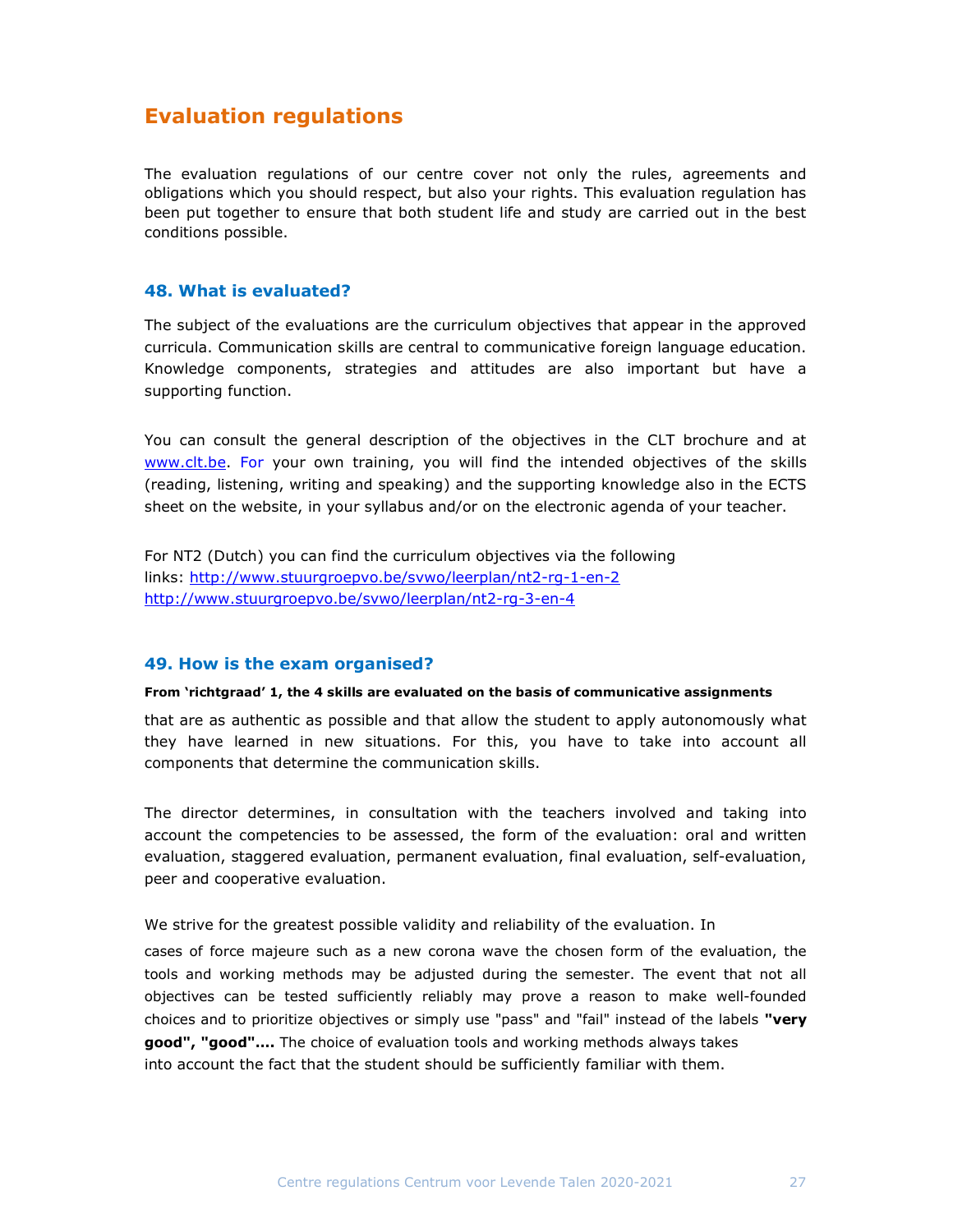A closing evaluation or final evaluation is the assessment of your level at the end of a course or a snapshot of a course in which all competencies are tested.

**Staggered evaluation** is the result of the regular assessment of study performance at different times during the training period. The evaluation is based on multiple observations in the classroom and/or tests and tasks made in the classroom or at home (possibly online). Assignments carried out in class, whether or not in a group, can be evaluated. You will be notified in advance by your teacher. For example, online testing is a flexible form of evaluation where you decide when you are ready for the evaluation.

**Permanent evaluation** is the result of the continuous assessment of your progression during the training. Competencies are permanently tested in practical exercises and applications; the evaluation is based on constant observations and/or tests.

With self-evaluation, peer and cooperative evaluation, you assess your performance yourself or together with your fellow students on the basis of assessment criteria provided by the teacher or compiled under the direction of the teacher.

Staggered or interim evaluation moments, classroom observations, self-evaluation, peer and cooperative evaluation are intended to give you information about how far you are already attaining certain objectives and what your next step is. They mainly focus on promoting your learning process and want to involve you as much as possible in your own learning.

**Differentiated evaluation** is possible. In essence, students receive the same evaluation, but the tasks can be offered via different channels (e.g. the same task can be offered online via computer, online via smartphone or on paper) adapted to student characteristics (access to certain instruments...). In case of staggered and permanent evaluation, the formal exam moment at the end of the module does not need to consist of the same assignment for all students. It is possible to opt to cluster certain essential curriculum goals in an additional assignment for those students about whom we have not collected sufficient evidence during the module to be able to provide an adequate final assessment (due to absence of the student for instance) .

The teacher informs you which evaluation methods are used for the training programme of your choice via the electronic agenda or via an annexe to your course material. In principle, all exams are taken at the exam times that are communicated at the start of the course. The deadlines of the distributed assignments are clearly stated and must be respected.

The assessment criteria are derived from the objectives and the learning content of the curricula, where appropriate the basic competencies, as they are included in the training programme profile.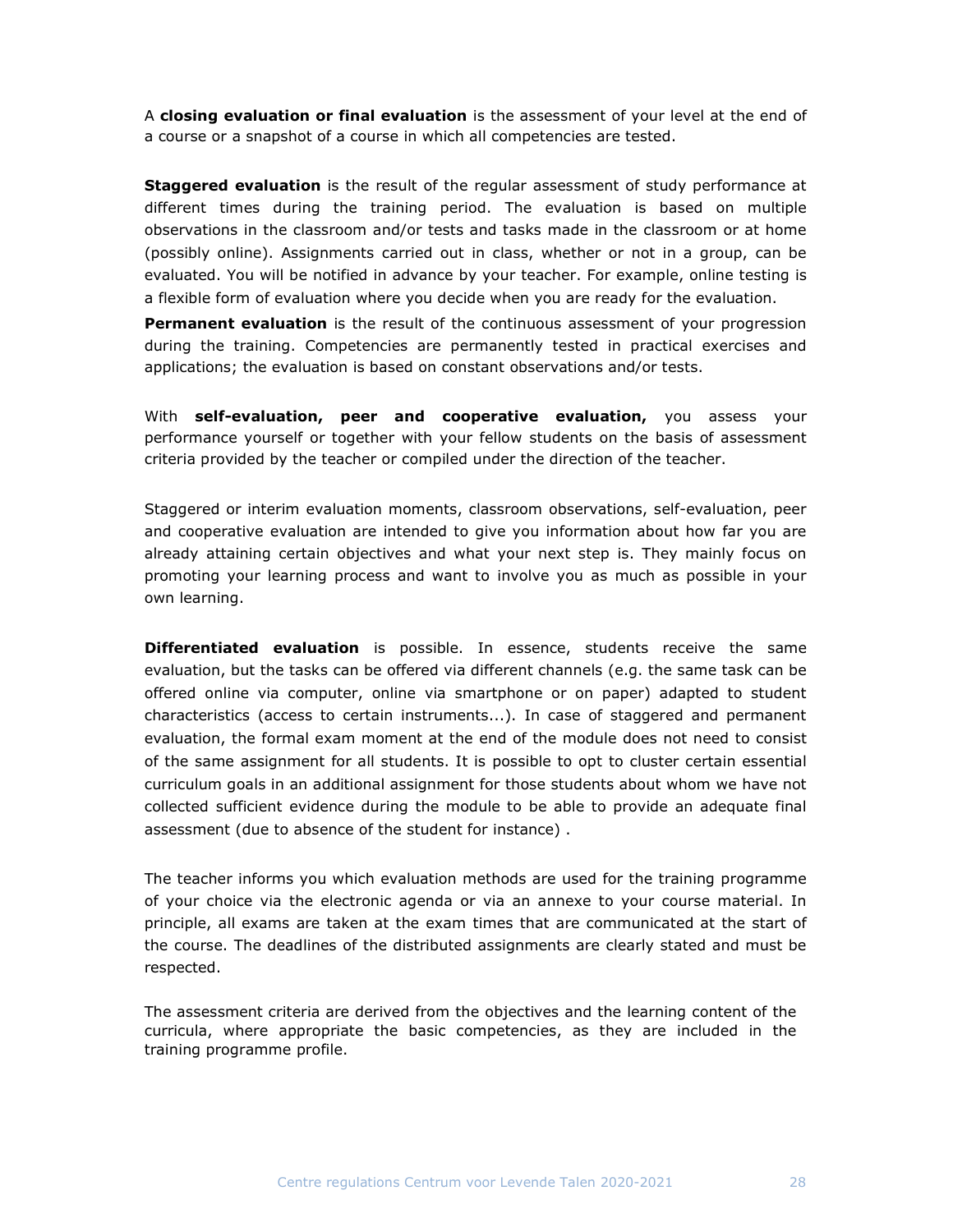#### 50. When is an exam organised?

Multiple schemes are possible depending on the language and the learning path. At least two contact exams are organized for most annual courses: an interim evaluation in January and a final evaluation in May. For a number of languages and NT2 (except for the crash course of 80 hours), the evaluation is spread over 3 or more sessions. For the semester courses, there is an evaluation at the end of the module: for the first semester in January, for the second semester in May. For crash courses, the evaluation takes place at the latest at the end of the module.

The precise dates of the evaluation periods will be announced via the teacher's electronic diary and on www.clt.be. The dates of the oral (speaking and listening) and written (reading and writing) exams will be determined by the teachers in consultation with the students involved.

(Online) assignments and tests in class or from home may also be included as part of the evaluation. At the beginning of the course, the teacher will inform you about the assignments that will be assessed and their weighting in the final evaluation. Please refer to the instructions on the information sheet (NT2) or the evaluation information sheet on the teacher's personal online page (other languages) for more details on this subject.

#### 51. What is the weight of the components?

All competences count as one component of the NT2 programme. For other languages, listening, reading and writing each count as one component of the total score, while speaking skills count as two.

Supporting knowledge is integrated into the competences tested. (Online) knowledge tests are a means of self-assessment and are intended to guide the student during the learning process. Simple agreements are made for each level on how much each homework assignment will be weighted.

#### 52. What are the pass criteria?

All exam components (all competences included in the module and all assignments assigned) must be completed. Should you fail to pass one or more competence/s, your performance will be brought up for discussion during the deliberations. We use a wide scope in the deliberation: in addition to class observations, exercises, formative and summative tests, we also use the history of the student, which contains information and feedback from the entire training program. The achievement of a sufficient number of skills objectives and the presence of progress remain important criteria in the final decision.

Teaching teams are not only responsible for deciding whether you pass, but also for designing a remedial study plan. This plan consists of suggestions for independently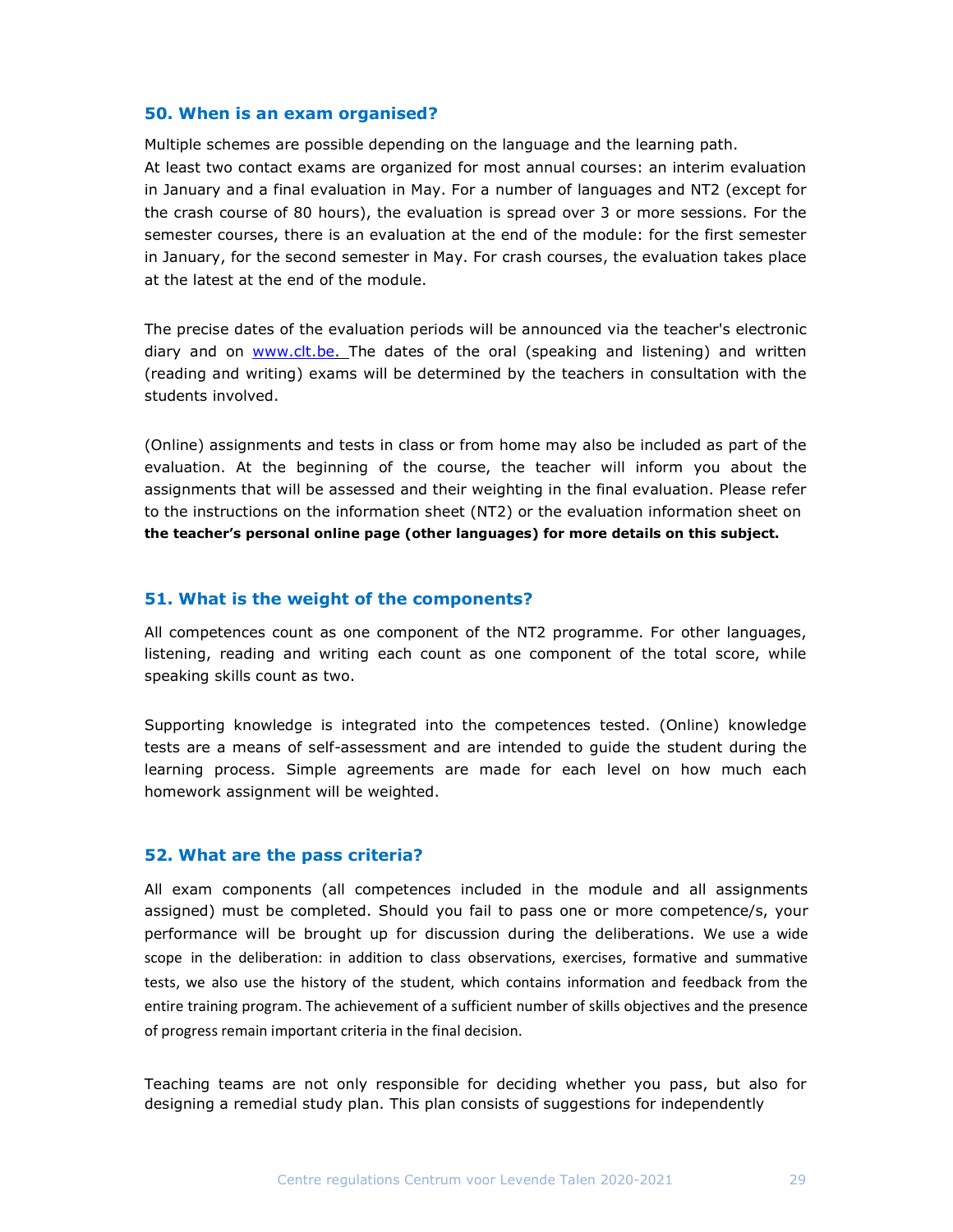improving and practising language elements or competences that have not yet been acquired.

During the deliberation the following criteria are used:

- $\triangleright$  Where the four competences have been integrated and are taught in a single module: 2 'weaks' =  $fail,$ 
	- 1 'weak' may be granted a 'pass' by the deliberation committee, towards the end of a language level the standards become stricter and a more balanced profile is expected.
- $\triangleright$  Where only two competences are taught in a module:

under exceptional circumstances, one 'weak' may be granted a 'pass' by the deliberation committee.

## 53. What is a language profile?

The extent to which the objectives of each competence have been achieved are mapped out in a language profile. This illustrated chart is accompanied by detailed evaluation criteria that the teacher uses to provide individual feedback. This feedback (via a subsequent face-to-face discussion), the evaluation criteria, forum, report or online feedback field in myCLT) provide guidance throughout your learning path.

The components are not calculated as a percentage because the same percentage may match a variety of different student profiles. Moreover, marks are often nuanced: 70% is 'good' for one student/teacher, while 'very good' for another. That is why we prefer a

linguistic description that indicates the extent to which you have achieved the module's objectives (key under language profile). This system leads to a more accurate and transparent picture of your abilities.

#### The final evaluation is simply 'pass' or 'fail'.

An example of a complete profile is illustrated below.

With regard to the curriculum objectives, the student has achieved proficiency in the four competences and complementary knowledge as follows: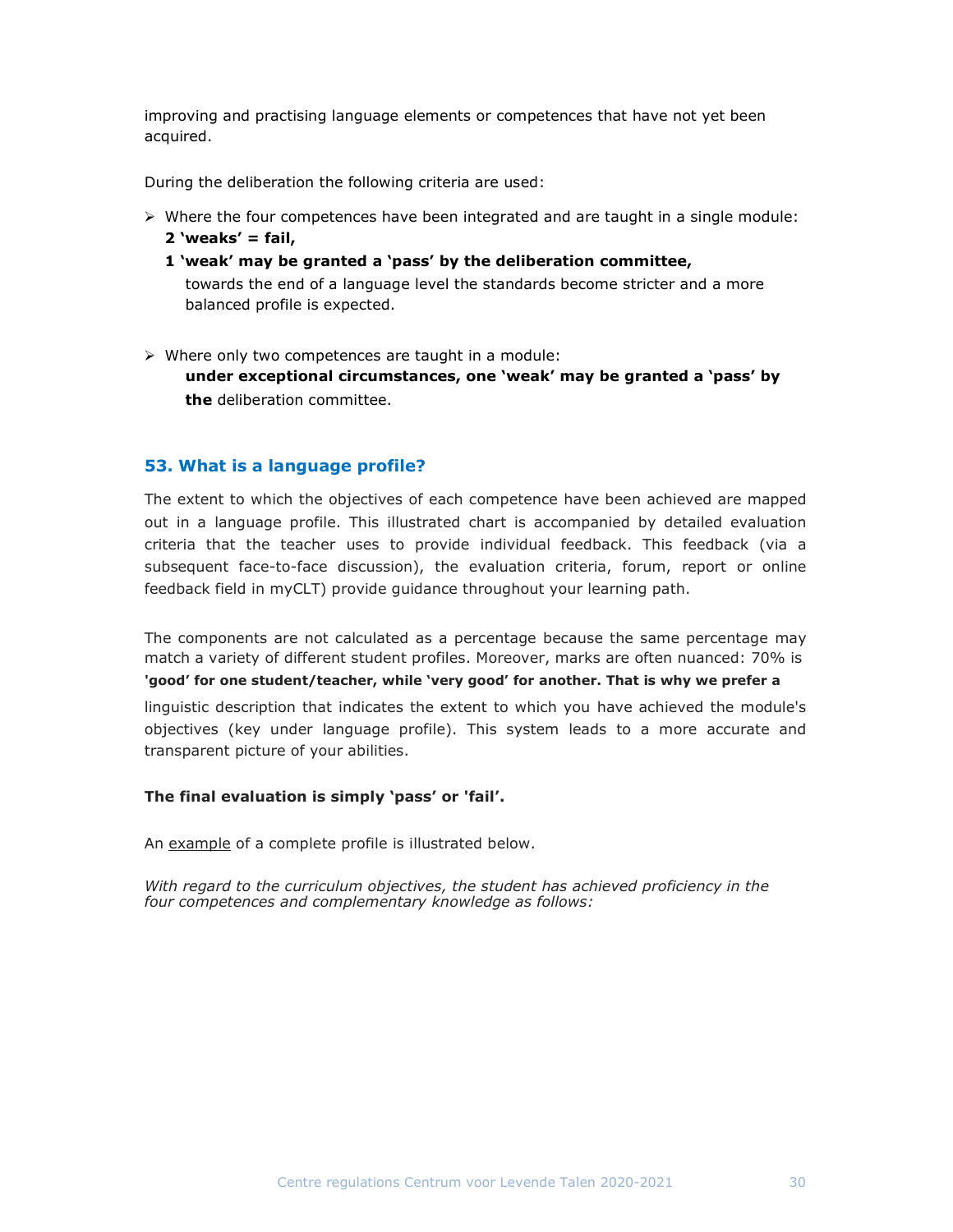| Mijn eindresultaat |  |
|--------------------|--|
| Geslaagd           |  |
| Niet geslaagd      |  |



Other languages:

| Competences      |                                |         |
|------------------|--------------------------------|---------|
| <b>Listening</b> | <del>Speaking</del><br>Reading | Writing |
|                  | Very good $+++$                |         |
| $Good++$         |                                |         |
|                  | $fair+$                        |         |
|                  |                                | weak -  |

## Final evaluation: pass or fail

The key below will be appended:

| Very good<br>$+++$ | You perform all tasks successfully with ease, confidence,<br>steady quality and more.              | 8-10        |
|--------------------|----------------------------------------------------------------------------------------------------|-------------|
| Good<br>$++$       | You perform all tasks with relative ease and fairly steady<br>quality.                             | $6.5 - 7.9$ |
| Fair<br>$+$        | You perform most tasks at his level but not always with<br>ease and the quality is not yet steady. | $5 - 6.4$   |
| Weak               | You perform some tasks of the level but the quality does<br>not yet reflect the aims of this level | $0 - 4.9$   |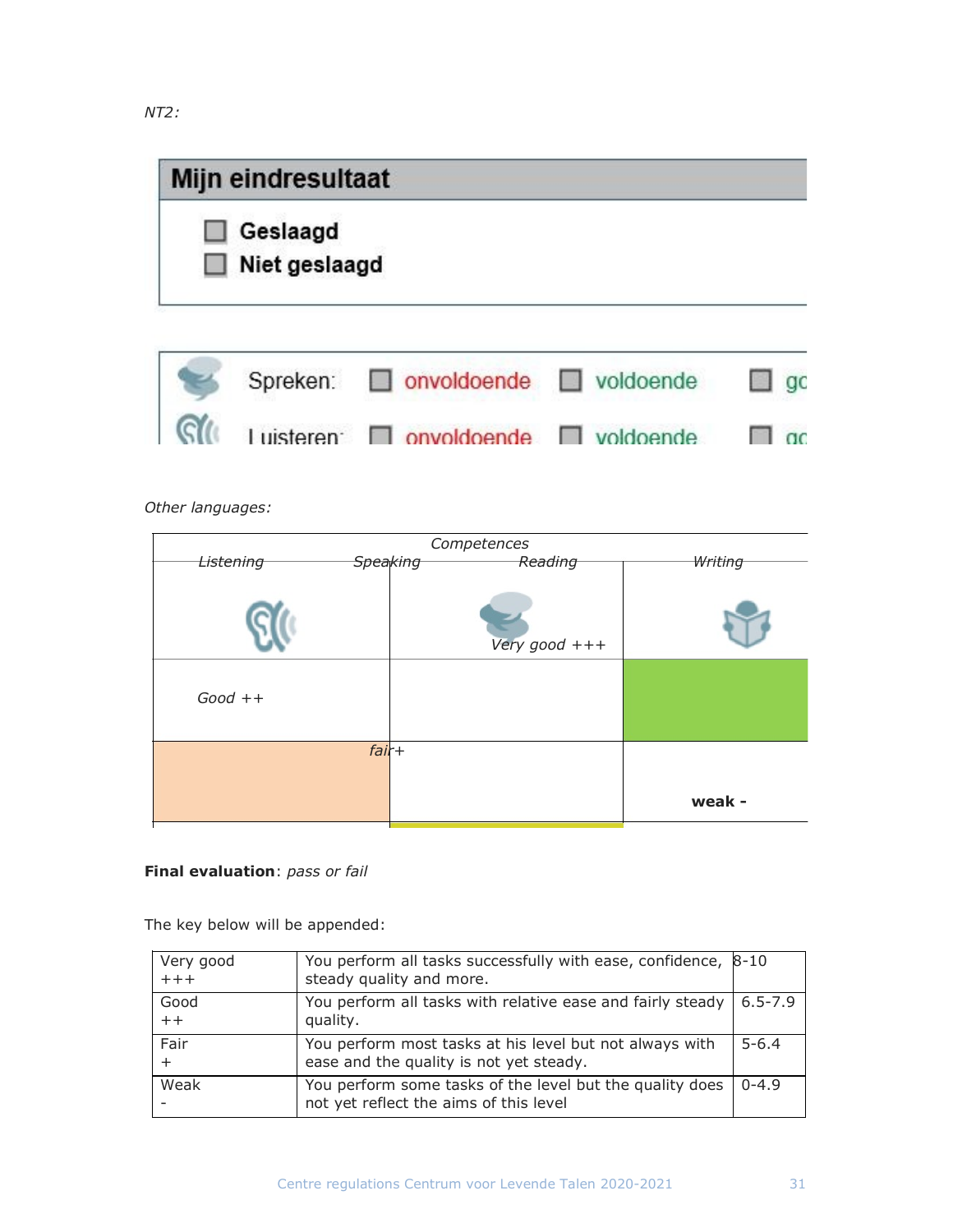## 54. Can every student take part in the exam?

satisfy the admission requirements in accordance with the decree on adult education

#### (Please see the 'Registration' section);

have paid the registration fee or have been exempted from such either in whole or in part;

submit the mandatory (midterm) (written) assignments on time and complete the

(online) tests within the stated deadlines; be present on the day of the exam or during exams as recorded on the exam and evaluation schedule.Asastudent,toparticipate in an exam you must:

This means that should you have failed to sufficiently satisfy the aforementioned criteria, the principal is entitled to refuse you the right to participate in the final exam. Uninterrupted class attendance and participation in all exams will definitely increase your chances of success. This will also improve the teacher's ability to accurately gauge your progress.

## 55. What happens if I am absent during exam or evaluation periods?

If you are legitimately absent during the evaluation period or prevented attending due to circumstances beyond your control, the director or her representative must be notified at the latest on that very day. The director can decide to move the evaluation if the student's absence can be corroborated by the appropriate proof of absence. The director's decision is final and cannot be appealed.

Whoever is absent without notification is failed.

## 56. Can I take an exam at a later date?

Should you wish to reschedule your exam, you must first submit a request to the board. A valid absence does not automatically imply the right to make up an exam. The principal will decide whether rescheduling the evaluation is possible, in consultation with the teacher. The teacher concerned will inform you of the new arrangement.

The time of the make-up exam will take place during the exam period and/or the course period.

Only the director may grant permission to take the final exam outside the official exam period. The evaluation of the current school year must be completed by no later than 30 June. Courses during the summer are an exception to this rule.

Only under exceptional circumstances may the principal grant a deferment of the midterm exams. This means that the evaluation of the curriculum objectives receiving a final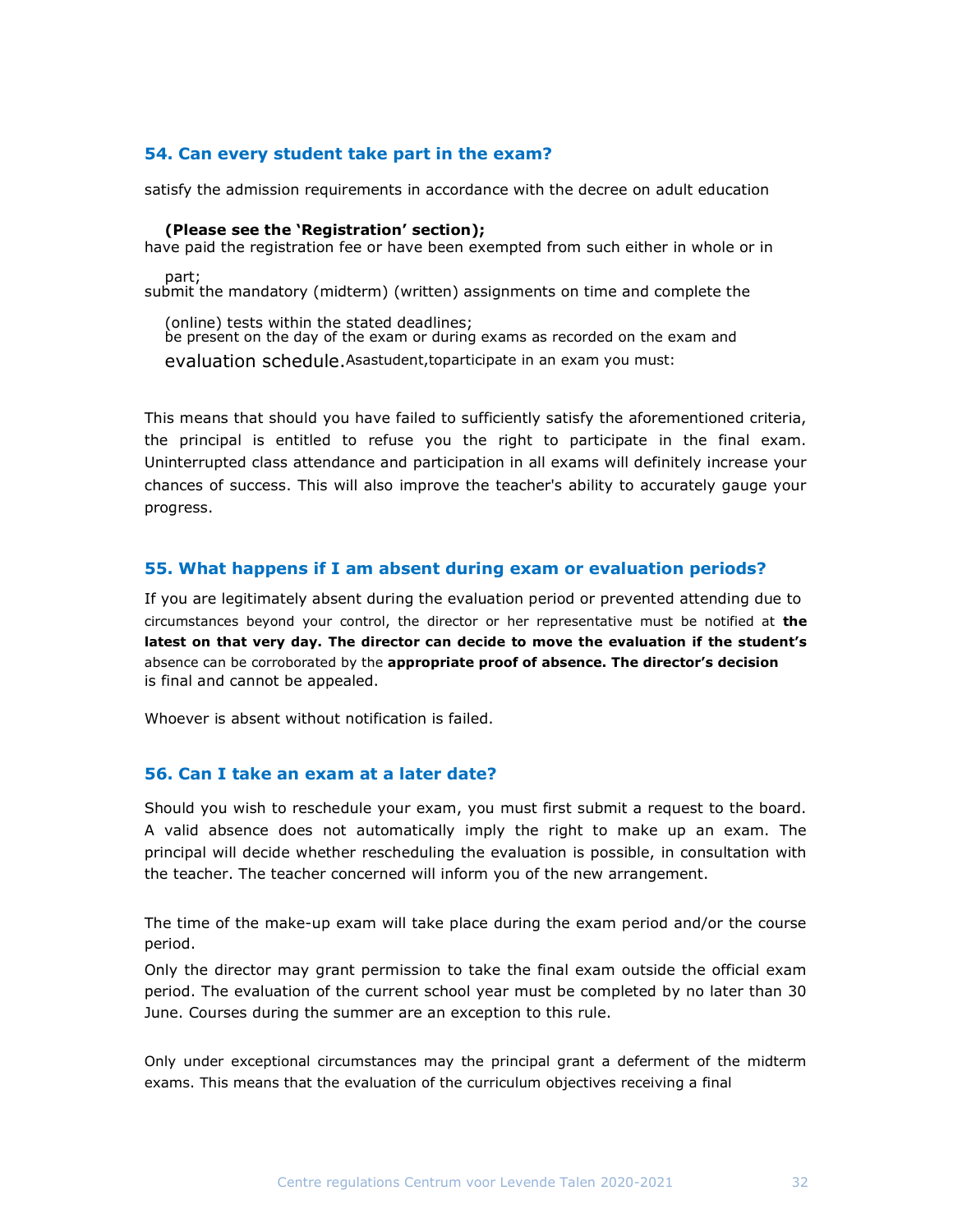assessment during the midterm exams is therefore explicitly part of the exams at the end of the course. This exam deferral must also be requested of the principal by e-mail.

In the event of a staggered evaluation, assignments are to be submitted according to the set deadlines. The teacher will decide whether an assignment that has not been submitted needs to be made up or not in consultation with any colleagues teaching the same course level. A decision may also be made to assign an alternative assignment that tests the same objectives or clusters several objectives.

#### 57. Deviating exam regulations

A modification to the type of the exam may be made or permission to use a technological device may be permitted for students with a recognised status and an accompanying recommendation with regard to specific exam facilities, or for students in temporary and special individual circumstances of a physical or psychological nature, following the director's approval. Students with a disability may submit a request for the provision of reasonable adjustments, provided that the teacher, programme supervisor or director have been notified of such in a timely manner, with the requisite certificates of proof and prior to the exams.

## 58. The evaluation committee

#### Composition

The evaluation committee consists of the following voting members, each of whom is

the principal or his or her representative (chairperson),

the members of the teaching staff responsible for the student's education and other<br>entitledtoasinglevote:<br>study-related activities.

The chairperson may appoint a secretary to the evaluation committee for the provision of administrative support.

The chairperson may assign advisory members of the centre's staff or persons other than the centre's staff to assist you, as a student, with psychosocial or educational support. They will not be entitled to vote during the deliberations.

E.g. the course (language level) teachers of the module followed by the student and who

any ombudsman or woman,

the programme supervisor or course coordinator,

external committee members responsible for giving the course's final exams; these persons are co-responsible for assessing the exams.teachacoursethatendswithinthesameexamperiod,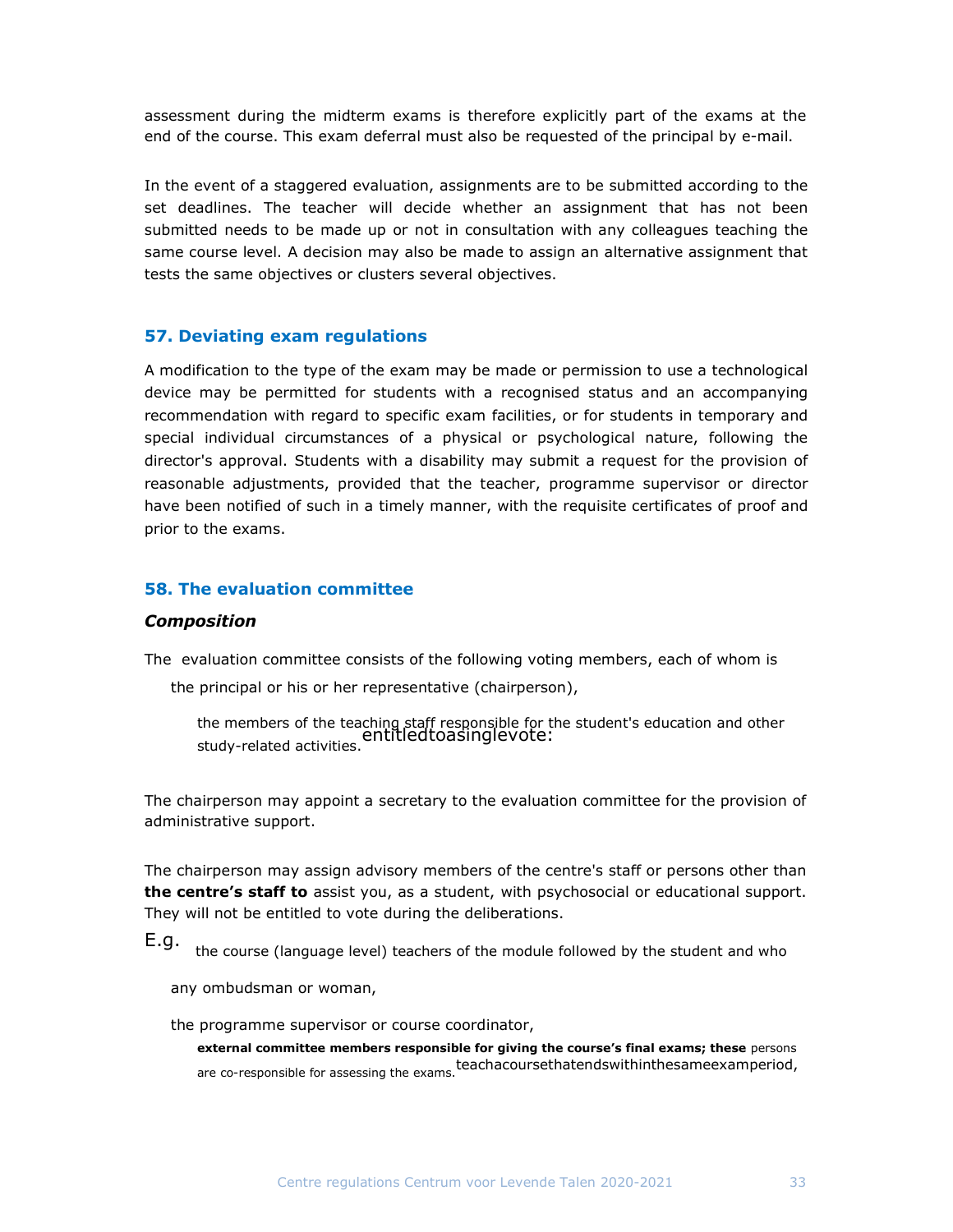## **Powers**

The chairperson formulates the proposal on which the members will vote. The evaluation committee will preferentially take decisions by consensus. Should a vote be taken, the chairperson will also cast a vote. In the event of a tie, the chairperson's vote will be the decisive vote. The proposal will be adopted where the votes cast, plus one, are in favour. Abstentions and invalid votes will be regarded as votes not having been cast.

Votes are to be cast through show of hands. Should at least one member of the exam committee wish it, the vote will be cast in writing and by secret ballot. The results of the vote will be announced immediately.

The chairperson will determine the operation of the evaluation office and appoint a secretary.

The voting members of the evaluation committee are obliged to attend the deliberations. Only in the event of force majeure may this be derogated from. At least half of the voting members of the evaluation committee must be in attendance to validly deliberate. The unlawful absence of a voting member will not have any detrimental effect on the validity of the evaluation committee's decision.

An evaluation committee member may not take part in the evaluation committee's deliberations related to the evaluation of a blood relation or person of consanguine relationship up to and including the fourth degree.

The evaluation committee's deliberations are confidential. Members are therefore obliged to keep the deliberations and votes confidential.

## Evaluation committee decision

An evaluation is an expert assessment of the extent to which you as a student have achieved the objectives of the approved curriculum or course profile.

The evaluation committee's decision concerns the study material for the entire semester and the course you enrolled in as a student.

The evaluation committee will pronounce whether a student has passed or failed.

The committee may decide to permit an additional test and may determine the methods and conditions of such.

## Announcement of the results

The assessment committee's decision will be announced to the students no later than three weeks after the deliberation. Once the results have been announced, detailed individual results will be made available.

The results may be viewed via the myCLT account or a personalised document (NT2).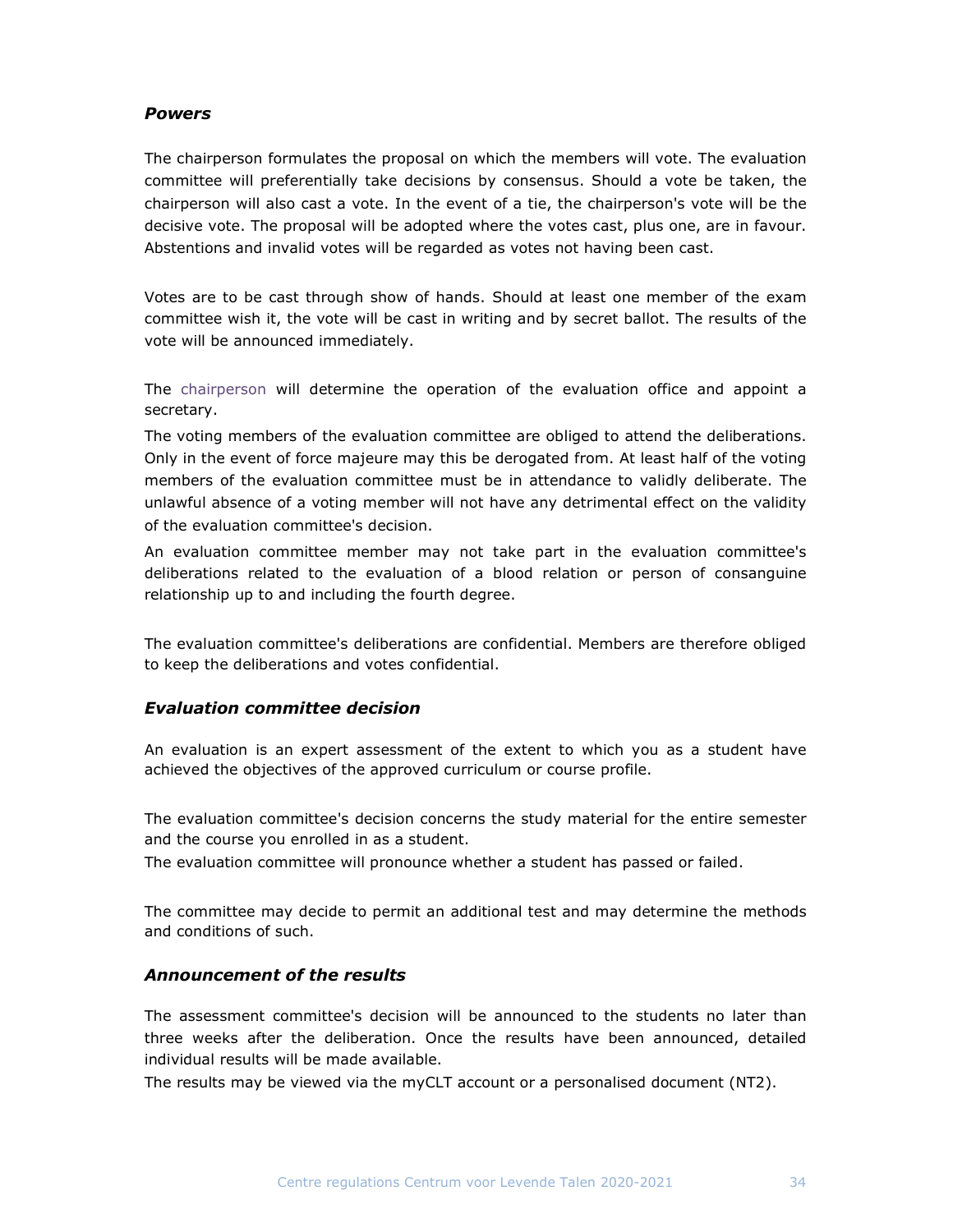The final evaluation will be followed up with an individual and/or classroom feedback session with the teacher. Participation in this session is important for gaining insight into which competences you have already developed, where growth is possible and where remedial study is required. Any advice by the exam committee or suggestions related to the learning path that will continue to be pursued will be reported here and via myCLT (other languages).

## Proof of study

Students who have passed a module will receive a (partial) certificate and may proceed to the next level of the course.

A student who has not passed may obtain a certificate attesting to participation in the module. The centre does not hold resits.

## 59. What happens if I am caught cheating?

A student commits to taking the (exam) assignments independently and without outside help, and only use tools when explicitly stated in the instructions. In case of suspected fraud, during the oral exam the teacher can ask additional questions about tasks of other skills.

Anyone caught acting with fraudulent intent will be brought before the principal for questioning in the presence of the exam supervisor. Should the principal conclude that the fraudulent conduct has been sufficiently demonstrated, you will receive a zero for the evaluation in question.

The evaluation committee will decide whether you will be offered the possibility of resitting the evaluation during the same evaluation period.

In the event of fraudulent conduct during the resitting of the evaluation during the same evaluation period, you will be deemed to have failed the evaluation.

#### 60. What rights do I have in the evaluation?

As a student, you have the right to access a copy of your exam after arranging this with the teacher. You also have a right to an explanation of the results.

You may obtain a copy of your exams on the condition that you are able to formally request such and present valid justification. Only the director may grant this request. We may not share any data related to fellow students.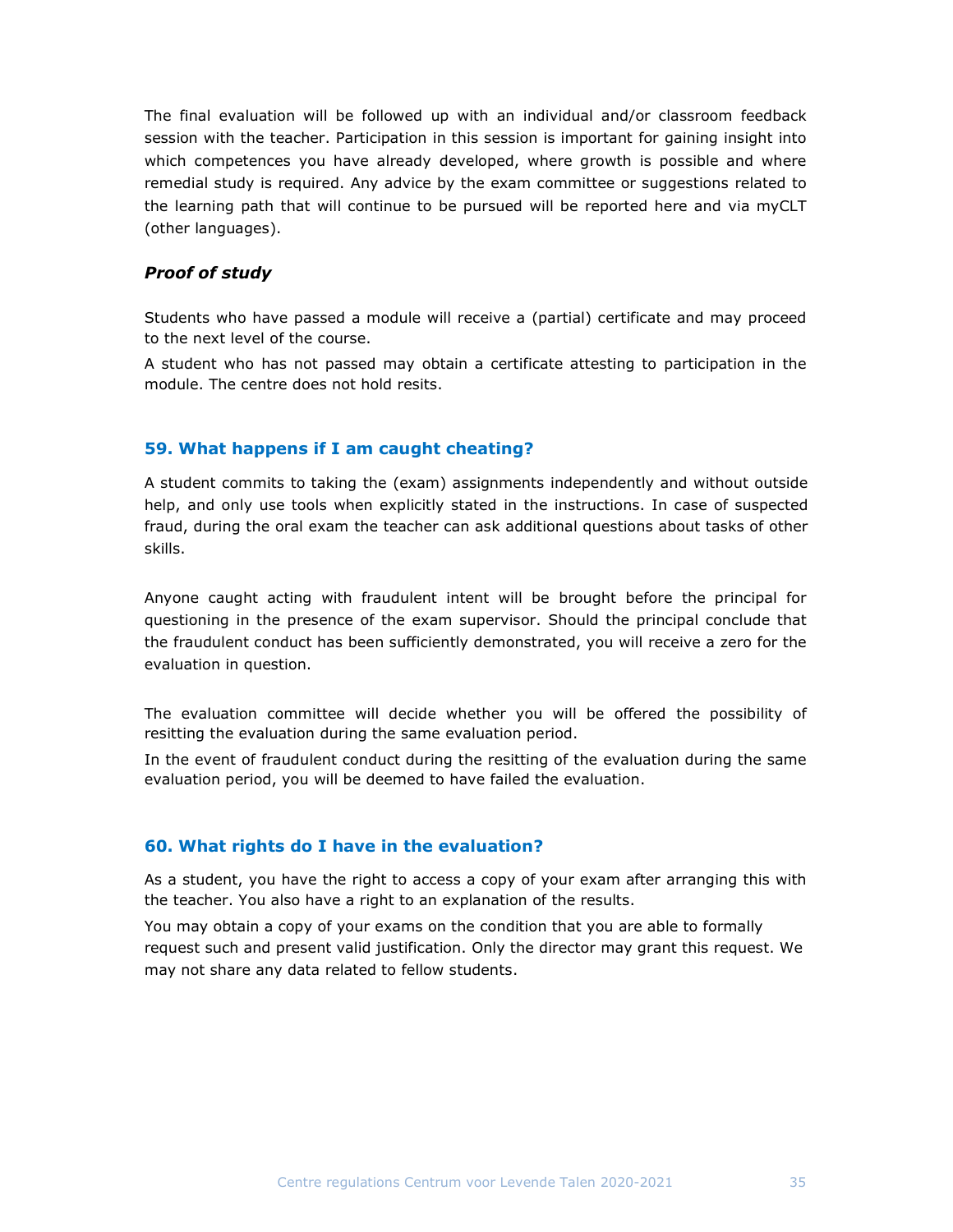## 61. Can I appeal against a decision made by the evaluation committee?

## **Deliberation**

The decision taken by the evaluation committee is always the result of a well-considered evaluation in the interest of the student.

#### Should you reject the evaluation committee's decision, you may (or your parents may

should you not yet be 18) lodge a complaint no later than the third day (excluding Saturday, Sunday, legal and regulatory holidays) following the announcement of the decision. This may take place in a confidential meeting with the principal, evaluation committee chairperson or his or her representative. The complaint may be lodged both in writing and orally  $-$  to include by telephone.

During the discussion you may lodge your complaint, obtain access to the file and be provided with the elements having resulted in the decision taken.

The evaluation committee chairperson or his or her representative will set up the investigation and may decide to have the exams re-corrected by a different evaluator.

Please note: should the meeting be requested after the deadline has expired, we will not be able to address your appeal.

We will share the results of this discussion with you by registered letter.

There are two possibilities:

- the evaluation committee chairperson decides that your reasons do not sufficiently justify a new evaluation committee meeting;
- the evaluation committee chairperson decides that your reasons are worth taking into consideration; in that case, he or she will convene the evaluation committee as soon as possible to reconsider the contested decision; you will receive the meeting results by registered letter.

## Official appeal

Should there be no resolution to the dispute after having discussed the result with evaluation committee chairperson, in a subsequent phase you may (or your parents may should you not yet be 18) make an appeal by registered letter to CLT board:

Centrum voor Levende Talen vzw attn. the chairperson, Dimitri Vanoverbeke Dekenstraat 4 box 4014 3000 Leuven

Before the appeal procedure may be initiated, you must make use of the right of consultation with the evaluation committee chairperson (or his or her representative).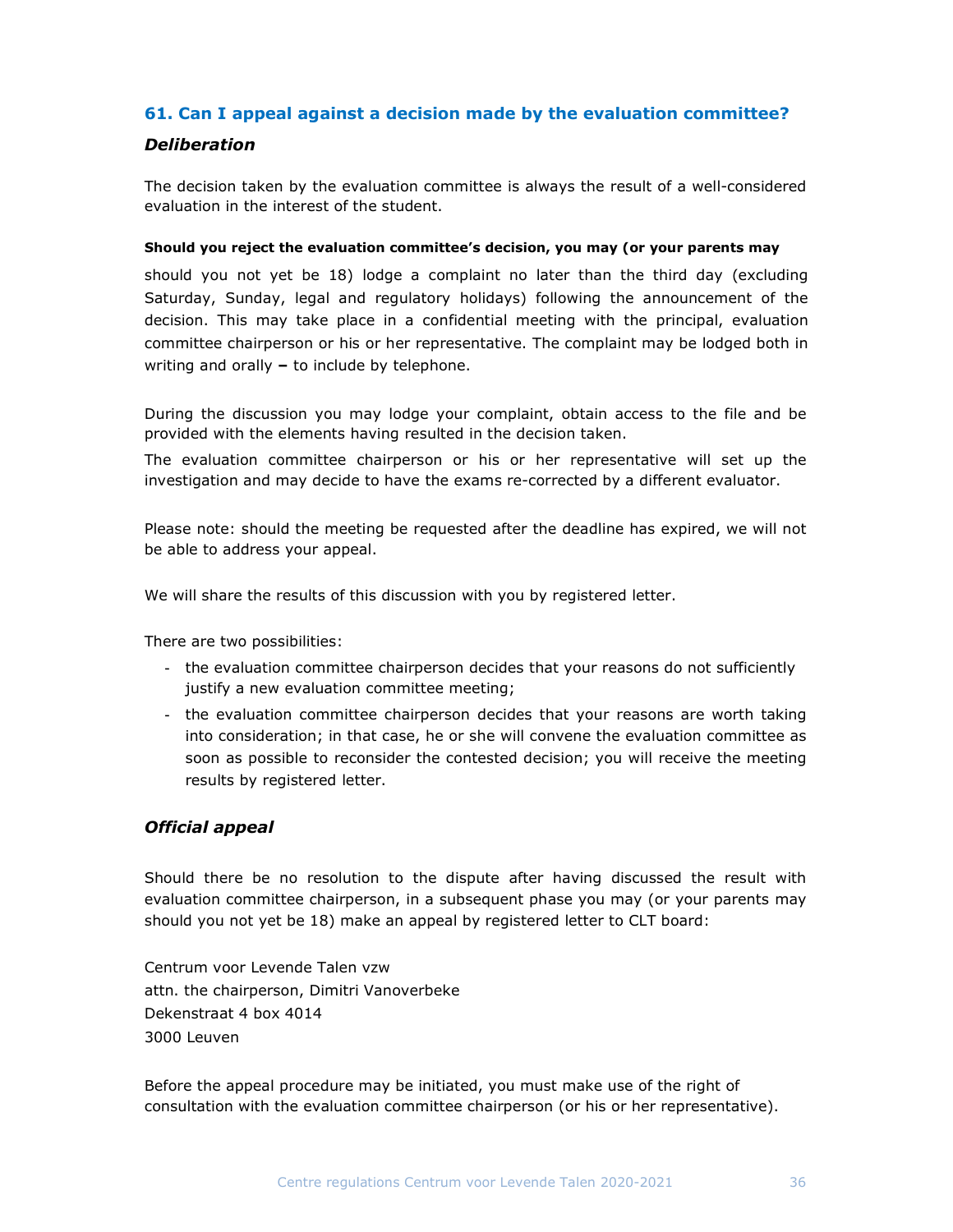Your letter of appeal must be sent no later than the third day (excluding Saturday, Sunday, legal and regulatory holidays) after you have either been sent:

- the result of the discussion with the evaluation committee chairperson (where the disputed decision is confirmed);
- or the decision by the new evaluation committee (where the committee is reconvened following the first deliberation, but where you dispute the decision).

There is therefore a period of three days (excluding Saturday, Sunday, legal and regulatory holidays), that start the day after the registered letter by the evaluation committee chairperson has been received. The registered letter containing one of the two possible decisions (see above) will be considered as having been received the third day after having been sent. The postmark serves as evidence, both for dispatch and receipt.

During the CLT's opening hours, you may also deliver your appeal by hand to the CLT board. Subsequently, you will be provided with proof of receipt displaying the date on which the appeal was lodged. We will then pass this appeal on to the CLT board.

Therefore, the appeal to the CLT board must either be sent by registered letter or be delivered by hand at the CLT (with proof of receipt).

Please note: should the appeal fail to be sent or delivered using the aforementioned methods or be sent or delivered too late, the appeals committee will be forced to reject the appeal as inadmissible. This means that it will be impossible to deal with the substance of the appeal.

In addition, there is also an expectation that the appeal will state the reasons for your dispute of the evaluation committee's decision.

In the event that the CLT board should receive an appeal, it will constitute an appeals committee. The appeals committee will include both persons affiliated with the centre (such as the evaluation committee chairperson) and unaffiliated persons. The committee is independently constituted and will thoroughly investigate your claim. You will always be invited by the committee for an interview. You are entitled to support by a confidential advisor in this connection. An interview may only be postponed for legal reasons or force majeure.

The letter of invitation will list the members of the appeals committee. This composition will remain unaltered throughout the procedure, unless it should become necessary to appoint a substitute due to illness, force majeure or irreconcilability.

The appeals committee aims to reach a consensus. Nevertheless, should there be a vote called resulting in a tie, the chairperson will have the casting vote.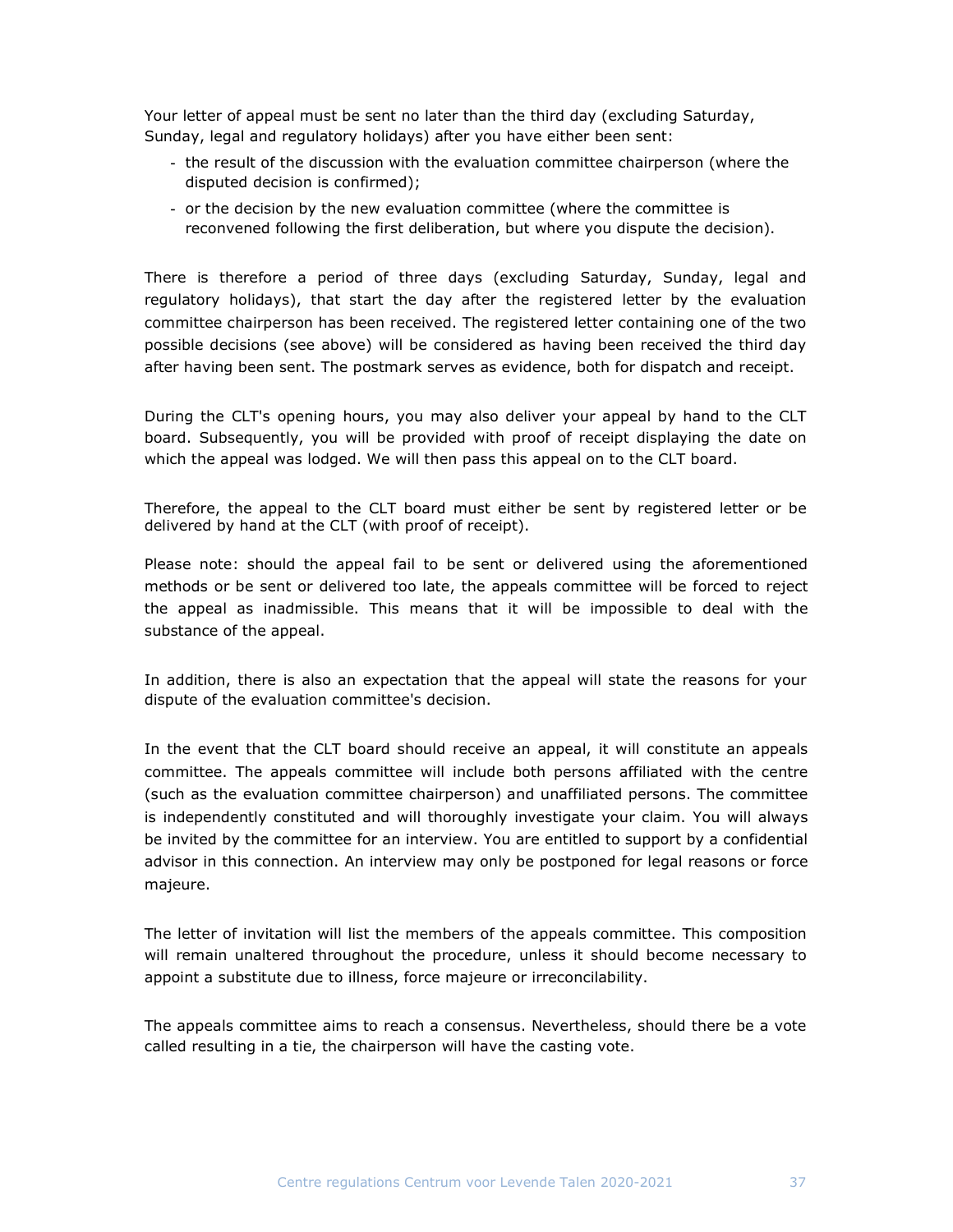The appeals committee will either reconfirm the disputed decision or take a different decision. The appeals committee chairperson will communicate a well-reasoned decision within a reasonable period by registered letter.

#### Material errors

The CLT ensures at all times that the evaluation results are carefully recorded. Nevertheless, errors may occasionally occur during administrative processing. Should such a case arise, this error must be quickly corrected.

Evaluation results affected by a material error in the form of a study certificate issued erroneously and resulting in the infringement of your rights, will be remedied by the CLT board. Such a rectification may always be enacted. Should the CLT detect the error, the error will be rectified by the evaluation committee, which will be reconvened within a reasonable period. Should you personally ascertain that the evaluation results have been affected by a material error, please report this immediately to the evaluation committee chairperson, making specific reference to the error. The evaluation committee will then address your appeal for rectification.

Any material error in the form of a study certificate issued erroneously where more rights are allocated to you than the rights arising from the evaluation committee decision, may only be rectified by the CLT board within a sixty-day period of the certificate's issue.

Once a material error has been rectified, you will immediately be notified of this rectification and will also receive a new study certificate, where relevant. Should the evaluation committee, pursuant to your appeal, decide that no material error exists, you will be notified of the reason for this in writing.

## 62. Where do I go for questions and complaints with regard to evaluation? (the ombudsman service)

Every year, the director indicates one or several people among the personnel working at the centre to undertake the task of ombudsman/woman. The ombudsman/woman can be contacted at ombudsdienst@clt.kuleuven.be or via 016 32 56 61).

The ombudsman/woman mediates between the student and the evaluation committee.

The ombudsman/woman investigates all complaints regarding the evaluation regulations, the course of the evaluations and the deliberation.

To fulfil the task as best as possible he/she has the right to ask for information on the evaluations from the members of the evaluation committee, both before as well as during the deliberation.

He/she is sworn to secrecy.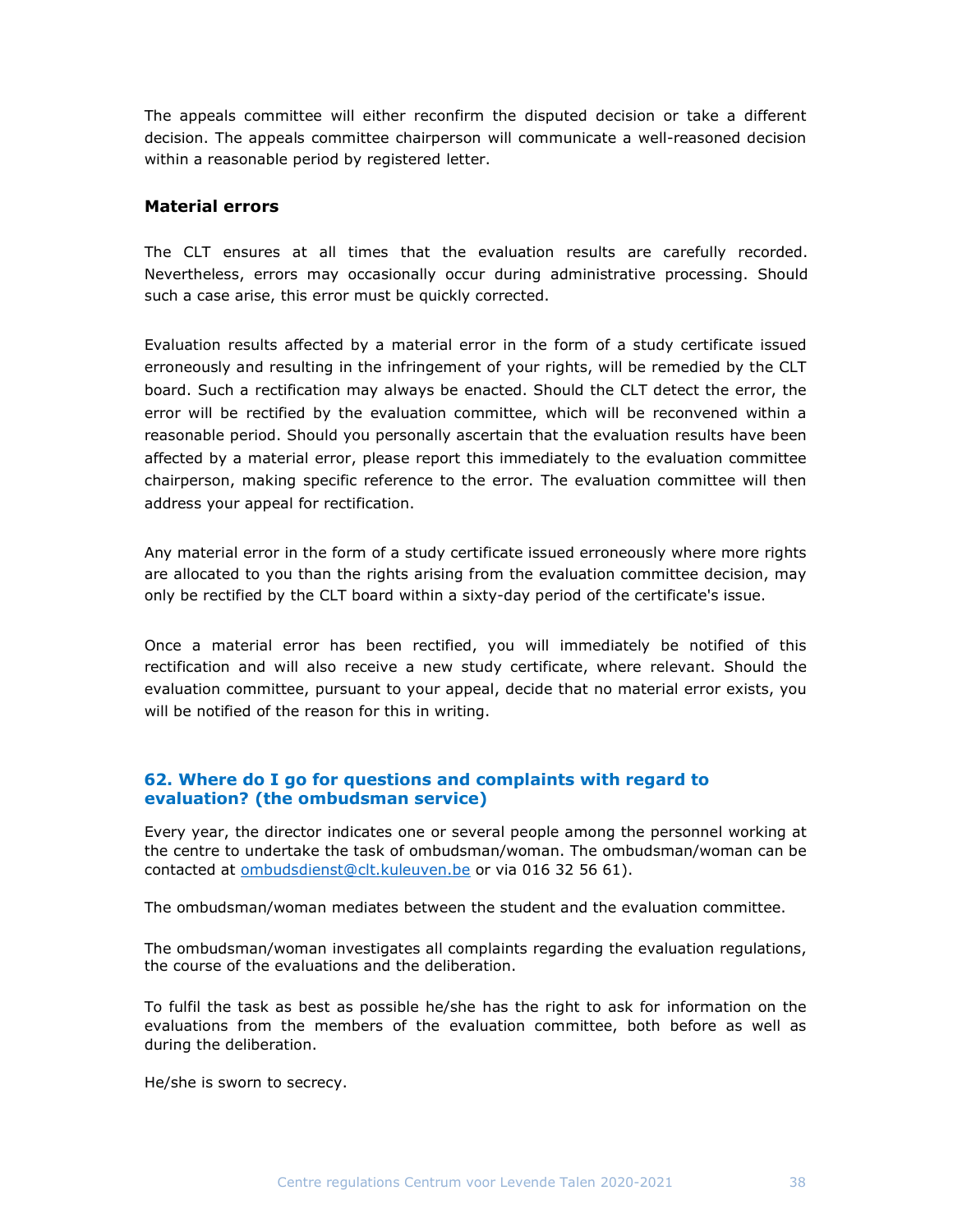# Premiums

## 63. Am I eligible for a premium?

After obtaining a diploma of a so-called 'diploma-oriented course' you may be eligible for a premium.

CLT language courses do not qualify for a premium.

#### Would any other courses allow me to apply for a premium?

The premium is only applicable to so-called 'diploma-oriented courses'. The latter are

professional courses that, combined with a BSO or TSO course in general education, or as from 1 September 2012 the additional general education course, lead to a secondary education certificate. You can find the list of diploma-oriented courses here.

# Privacy policy

In the framework of the recent legislation regarding data security and privacy, you will find below all the information on what happens to your personal data and how it is protected.

## 64. Who is responsible?

The controller for the processing of all personal data is the centre board, CLT vzw ('vzw' is a non-profit organisation) , with registered office at Dekenstraat 4 bus 4014, 3000 Leuven, company number 0413.538.417. CLT vzw is the organizing body of the language courses offered by CVO CLT. CLT vzw is supported in this by the "data protection officer" (DPO) of the educational umbrella organization.

The contact person for information security: the principal, Maryse Boufflette, or the assistant principal, Paul Goossens. They can be reached via privacy@clt.kuleuven.be.

## 65. Which personal details of mine are kept and why?

The CVO is legally obligated to retain a student file from every student.

All data in your file are processed for as long as you are registered with us. After that, the data is archived in accordance with the applicable regulations.

In order for us to register you, to supervise you and to keep you informed, it is therefore necessary for the centre to process the following data:

Identification details (especially first name and name, national identification number, date of birth, place of birth, gender, nationality, residence permits)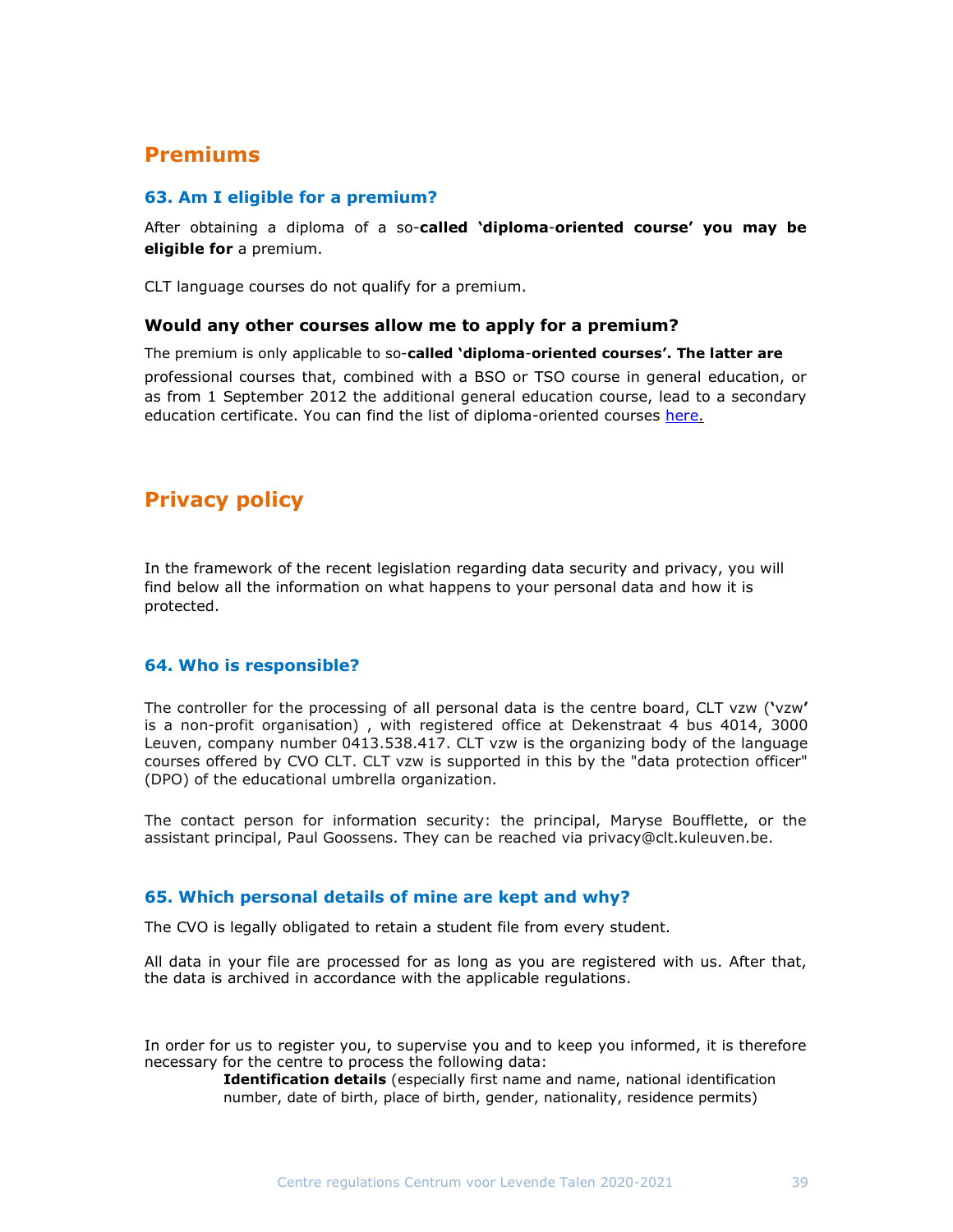Contact details (especially telephone number(s), address, e-mail)

Education, training and work (especially education grade, diploma, work

situation, previously obtained study certificates, experience at the CLT) Financial data (especially bank details, (re)payments, outstanding accounts,

instalment plan, reduction or exemption registration fee) **Evaluation data** (especially attendance, results, deliberations);

**Performance** (especially behaviour, communication with teachers and fellow

students, supervision, follow-up, sanctions, discipline, medical information) **Other** (number plate, ...)

If you are a minor, the centre will also need the identification, contact and financial data of a parent/guardian.

#### In the event of failure to answer the CVO's request for certain personal information

necessary to register an individual as student, the CVO will make clear the consequences of such an act. The potential refusal by the CVO to register the individual in question as a student is one of the possibilities facing him or her.

We use student data to properly carry out our teaching assignment, in particular to guide students in their training, to conduct student and exam administration and assign special statutes and facilities.

In addition, student data are analysed to allow the study program to optimize student support, guidance, flow and evaluation.

Course details are exchanged with the government in view of the financing of the centre and the decree provisions.

Selected third parties can participate in the execution of these assignments on behalf of CLT. A processor agreement is concluded with these parties to ensure careful handling of personal data (example: Administratix).

On an individual basis, external exchange with other persons or organizations is only possible in the following cases:

the student has agreed in advance; after a court order; in cases of non-payment by the student.

For the retention of student data, we base ourselves on the established retention periods that can be found in the circular "The centre organization of the centres for adult education and the centres for basic education" (VWO / 2011/02).

Study results are not deleted. In this way, if the former student loses documents, the CLT can issue a certificate later.

Student data is never kept longer than necessary for the fulfillment of the above objectives and for as long as required by law.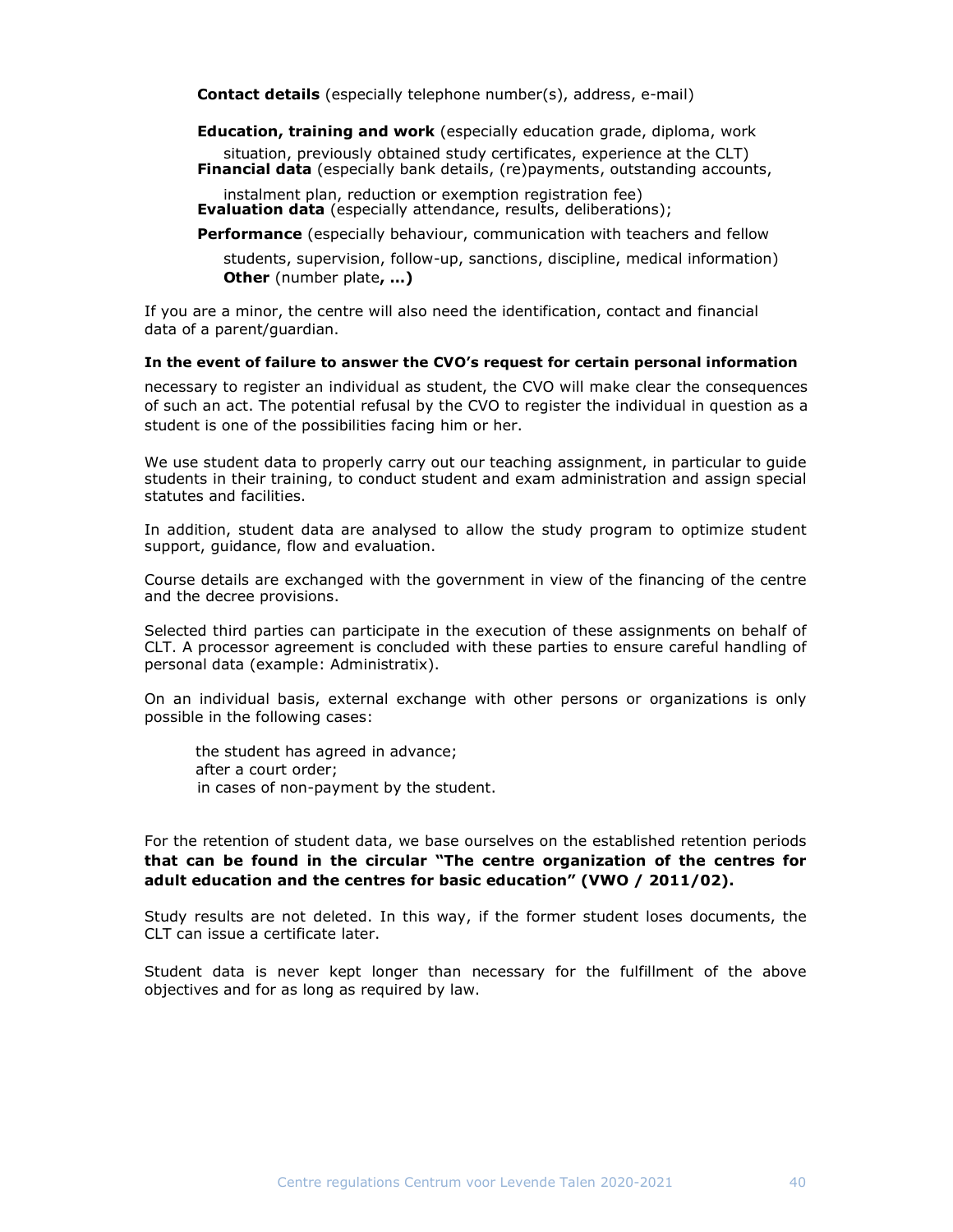## 66. Who gets to see these data?

## **Internally**

All our staff have only access to data that are relative to the job they do;

Everyone who works at a CVO is pledged to discretion and secrecy. The CLT personnel may discuss confidential information pertaining students with colleagues and principal/ board. Communication with third parties outside the school is not allowed.

## **Externally**

- The department of education is, via the Davinci system from AgoDi (agency for educational services), a recipient of a part of your student details;
- Upon verification, the education verifier has access to administrative data, attendance, proof of absence, … in the framework of their legally specified task;
- In the event of an investigation, it is possible that an education inspector also requests access to certain student data in the framework of their legally specified task;
- As a centre, we are likewise authorised by the Flemish Supervisory Commission (FSC) or the new Data Protection Authority (DPA) that took over the tasks of the Privacy commission and its sectoral committees from 25 May 2018, to exchange personal data with the following partners:
	- Agency for Adult Education
	- Centra voor Basiseducatie (CBE);
	- Centra voor Volwassenenonderwijs (cvo);
	- Openbare Centra voor Maatschappelijk Welzijn (OCMW);
	- Vlaamse Dienst voor Arbeidsbemiddeling en Beroepsopleiding (VDAB);
	- Handhavingsambtenaren;
	- Vlaamse Maatschappij voor Sociaal Wonen (VMSW).

## Platforms

At the Centre for Living Languages (CLT), the following platforms are used for the processing of student data:

- CLTadmin and Administratix (student administration)
- e-learning platform Canvas and e-CLT
- CLT café (online platform for language exchange with native speakers)

We use technical measures to protect the personal data against unauthorized access, unauthorized use, loss or theft such as strong passwords, firewalls, anti-malware protection, backup etc.

## 67. What rights do I have with regard to privacy?

Right to information: you may ask which of your data is being processed and who has access to them, why the centre needs or uses these data and how long they will be kept;